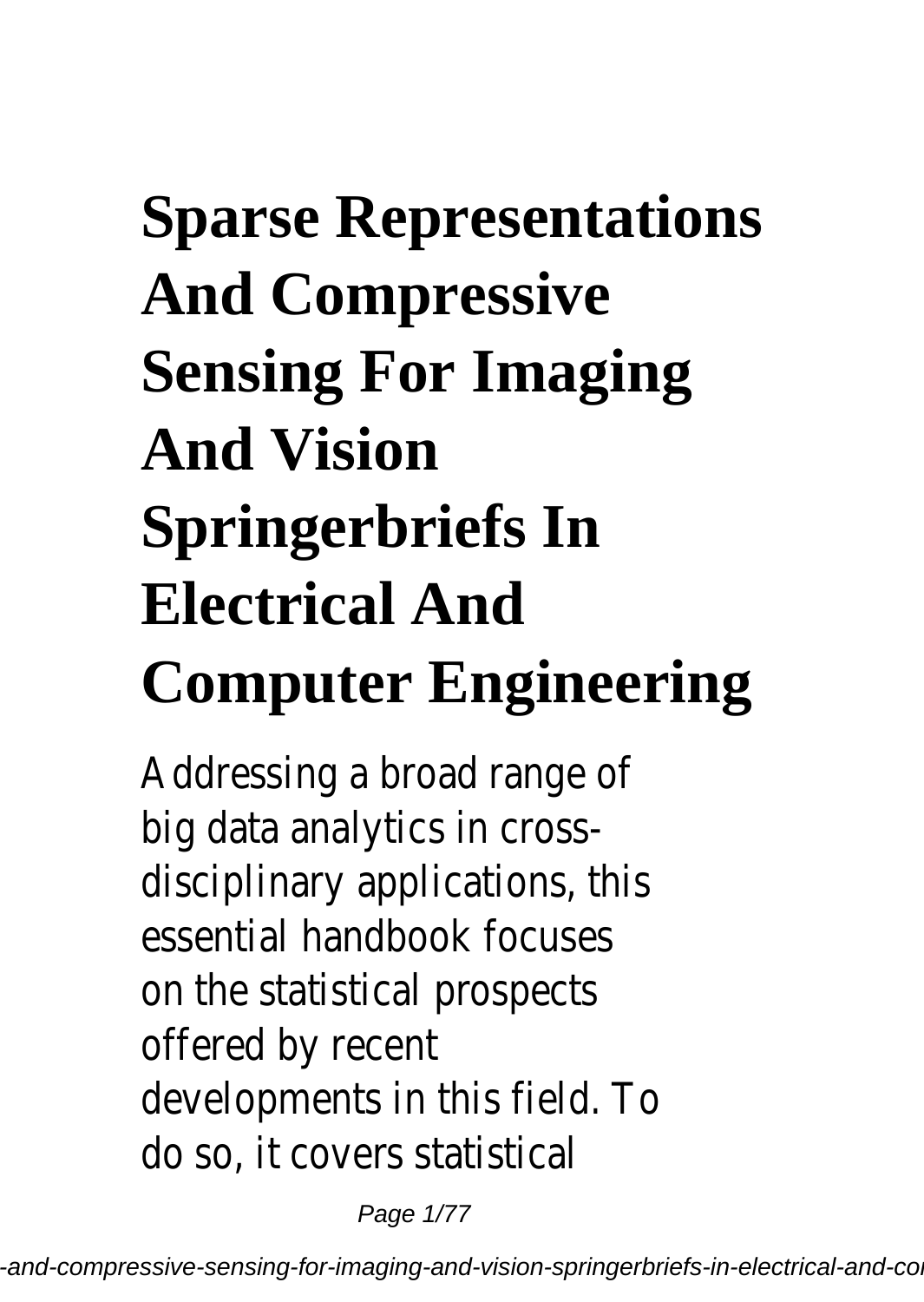methods for high-dimensional problems, algorithmic designs, computation tools, analysis flows and the software-hardware co-designs that are needed to support insightful discoveries from big data. The book is primarily intended for statisticians, computer experts, engineers and application developers interested in using big data analytics with statistics. Readers should have a solid background in statistics and computer science. A long long time ago, echoing

philosophical and aesthetic principles that existed since<br>Page 2/77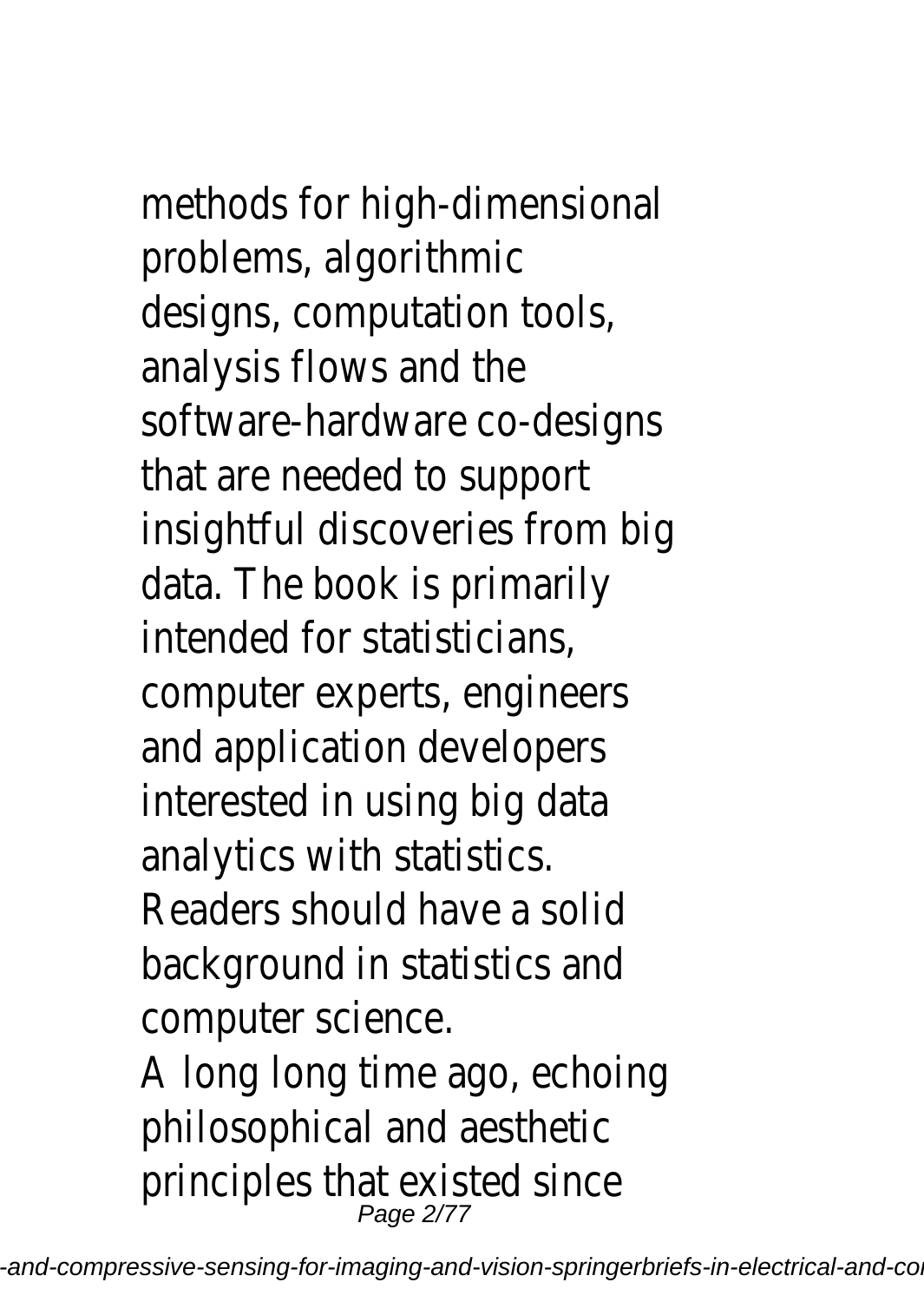antiquity, William of Ockham enounced the principle of parsimony, better known today as Ockham's razor: "Entities should not be multiplied without neces sity. " This principle enabled scientists to select the "best" physical laws and theories to explain the workings of the Universe and continued to guide scienti?c research, leadi ngtobeautifulresultslikethemin

imaldescriptionlength approachtostatistical inference and the related Kolmogorov complexity approach to pattern recognition. However, notions<br>Page 3/77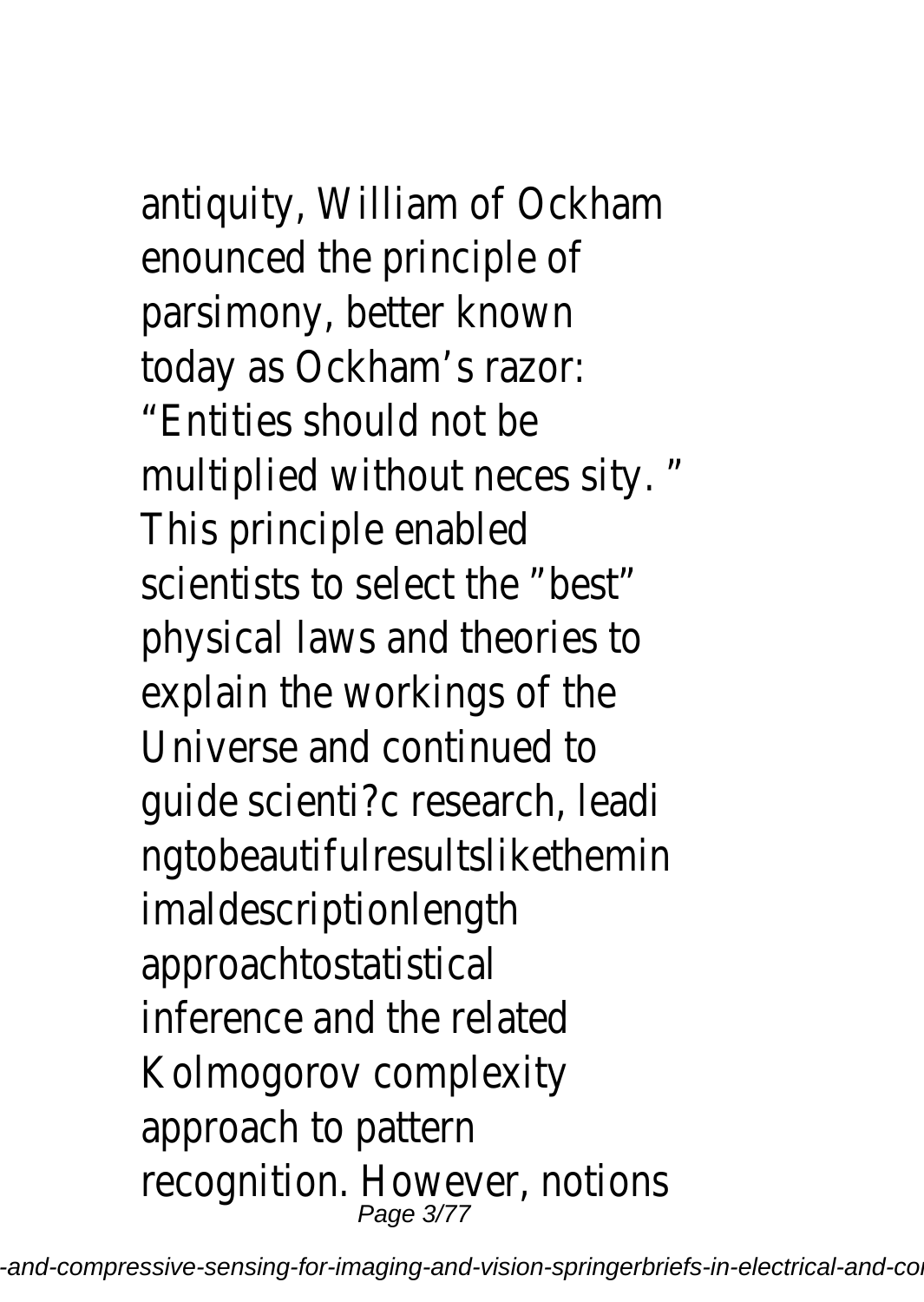of complexity and description

length are subjective concepts anddependonthelanguage"spo ken"whenpresentingideasandr esults. The?eldof sparse representations, that recently underwent a Big Bang like expansion, explic itly deals with the Yin Yang interplay between the parsimony of descriptions and the "language" or "dictionary" used in them, and it became an extremely exciting area of investigation. It already yielded a rich crop of mathematically pleasing, deep and beautiful results that quickly translated into a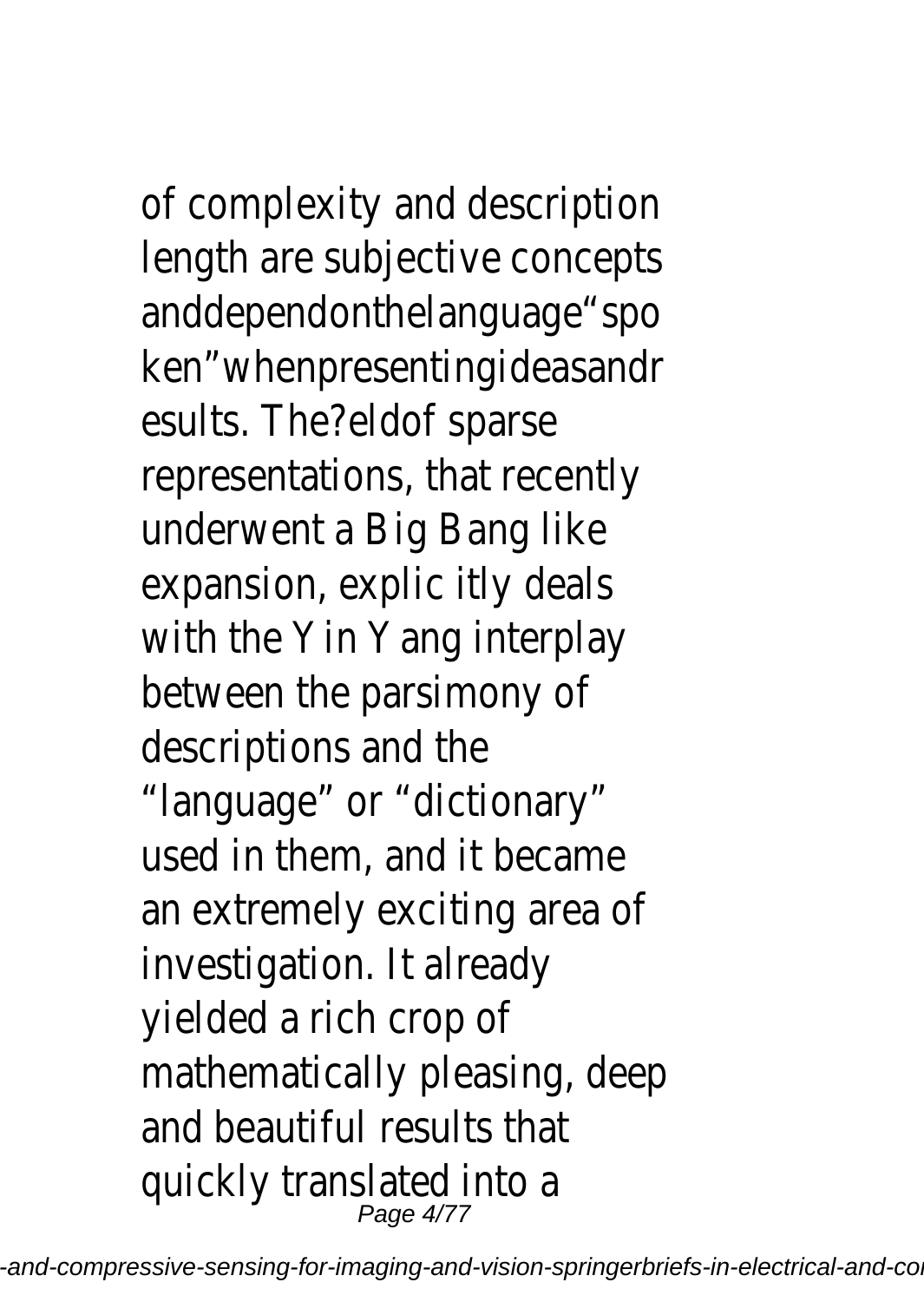wealth of practical engineering applications. You are holding in your hands the ?rst guide book to Sparseland, and I am sure you'll ?nd in it both familiar and new landscapes to see and admire, as well as ex cellent pointers that will help you ?nd further valuable treasures. Enjoy the journey to Sparseland! Haifa, Israel, December 2009 Alfred M. Bruckstein vii Preface This book was originally written to serve as the material for an advanced one semester (fourteen 2 hour lectures) graduate course for engineering students at the<br>Page 5/77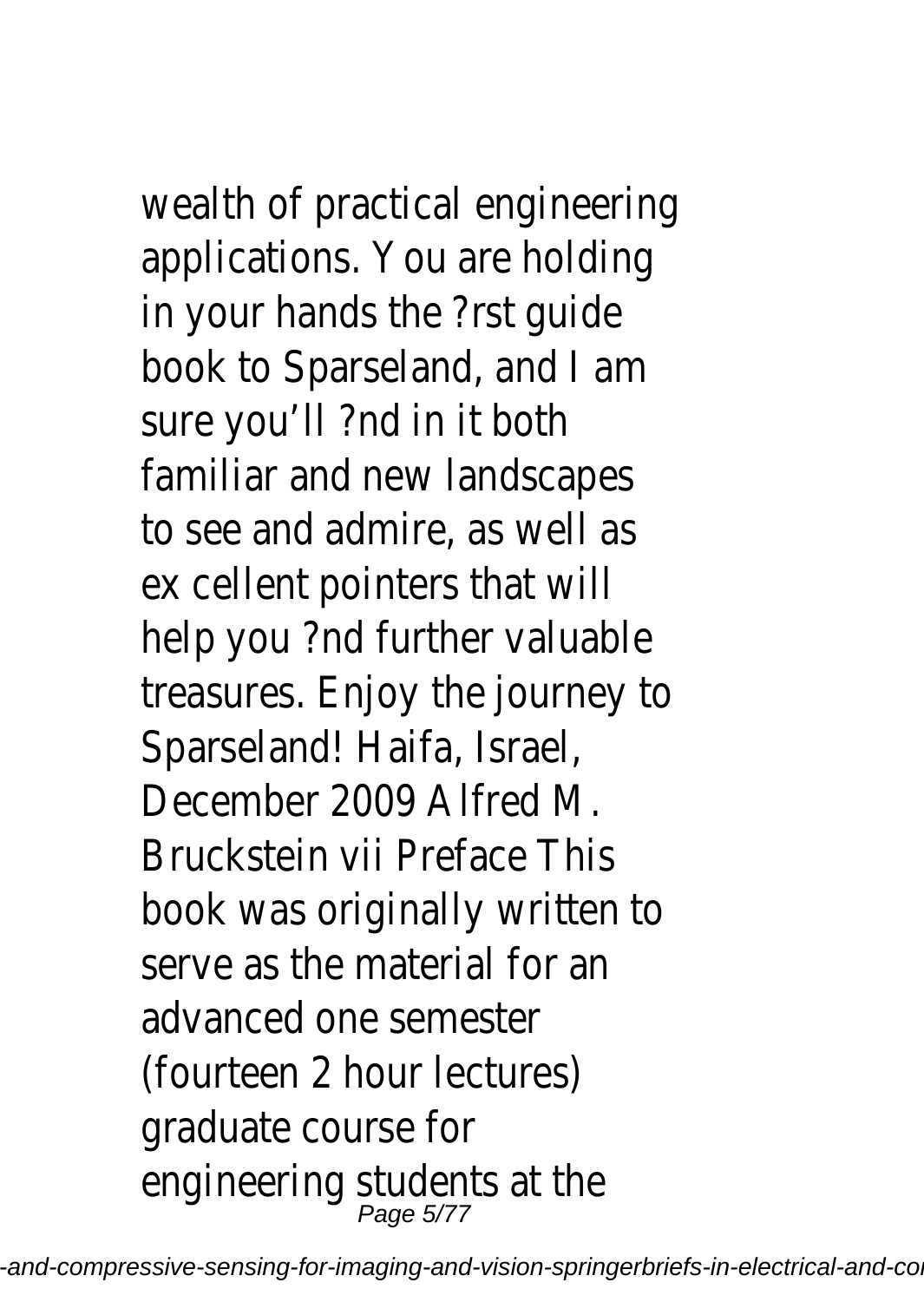Technion, Israel.

Presents state-of-the-art sparse and multiscale image and signal processing with applications in astronomy, biology, MRI, media, and forensics.

Most CS-based approaches take advantage of the inherent low-dimensionality in many datasets. They try to determine a sparse representation of the data, in an appropriately chosen basis using only a few significant elements. These approaches make no extra assumptions regarding possible relationships among the<br><sup>Page 6/77</sup>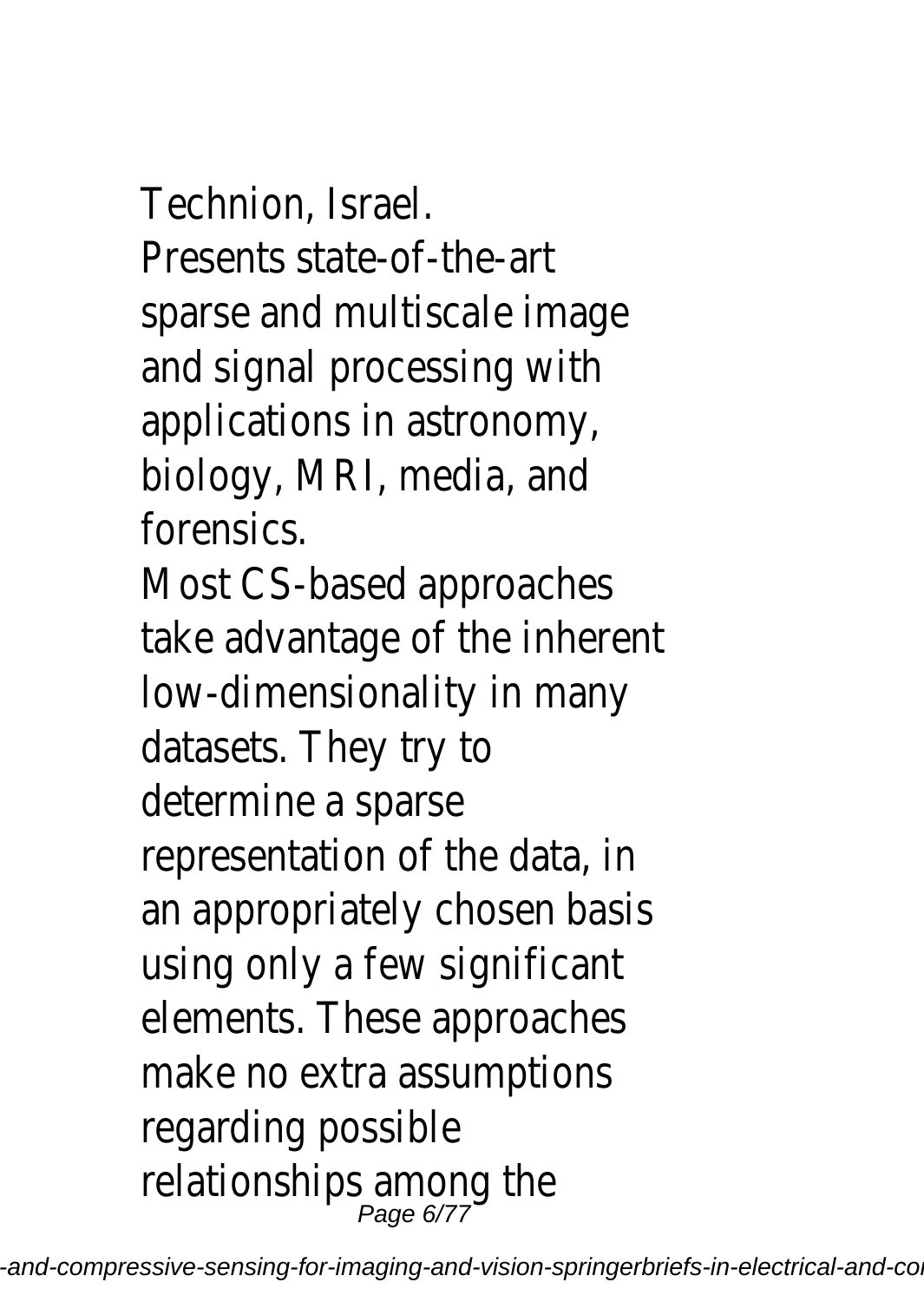significant elements of that basis. In this dissertation, different ways of incorporating the knowledge about such relationships are integrated into the data sampling and the processing schemes. New Trends in Applied

Harmonic Analysis

Sparse and Redundant

Representations

Brain and Nature-Inspired

Learning, Computation and

Recognition

Compressive Sensing of Earth

**Observations** 

A Wavelet Tour of Signal

Processing

Compressed sensing is a relatively recent Page 7/77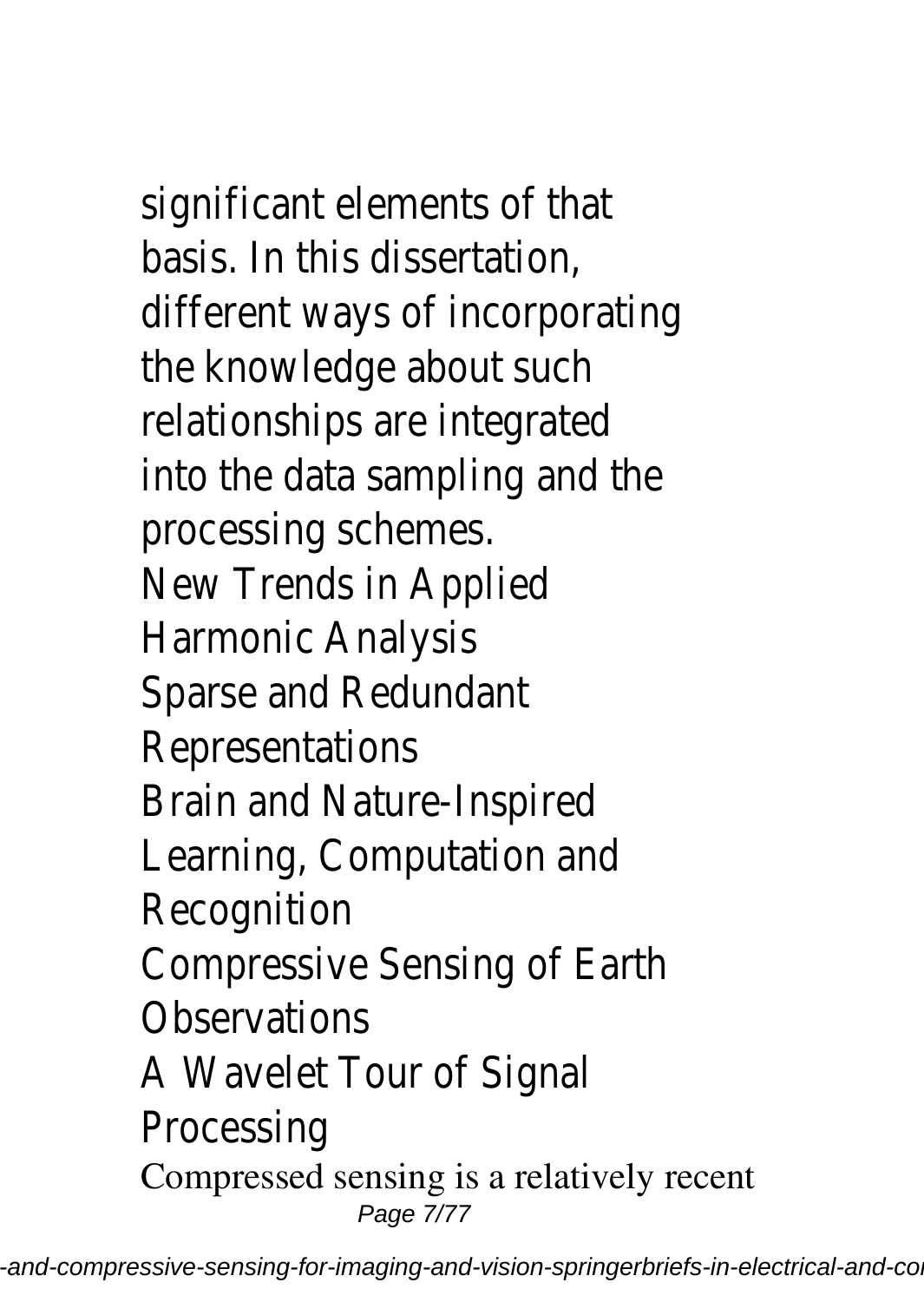area of research that refers to the recovery of high-dimensional but low-complexity objects from a limited number of

measurements. The topic has applications to signal/image processing and computer algorithms, and it draws from a variety of mathematical techniques such as graph theory, probability theory, linear algebra, and optimization. The author presents significant concepts never before discussed as well as new advances in the theory, providing an in-depth initiation to the field of compressed sensing. An Introduction to Compressed Sensing contains substantial material on graph theory and the design of binary measurement matrices, which is missing in recent texts despite being poised to play a key role in the future of compressed sensing theory. It also covers several new developments in the field and is the only book to thoroughly study the problem of Page 8/77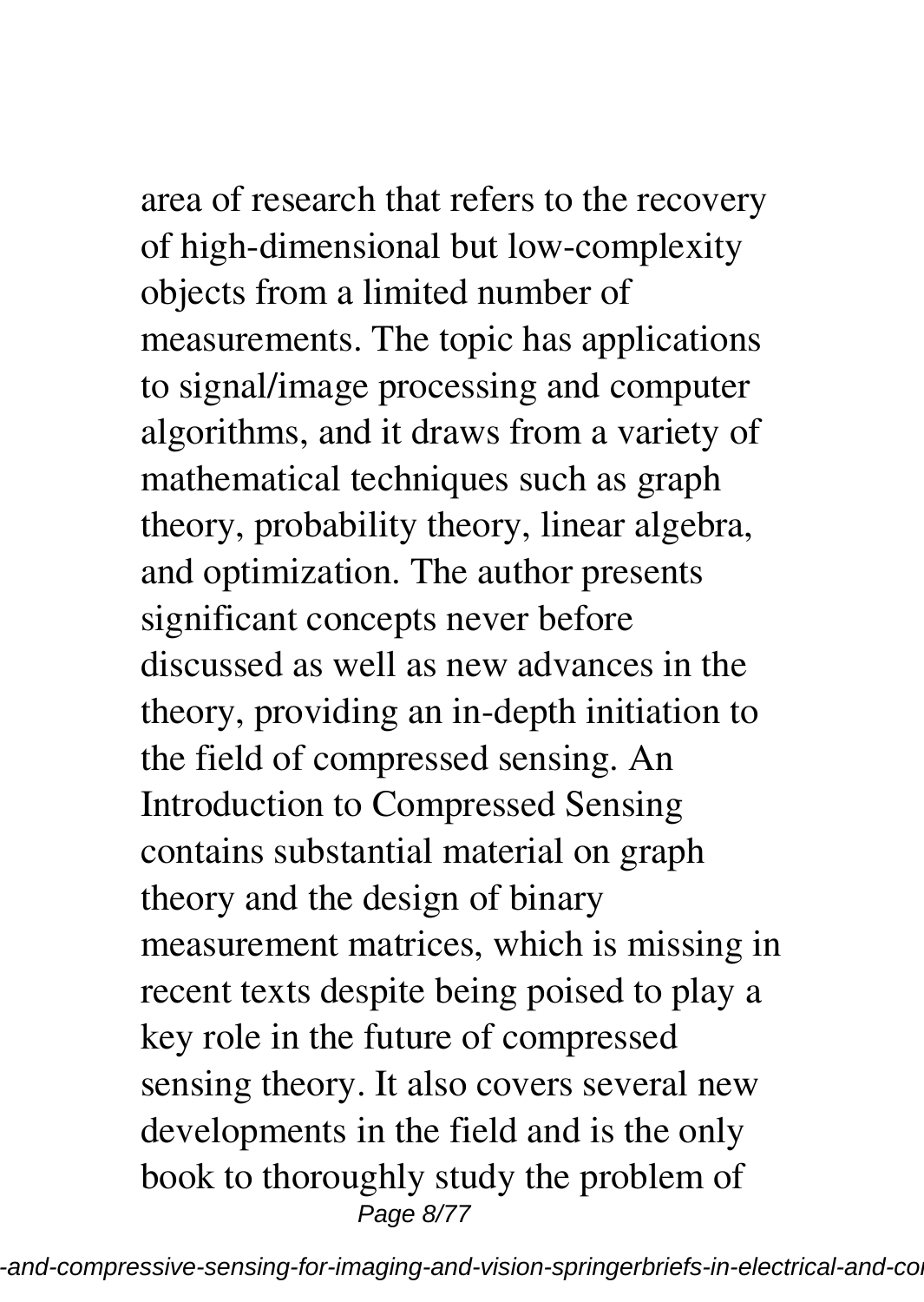matrix recovery. The book supplies relevant results alongside their proofs in a

compact and streamlined presentation that is easy to navigate. The core audience for this book is engineers, computer scientists, and statisticians who are interested in compressed sensing. Professionals working in image processing, speech processing, or seismic signal processing will also find the book of interest. This book is aimed at presenting concepts, methods and algorithms ableto cope with undersampled and limited data. One such trend that recently gained popularity and to some extent revolutionised signal processing is compressed sensing. Compressed sensing builds upon the observation that many signals in nature are nearly sparse (or compressible, as they are normally referred to) in some domain, and consequently they can be reconstructed to within high accuracy from far fewer Page 9/77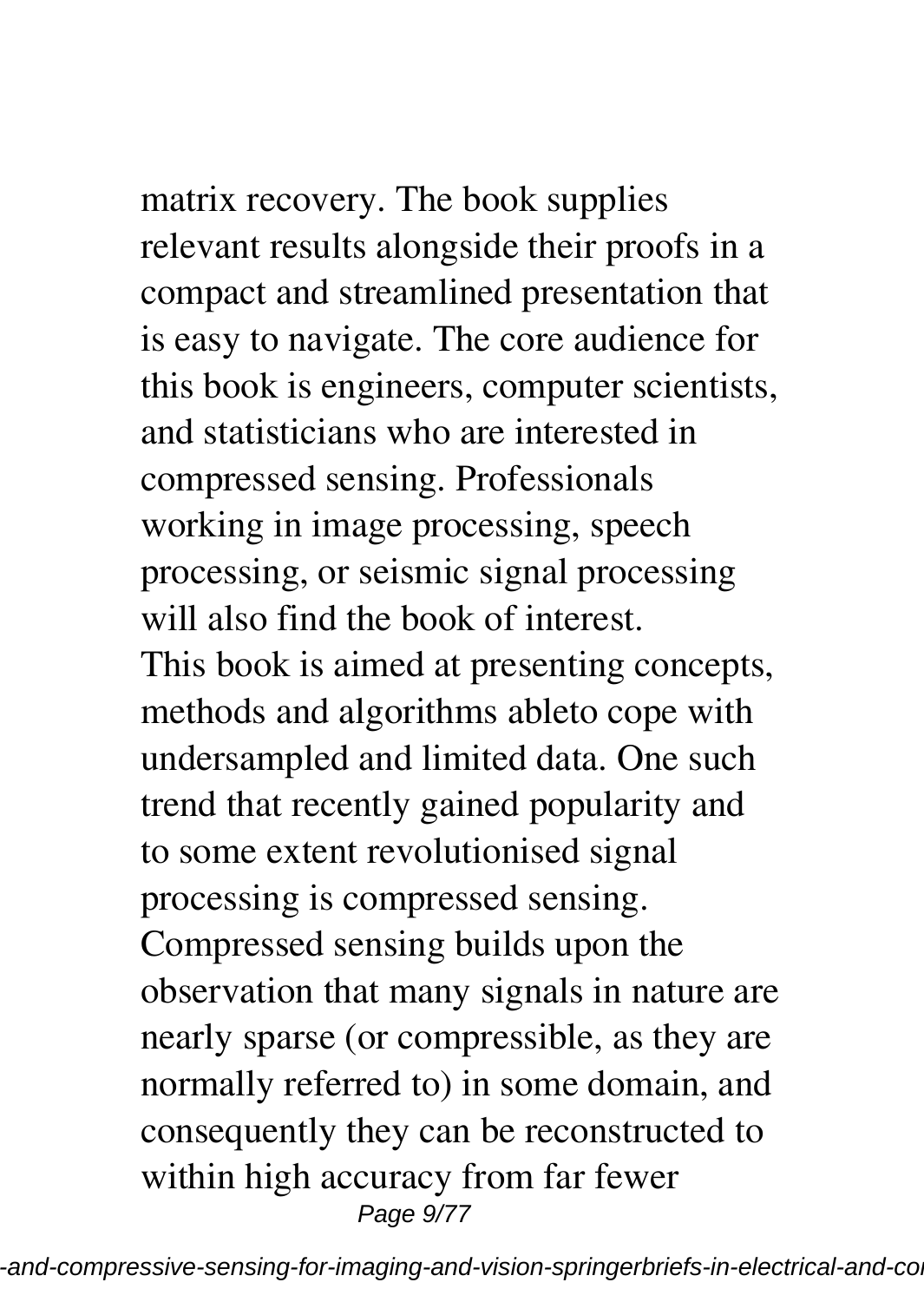observations than traditionally held to be necessary. Apart from compressed sensing this book contains other related approaches. Each methodology has its own formalities for dealing with such problems. As an example, in the Bayesian approach, sparseness promoting priors such as Laplace and Cauchy are normally used for penalising improbable model variables, thus promoting low complexity solutions. Compressed sensing techniques and homotopy-type solutions, such as the LASSO, utilise l1-norm penalties for obtaining sparse solutions using fewer observations than conventionally needed. The book emphasizes on the role of sparsity as a machinery for promoting low complexity representations and likewise its connections to variable selection and dimensionality reduction in various engineering problems. This book is intended for researchers, academics and Page 10/77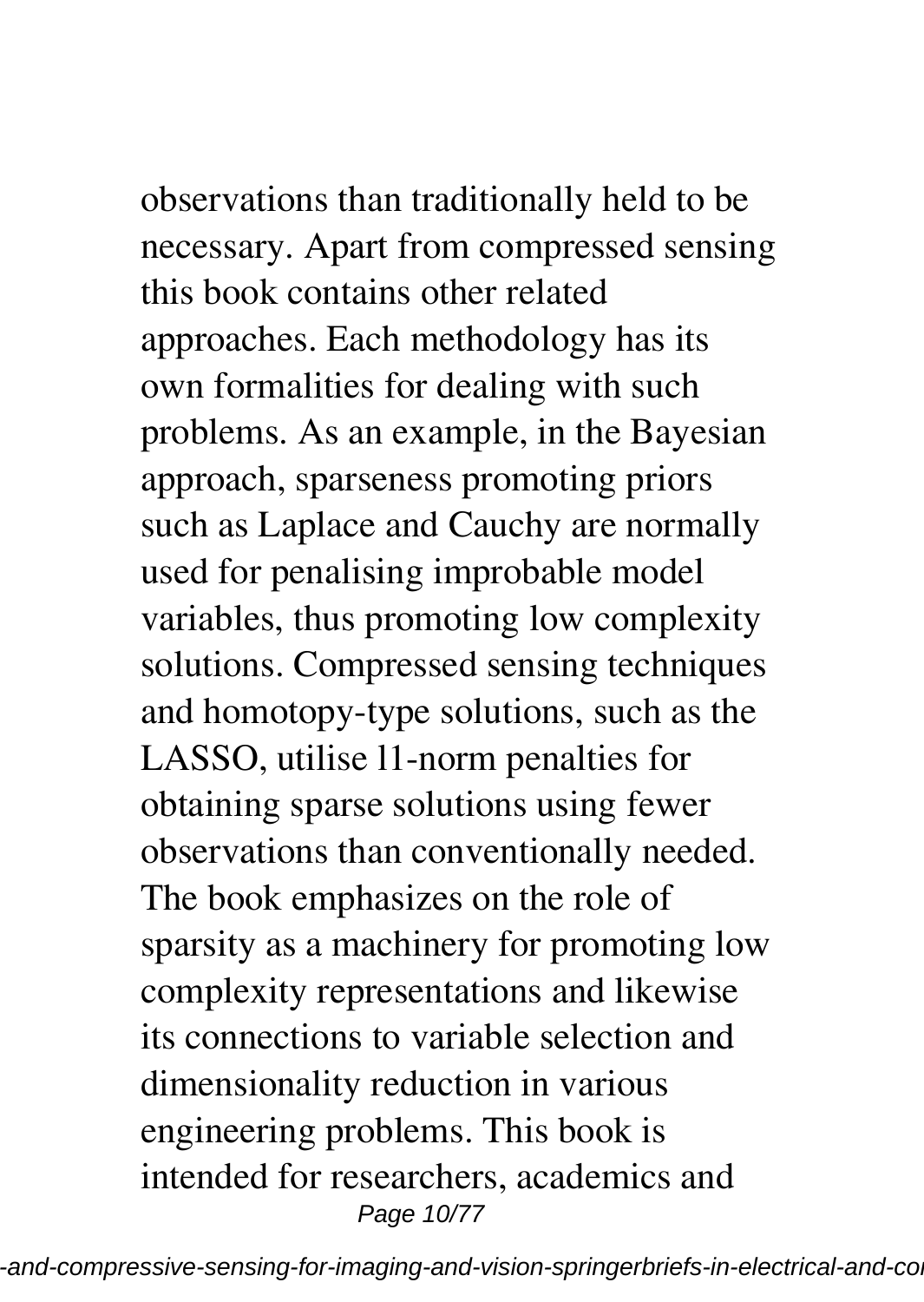practitioners with interest in various aspects and applications of sparse signal processing.

Learn about the most recent theoretical and practical advances in radar signal processing using tools and techniques from compressive sensing. Providing a broad perspective that fully demonstrates the impact of these tools, the accessible and tutorial-like chapters cover topics such as clutter rejection, CFAR detection, adaptive beamforming, random arrays for radar, space-time adaptive processing, and MIMO radar. Each chapter includes coverage of theoretical principles, a detailed review of current knowledge, and discussion of key applications, and also highlights the potential benefits of using compressed sensing algorithms. A unified notation and numerous cross-references between chapters make it easy to explore different topics side by side. Written by Page 11/77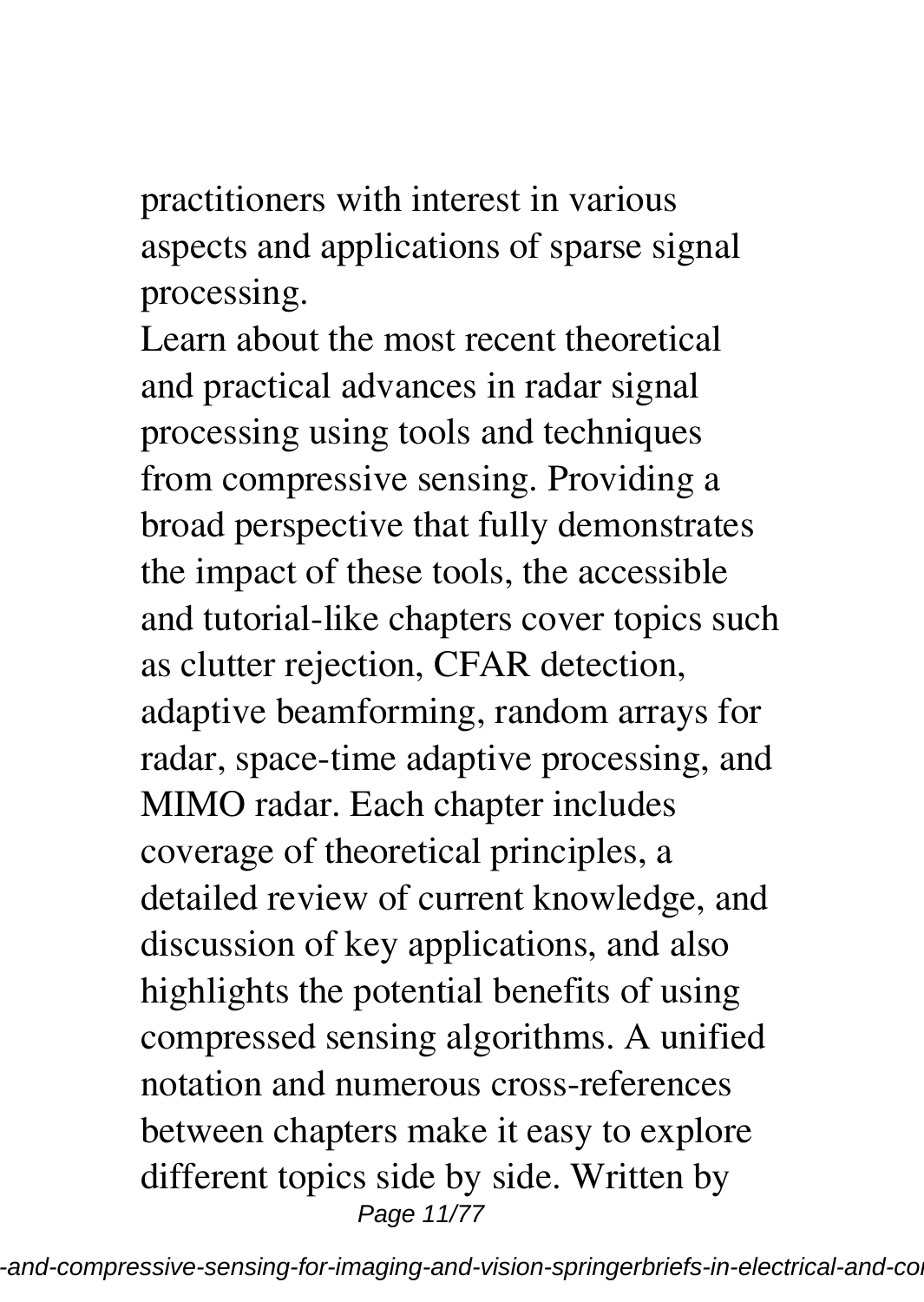leading experts from both academia and industry, this is the ideal text for researchers, graduate students and industry professionals working in signal processing and radar.

Mots-clés de l'auteur: Signal Processing ;

Microelectronics ; Compressive Sensing ;

CMOS image sensor ; High Dynamic

Range ; Regularization algorithm ; Nonuniform Sampling ; Hyperspectral Image ; Super-resolution.

Wavelets, Curvelets, Morphological

Diversity

Advances in Machine Learning and Signal Processing

Handbook of Mathematical Methods in Imaging

Sparse Representations for Radar with MATLAB® Examples

Sparse Representations for Radar with

MATLAB Examples

## *This thesis presents a* Page 12/77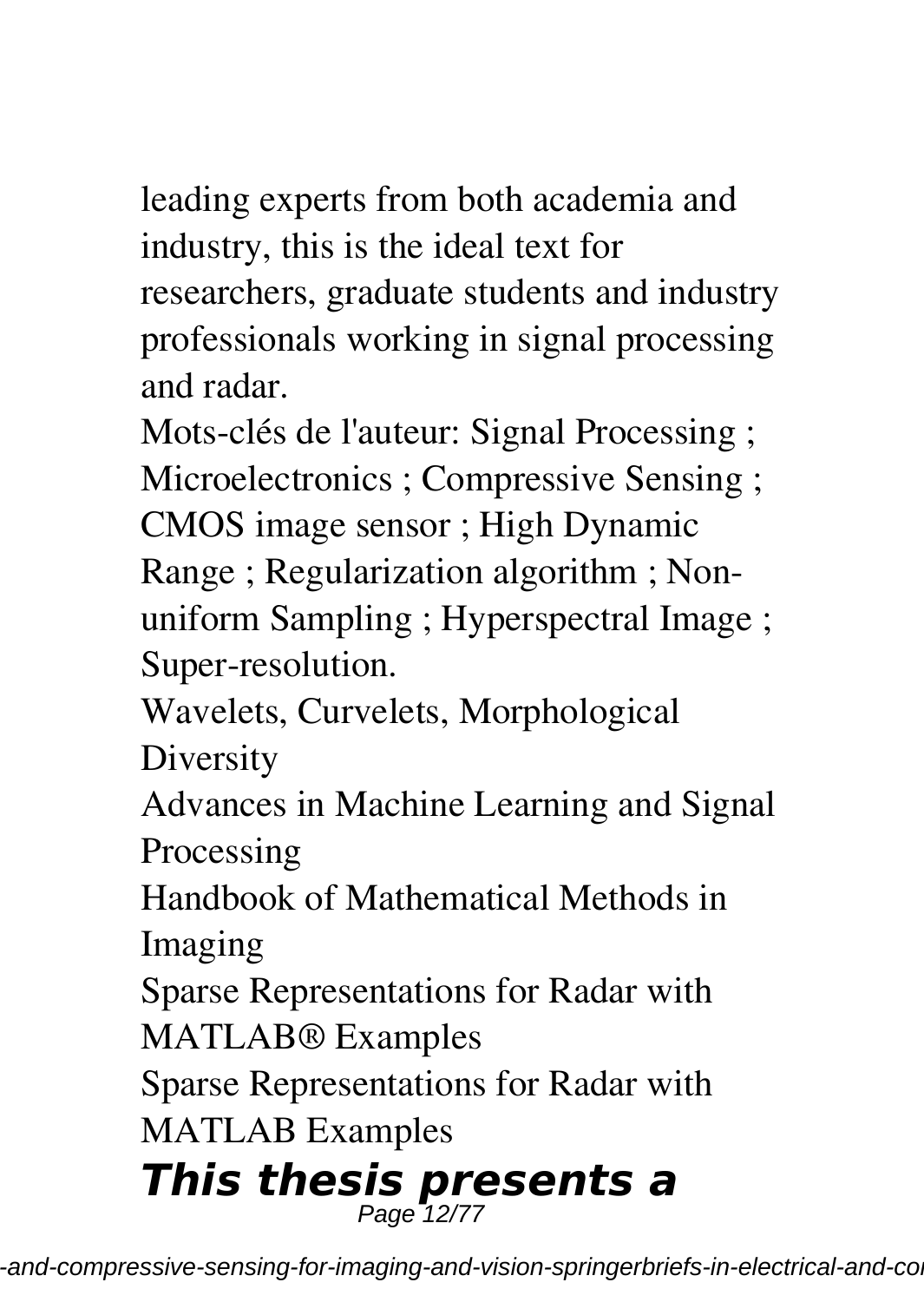*new approach to singleimage super-resolution (SR), based on sparse signal recovery. Research on image statistics suggests that image patches can be well represented as a sparse linear combination of elements from an appropriately chosen over-complete dictionary. Inspired by this observation, we seek a sparse representation for each patch of the lowresolution input, and then use the coefficients of this representation to* Page 13/77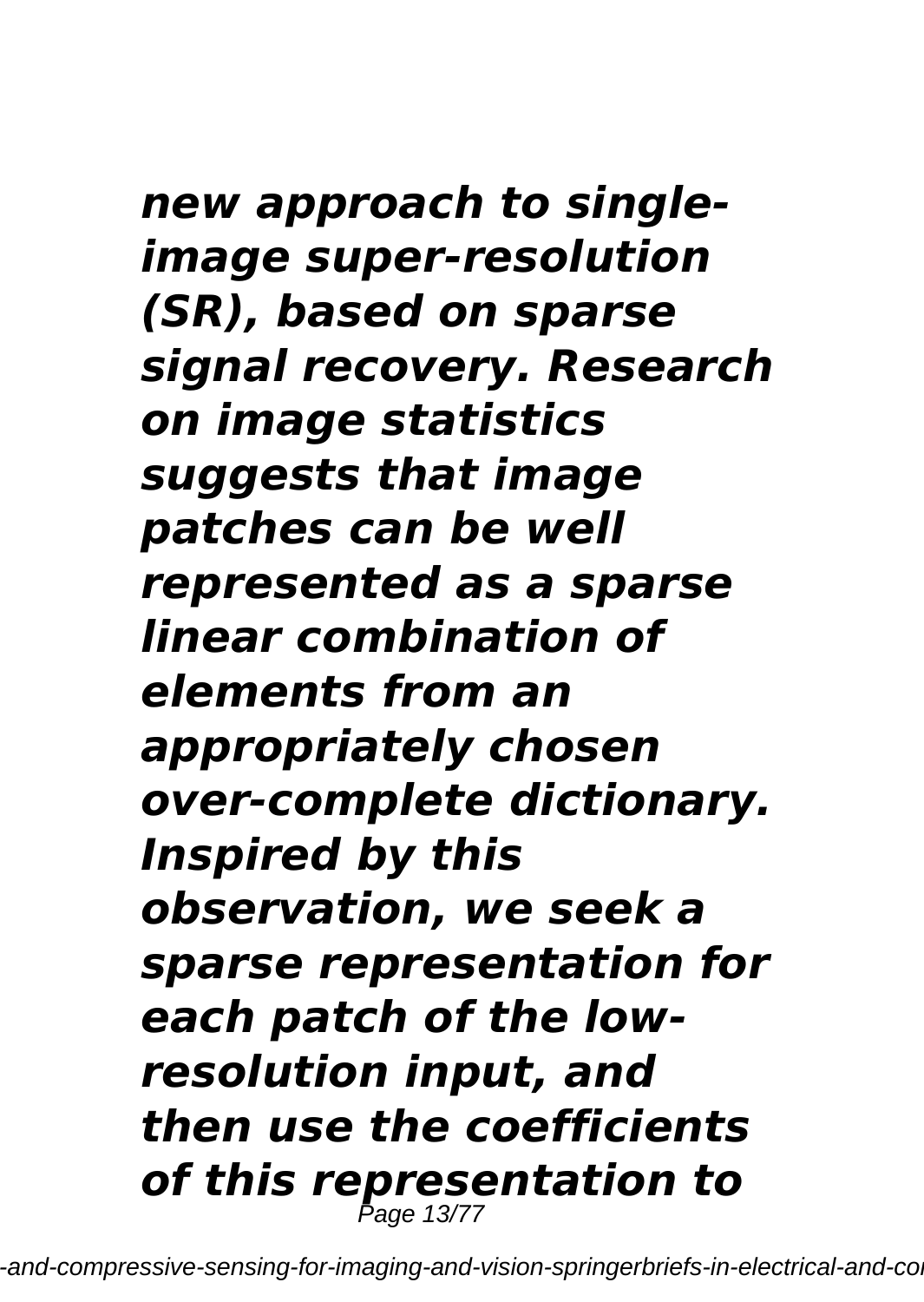*generate the highresolution output. Theoretical results from compressed sensing suggest that under mild conditions, the sparse representation can be correctly recovered from the downsampled signals. By jointly training two dictionaries for the lowand high-resolution image patches, we can enforce the similarity of sparse representations between the low- and high-resolution image patch pairs with respect to their own dictionaries.* Page 14/77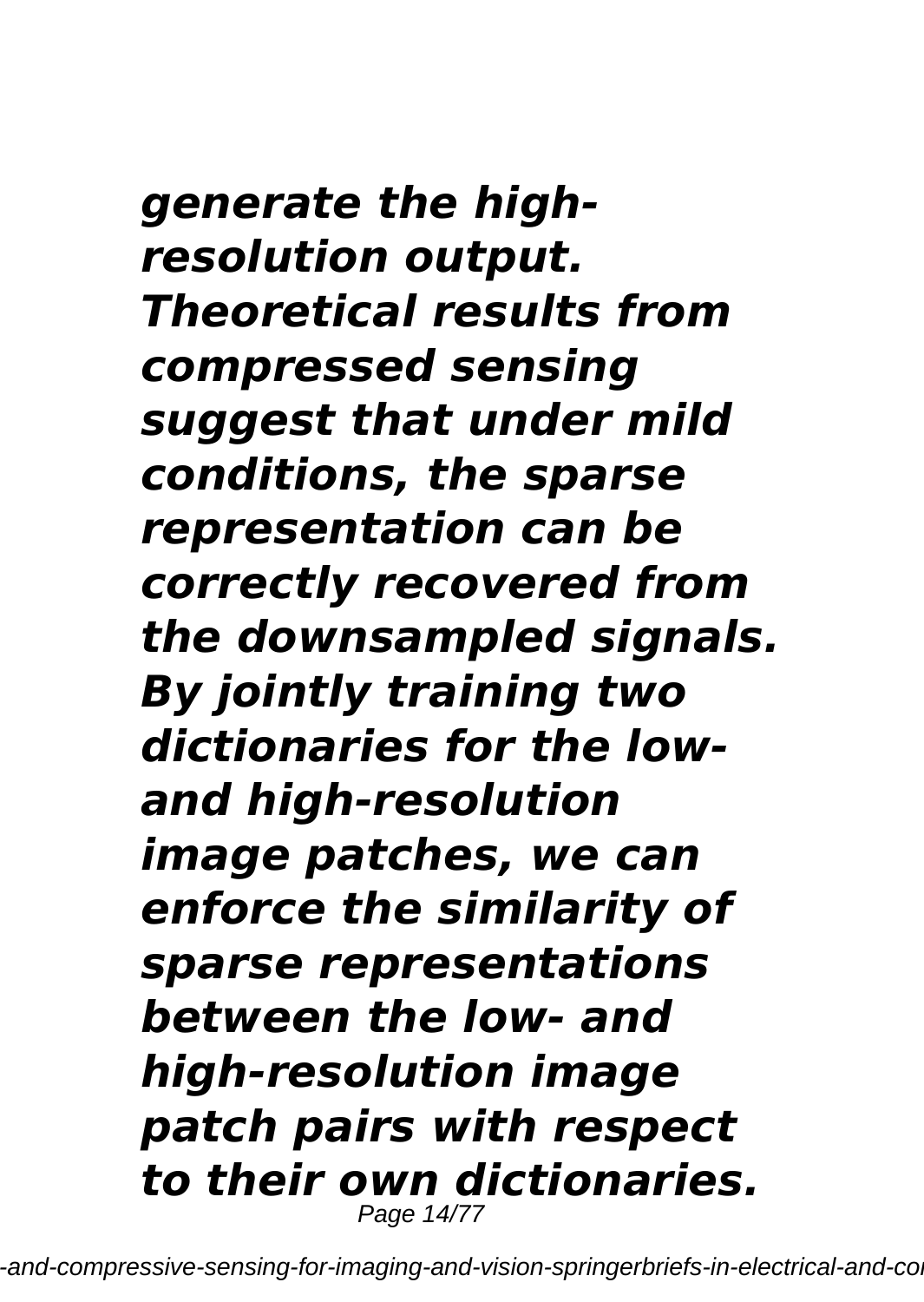*Therefore, the sparse representation of a lowresolution image patch can be applied with the dictionary of highresolution image patches to generate a highresolution image patch. Compared to previous approaches, which simply sample a large amount of raw image patch pairs, the learned dictionary pair is a more compact representation of the patch pairs, and, therefore, reduces the computation cost substantially. The* Page 15/77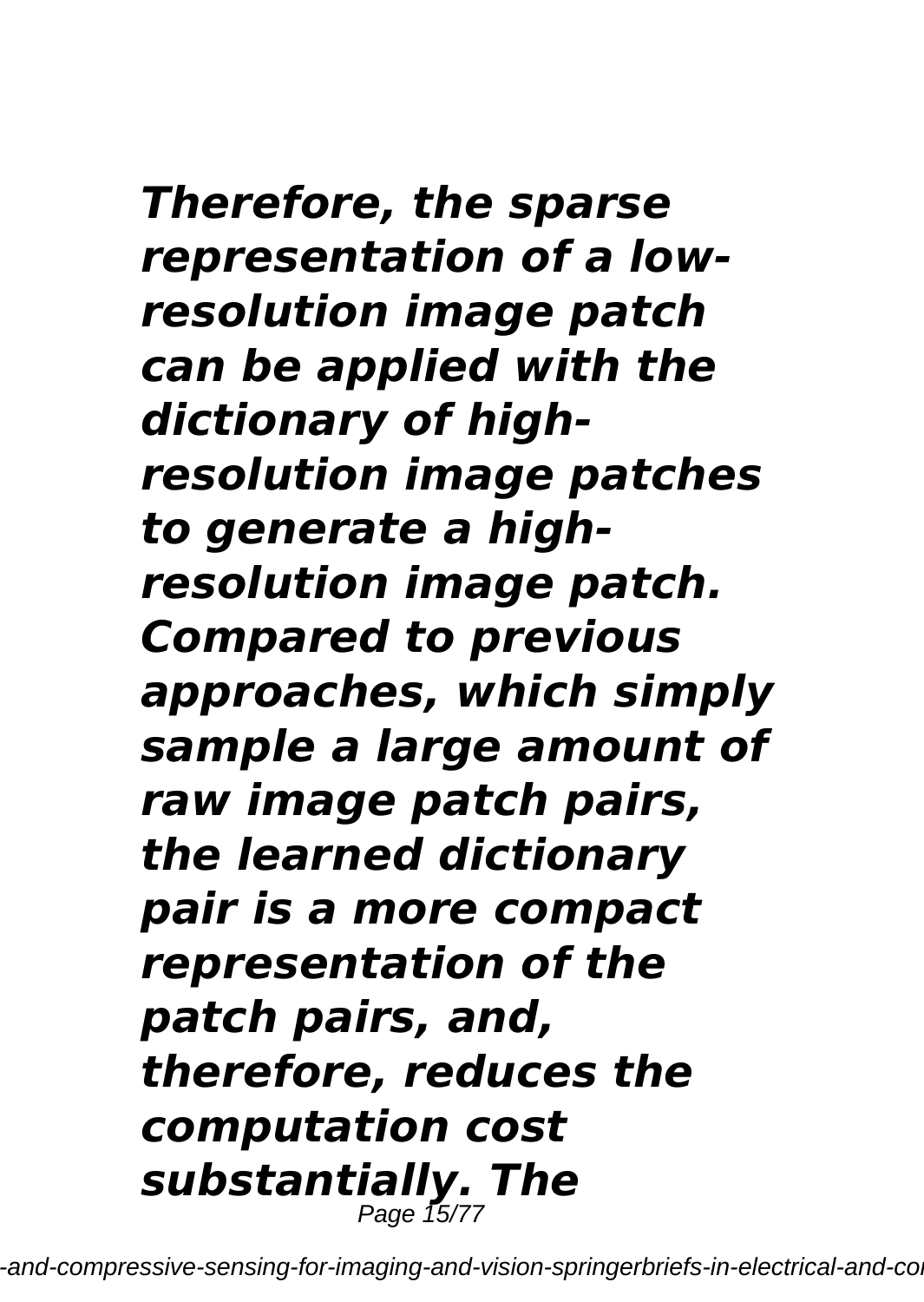*effectiveness of such a sparsity prior is demonstrated on both general image superresolution and the special case of face hallucination. In both cases, our algorithm can generate high-resolution images that are competitive or superior in quality to images produced by other similar SR methods, but with much faster processing speed. Through-the-wall radar imaging (TWRI) allows police, fire and rescue* Page 16/77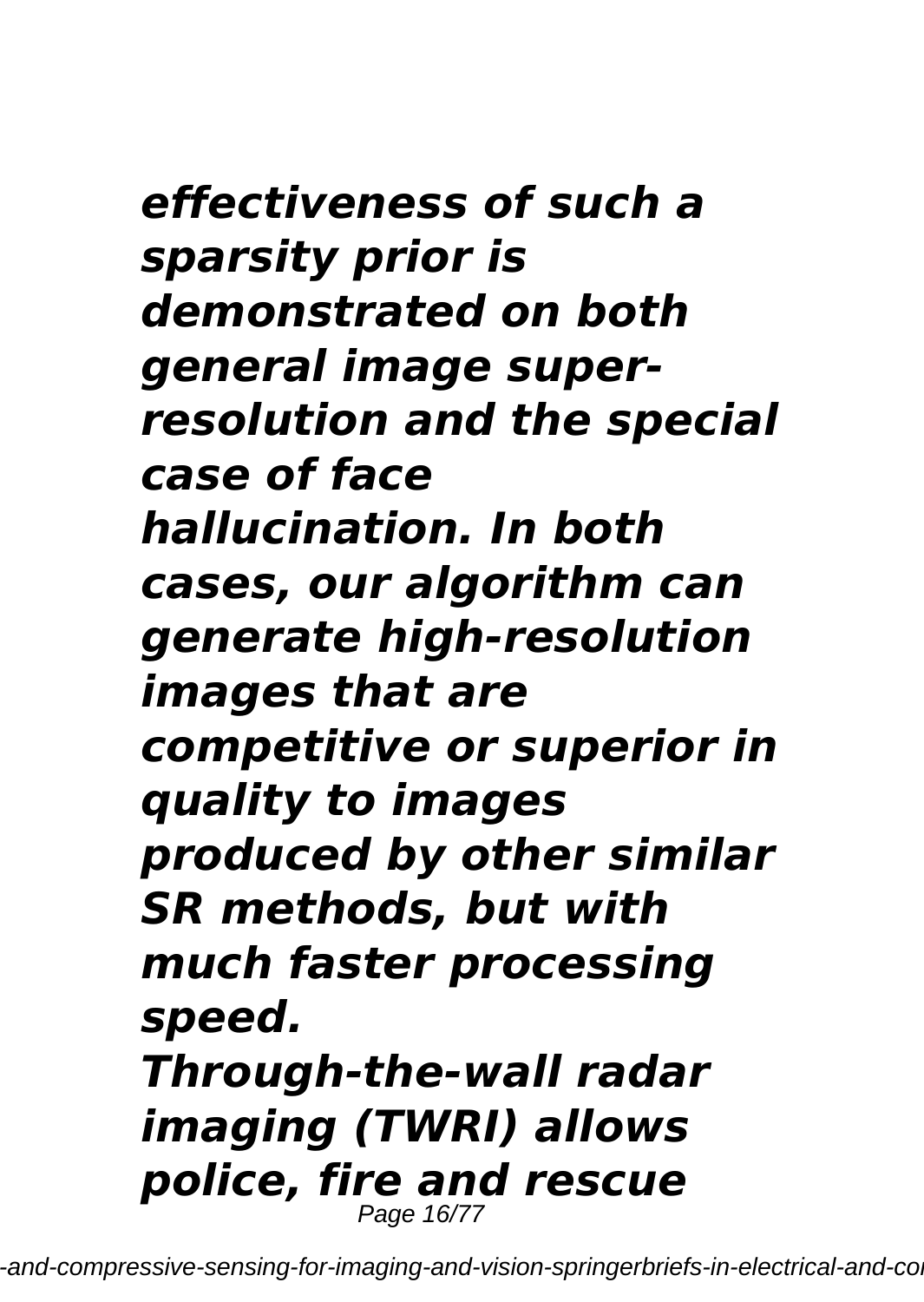*personnel, first responders, and defense forces to detect, identify, classify, and track the whereabouts of humans and moving objects. Electromagnetic waves are considered the most effective at achieving this objective, yet advances in this multi-faceted and multi-disciplinary technology require taking phenomenological issues into consideration and must be based on a solid understanding of the intricacies of EM wave interactions with interior* Page 17/77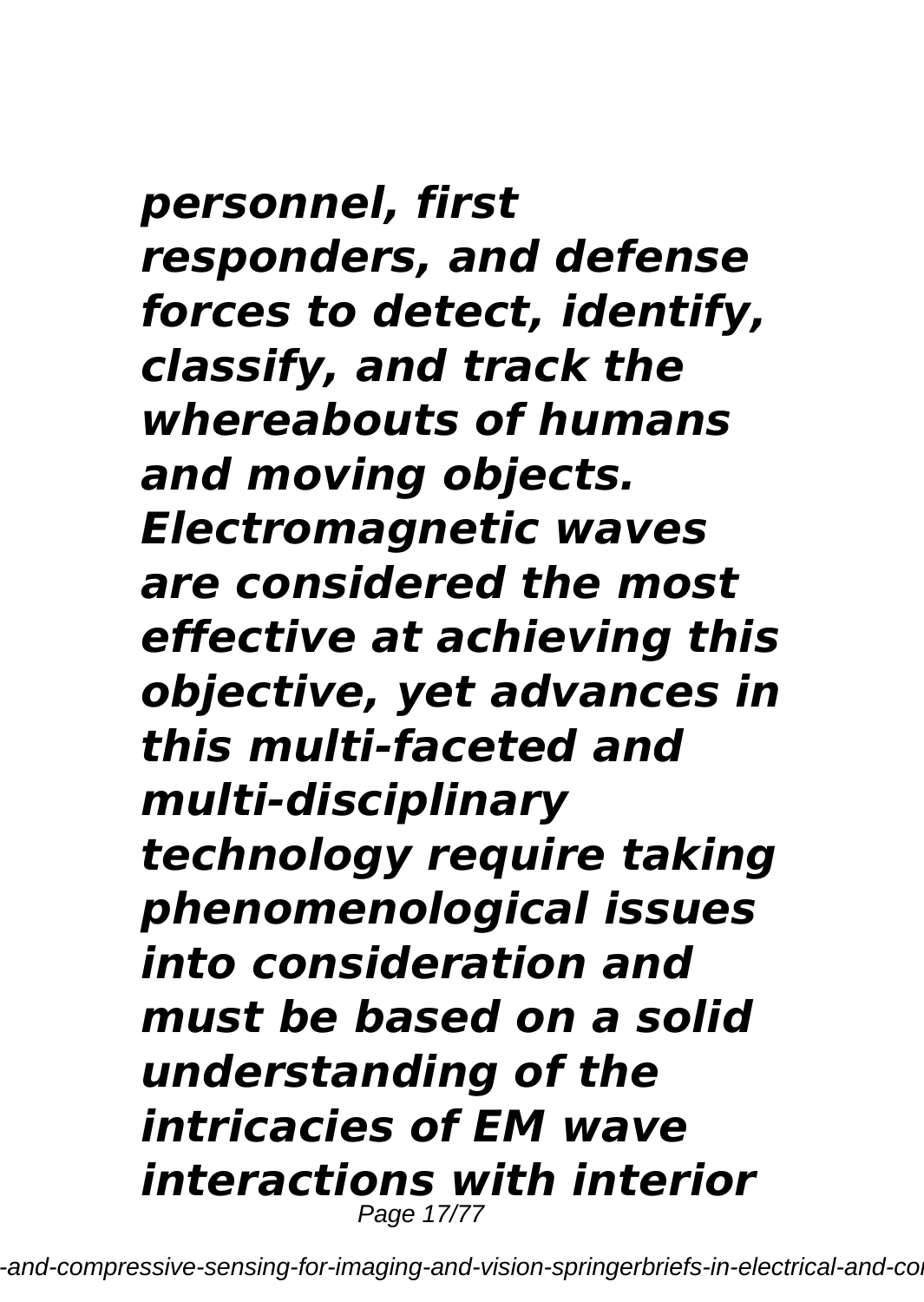### *and exterior objects and structures. Providing a broad overview of the myriad factors involved, namely size, weight, mobility, acquisition time, aperture distribution, power, bandwidth, standoff distance, and, most importantly, reliable performance and delivery of accurate information, Through-the-Wall Radar Imaging examines this technology from the algorithmic, modeling, experimentation, and system design*

-and-compressive-sensing-for-imaging-and-vision-springerbriefs-in-electrical-and-co

Page 18/77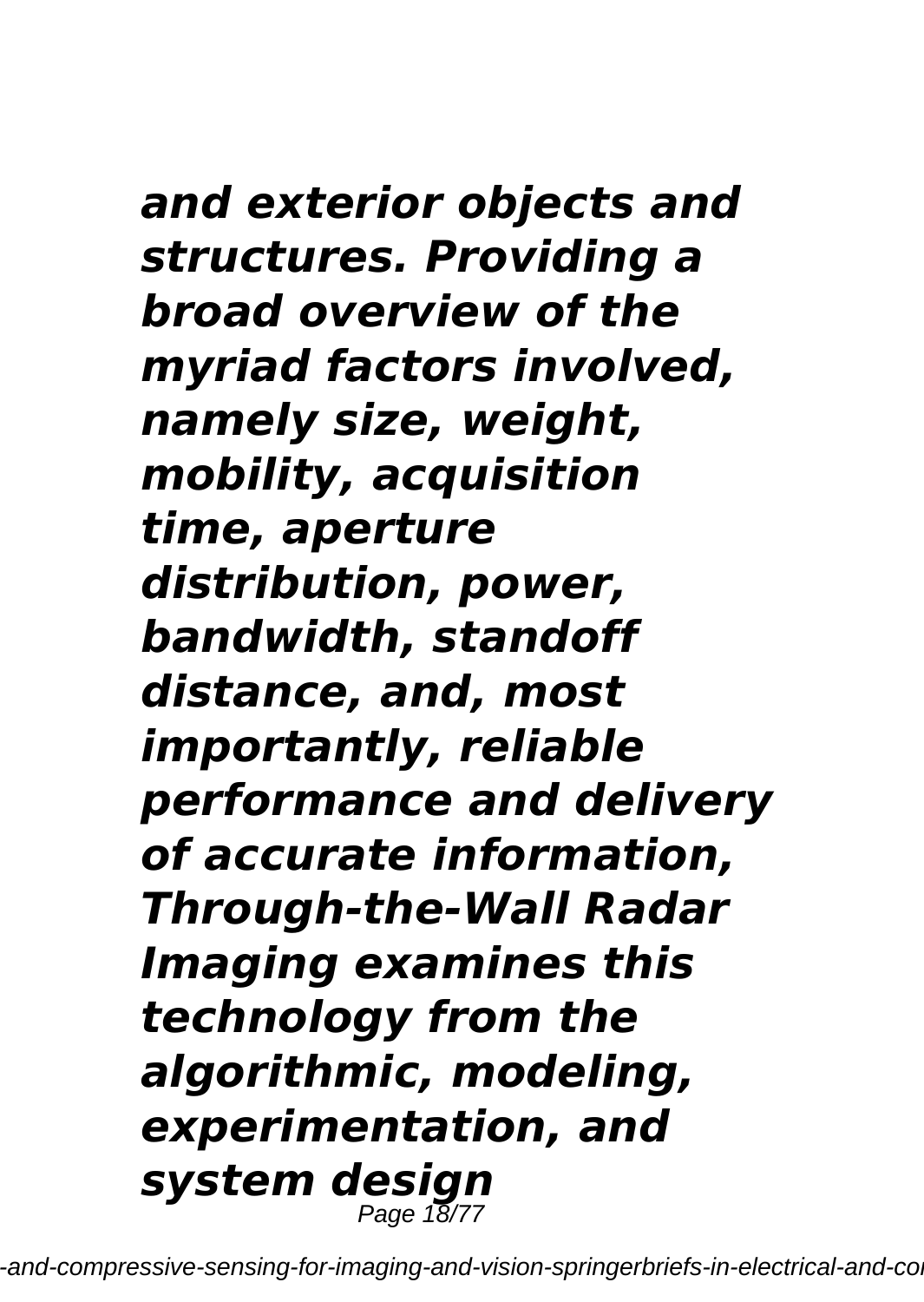*perspectives. It begins with coverage of the electromagnetic properties of walls and building materials, and discusses techniques in the design of antenna elements and array configurations, beamforming concepts and issues, and the use of antenna array with collocated and distributed apertures. Detailed chapters discuss several suitable waveforms inverse scattering approaches and revolve around the* Page 19/77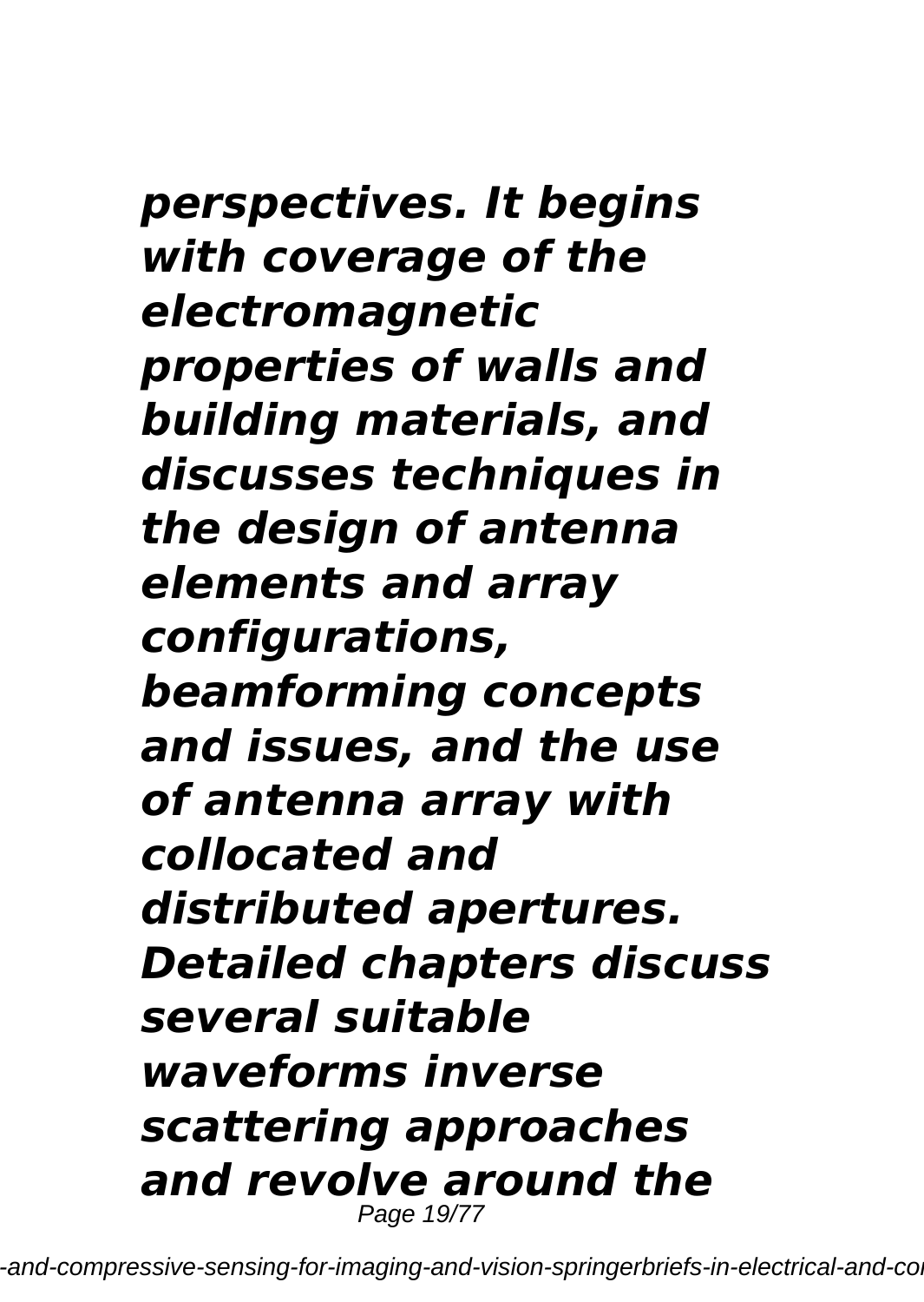*relevance of physicalbased model approaches in TWRI along with theoretical and experimental research in 3D building tomography using microwave remote sensing, high-frequency asymptotic modeling methods, synthetic aperture radar (SAR) techniques, impulse radars, airborne radar imaging of multi-floor buildings strategies for target detection, and detection of concealed targets. The book concludes with a* Page 20/77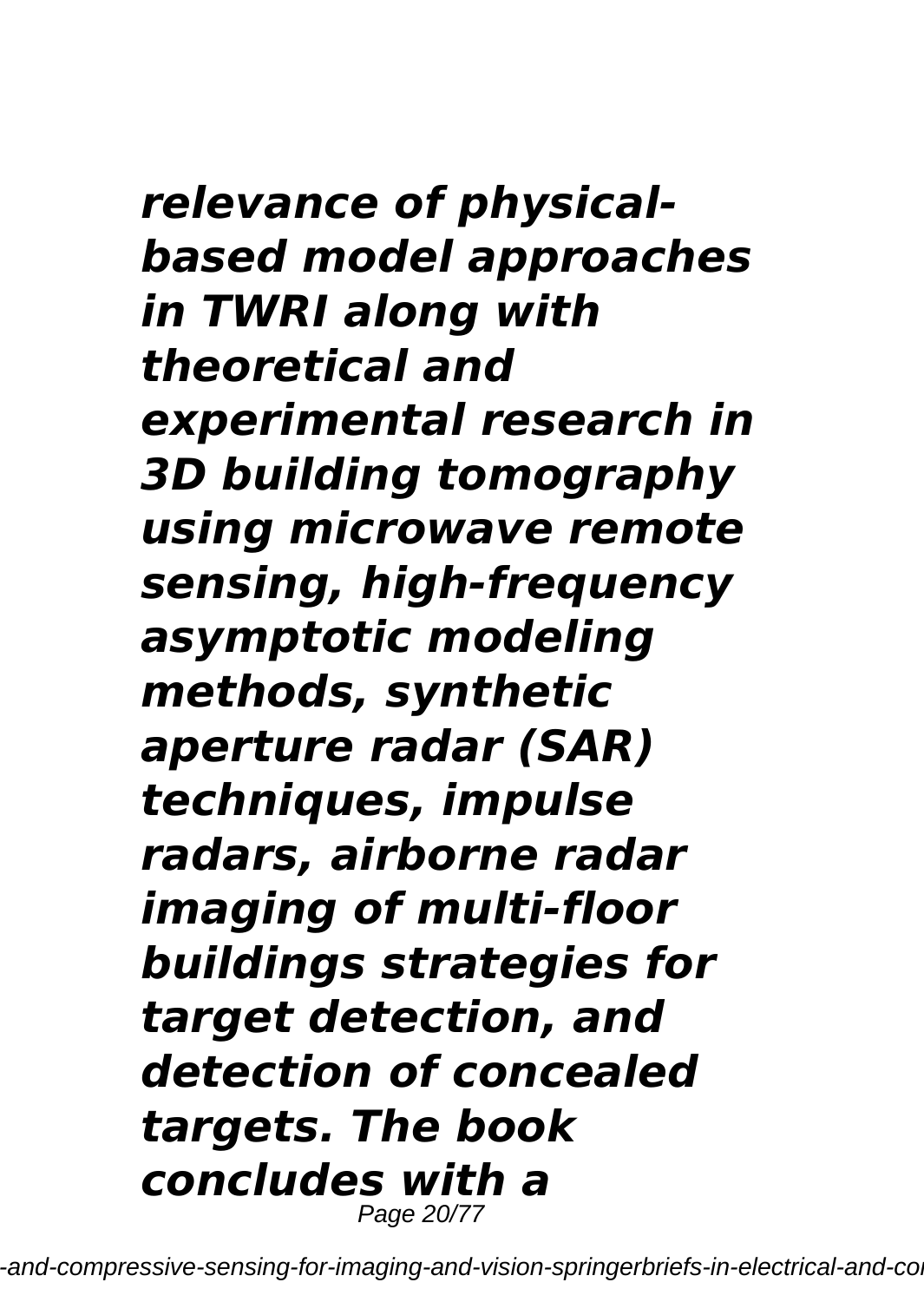*discussion of how the Doppler principle can be used to measure motion at a very fine level of detail. The book provides a deep understanding of the challenges of TWRI, stressing its multidisciplinary and phenomenological nature. The breadth and depth of topics covered presents a highly detailed treatment of this potentially life-saving technology. Image understanding has been playing an increasingly crucial role* Page 21/77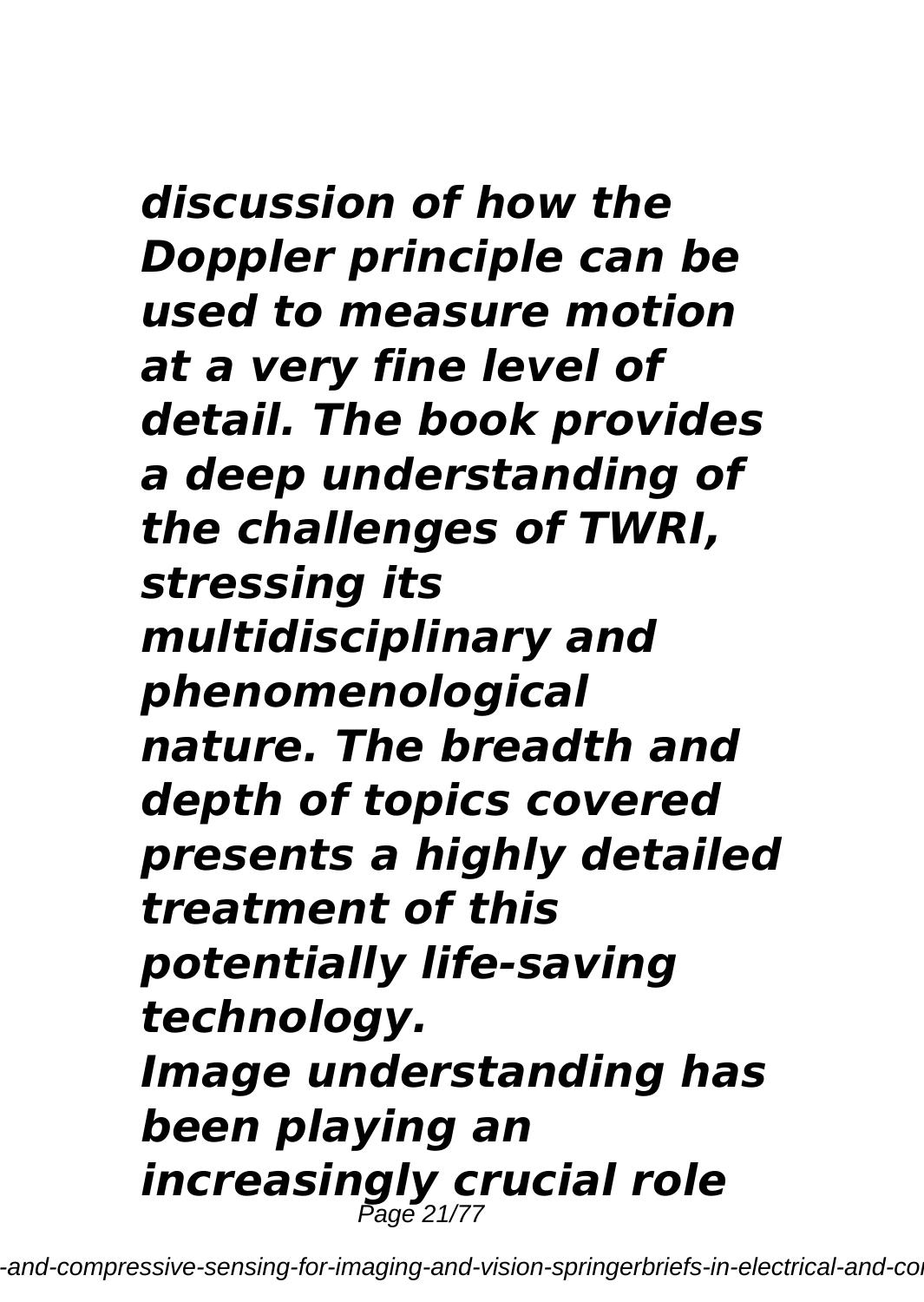*in several inverse problems and computer vision. Sparse models form an important component in image understanding, since they emulate the activity of neural receptors in the primary visual cortex of the human brain. Sparse methods have been utilized in several learning problems because of their ability to provide parsimonious, interpretable, and efficient models. Exploiting the sparsity of natural signals has led to* Page 22/77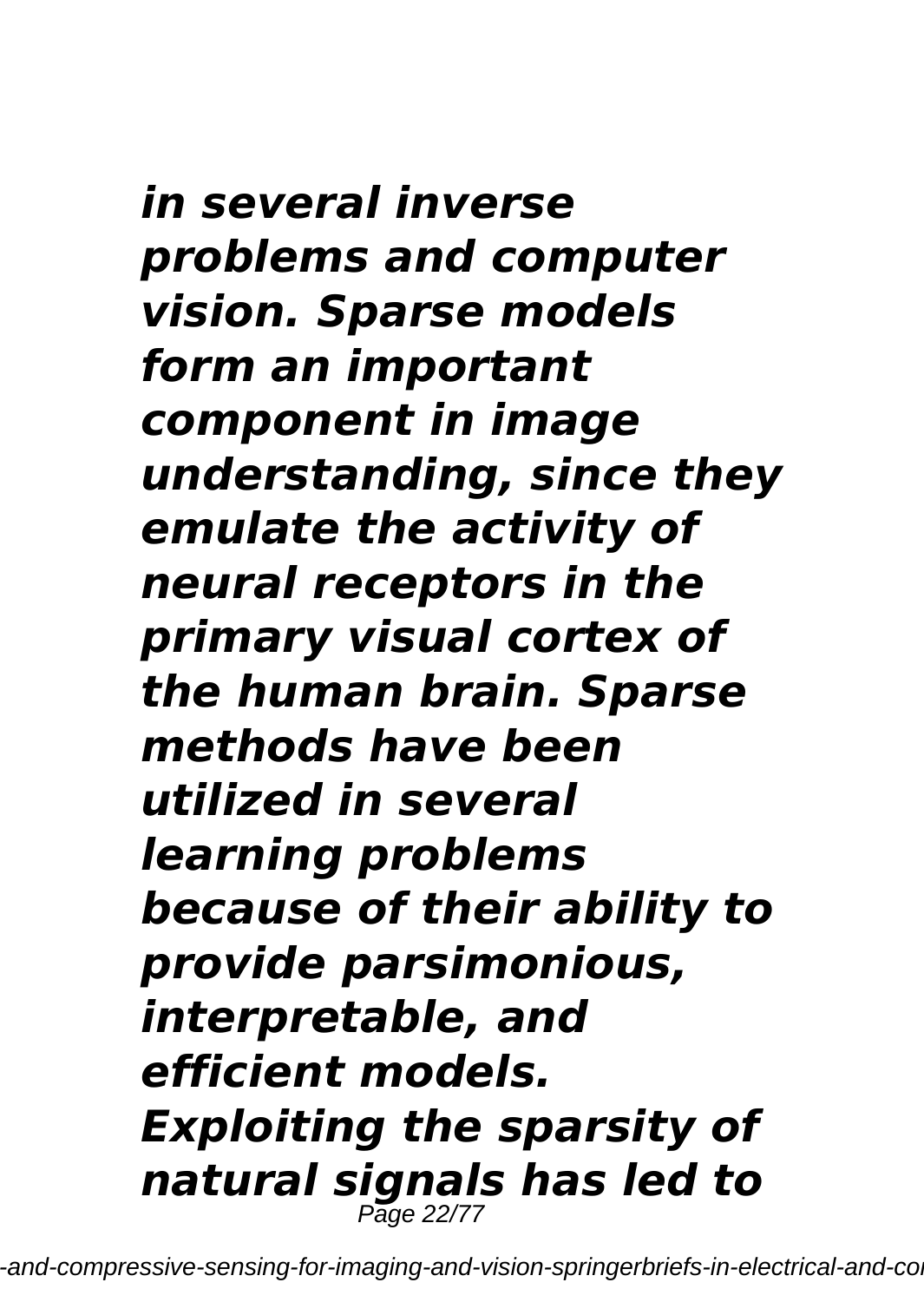*advances in several application areas including image compression, denoising, inpainting, compressed sensing, blind source separation, superresolution, and classification. The primary goal of this book is to present the theory and algorithmic considerations in using sparse models for image understanding and computer vision applications. To this end, algorithms for obtaining sparse representations* Page 23/77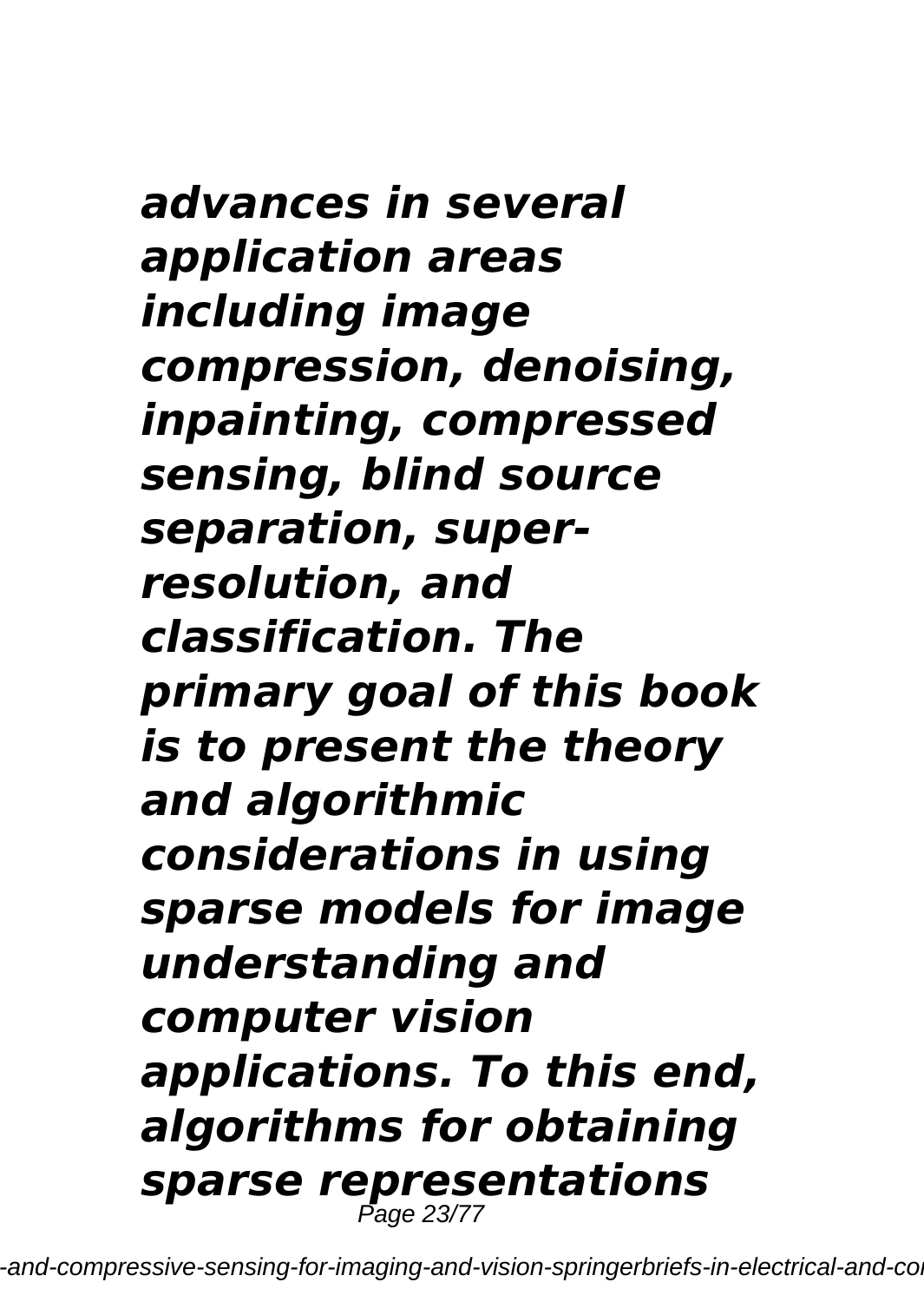## *and their performance guarantees are discussed in the initial chapters. Furthermore, approaches for designing overcomplete, dataadapted dictionaries to model natural images are described. The development of theory behind dictionary learning involves exploring its connection to unsupervised clustering and analyzing its generalization characteristics using principles from statistical learning theory. An* Page 24/77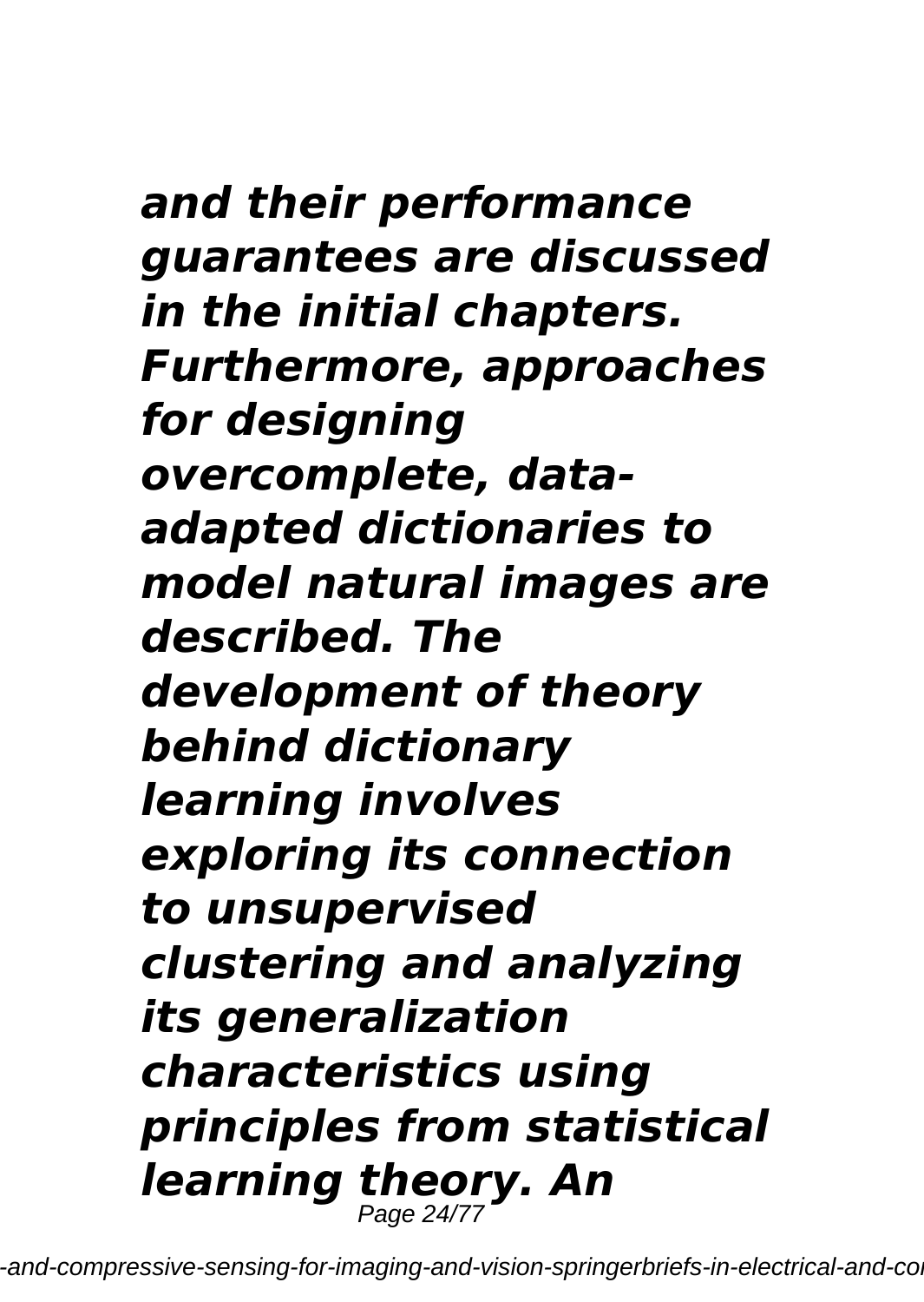*exciting application area that has benefited extensively from the theory of sparse representations is compressed sensing of image and video data. Theory and algorithms pertinent to measurement design, recovery, and modelbased compressed sensing are presented. The paradigm of sparse models, when suitably integrated with powerful machine learning frameworks, can lead to advances in computer* Page 25/77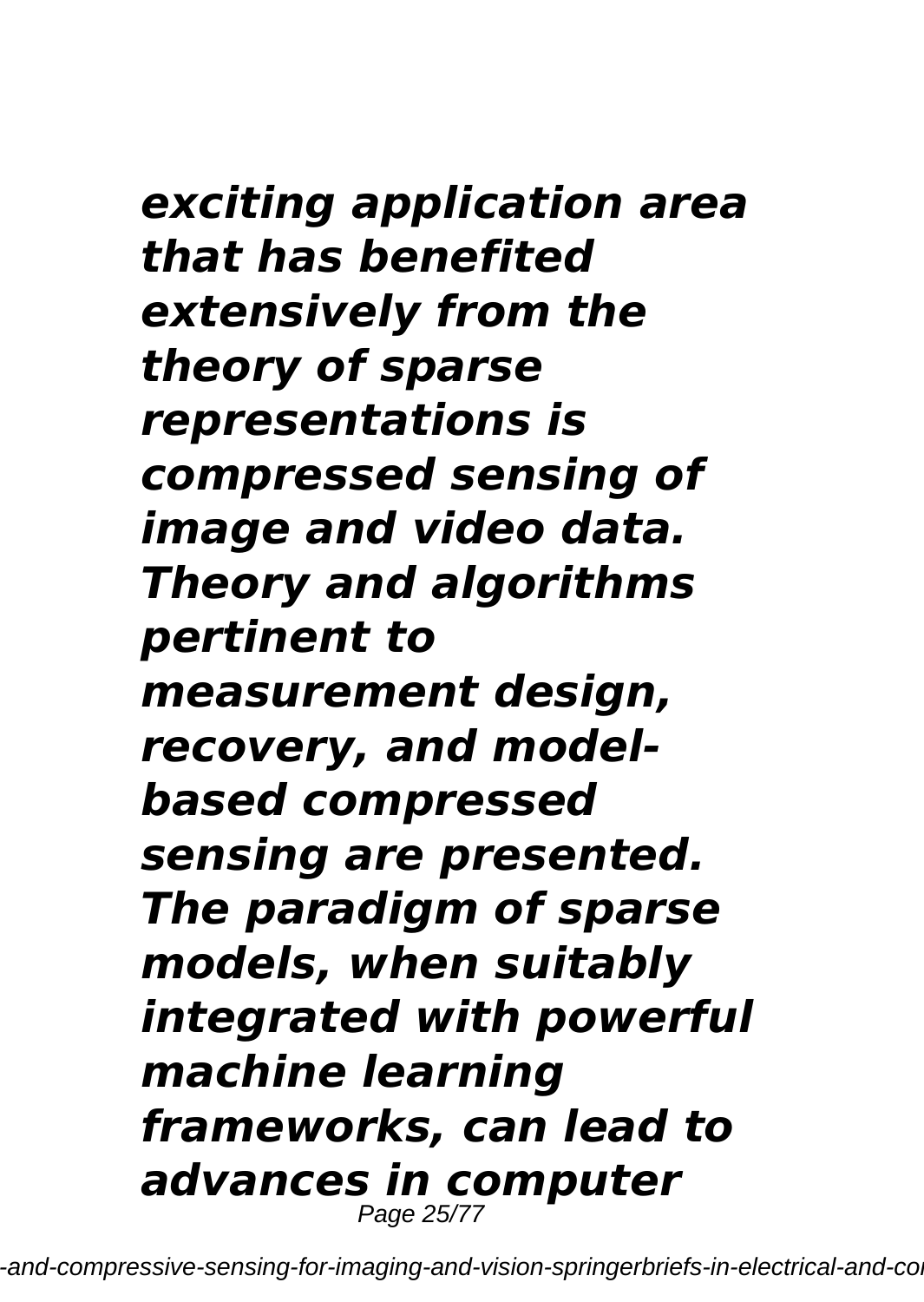*vision applications such as object recognition, clustering, segmentation, and activity recognition. Frameworks that enhance the performance of sparse models in such applications by imposing constraints based on the prior discriminatory information and the underlying geometrical structure, and kernelizing the sparse coding and dictionary learning methods are presented. In addition to presenting theoretical fundamentals in sparse learning, this* Page 26/77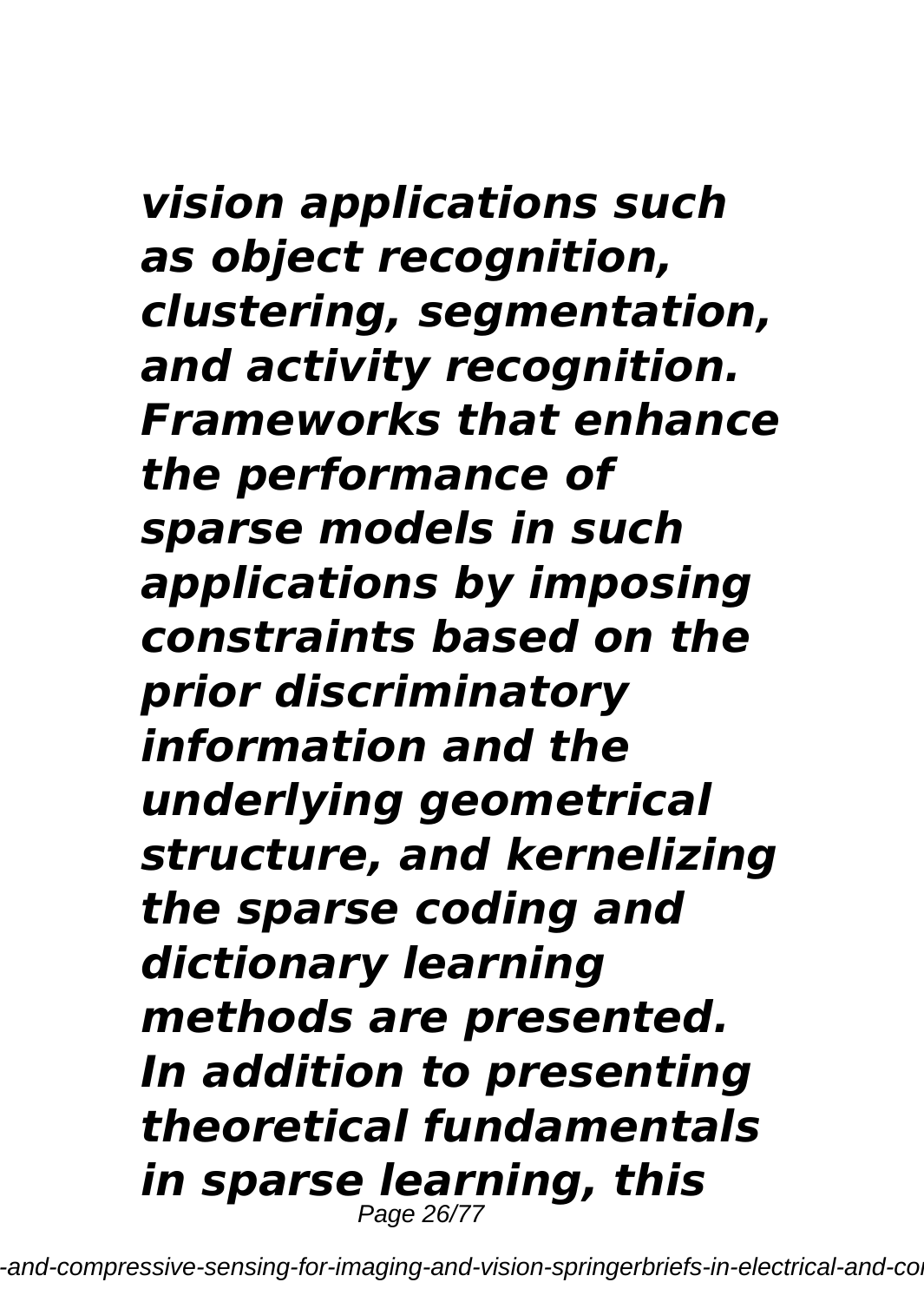### *book provides a platform for interested readers to explore the vastly growing application domains of sparse representations. At the intersection of mathematics, engineering, and computer science sits the thriving field of compressive sensing. Based on the premise that data acquisition and compression can be performed simultaneously, compressive sensing finds applications in*

-and-compressive-sensing-for-imaging-and-vision-springerbriefs-in-electrical-and-co

Page 27/77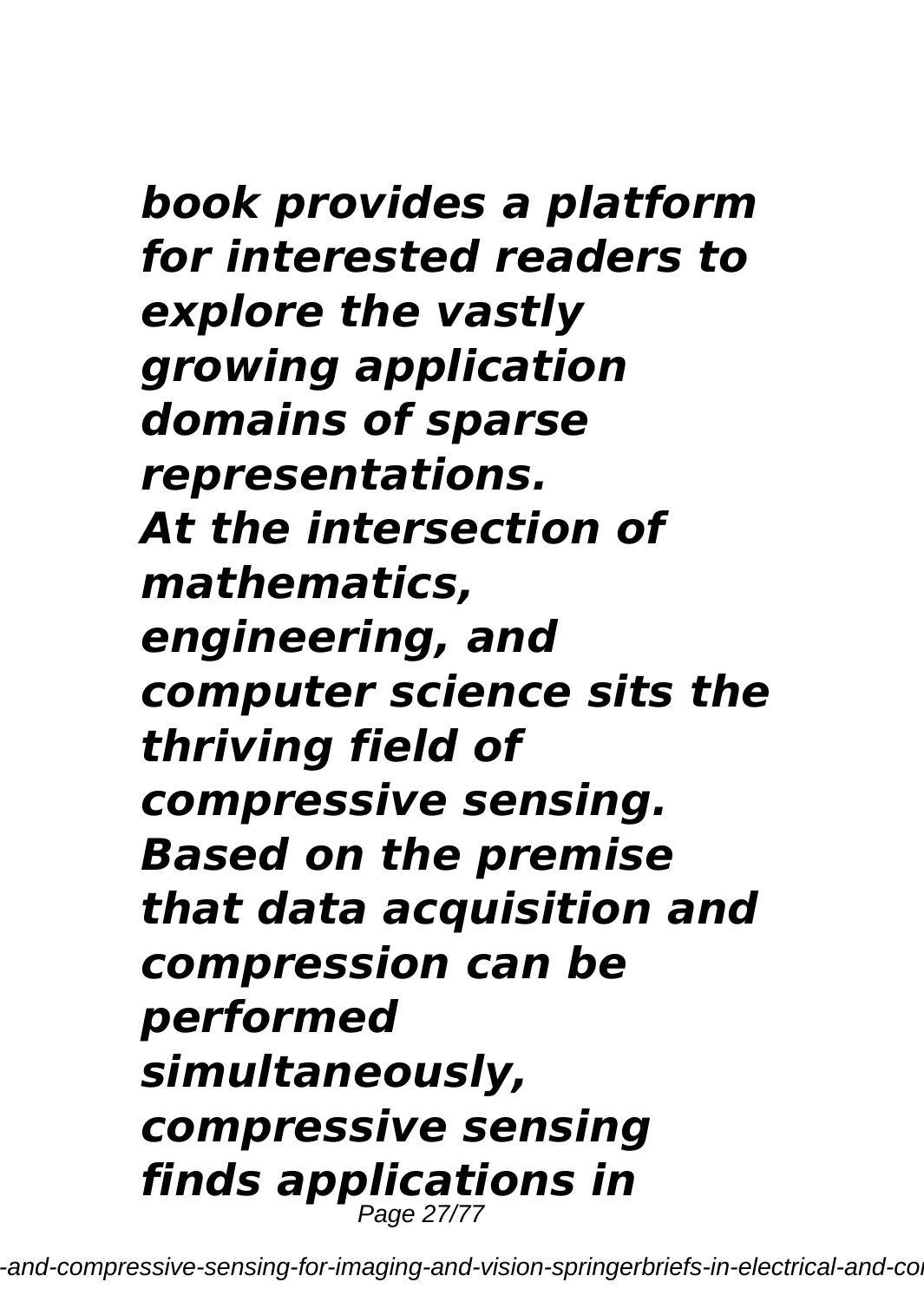*imaging, signal processing, and many other domains. In the areas of applied mathematics, electrical engineering, and theoretical computer science, an explosion of research activity has already followed the theoretical results that highlighted the efficiency of the basic principles. The elegant ideas behind these principles are also of independent interest to pure mathematicians. A Mathematical Introduction to* Page 28/77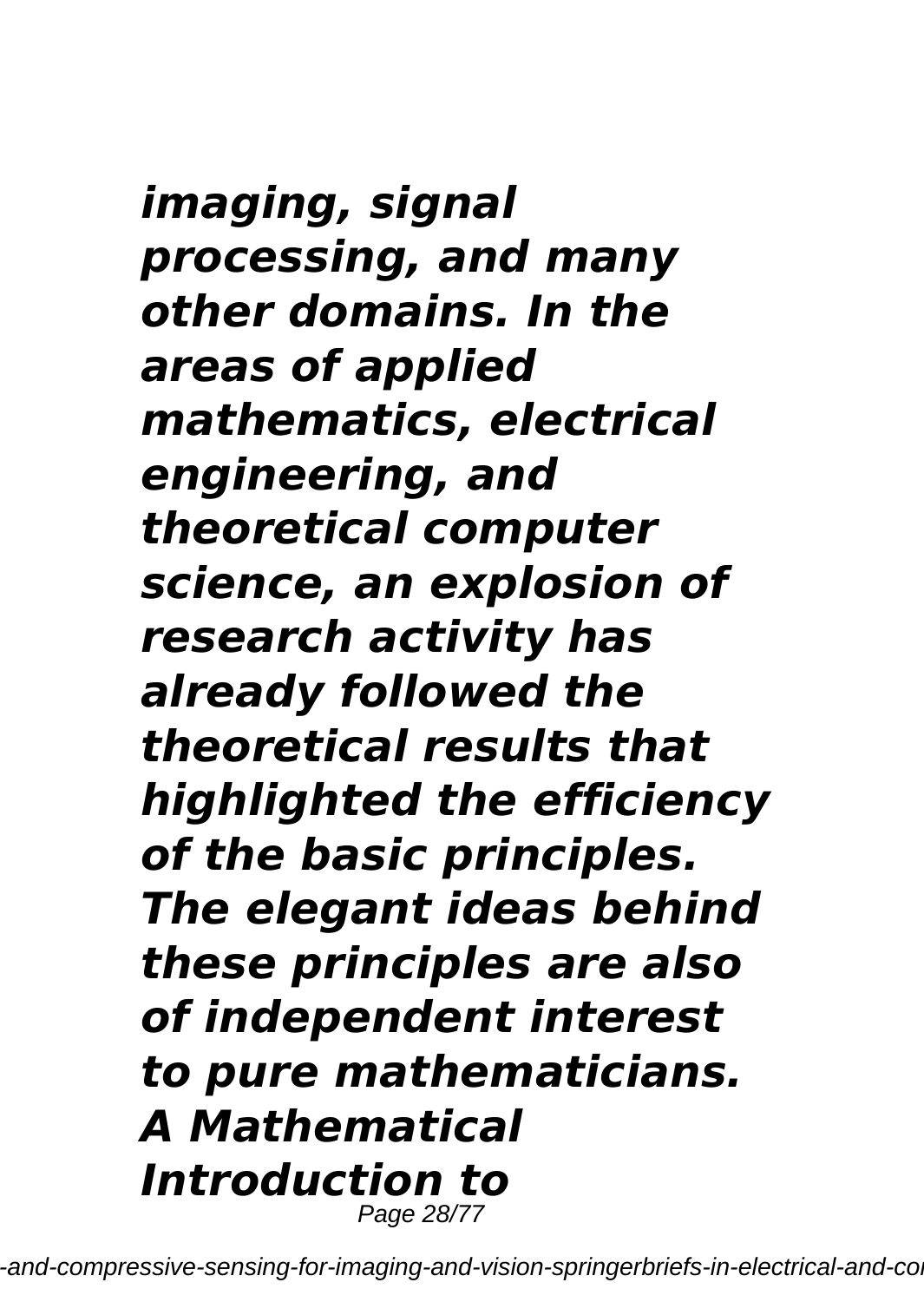*Compressive Sensing gives a detailed account of the core theory upon which the field is build. With only moderate prerequisites, it is an excellent textbook for graduate courses in mathematics, engineering, and computer science. It also serves as a reliable resource for practitioners and researchers in these disciplines who want to acquire a careful understanding of the subject. A Mathematical Introduction to* Page 29/77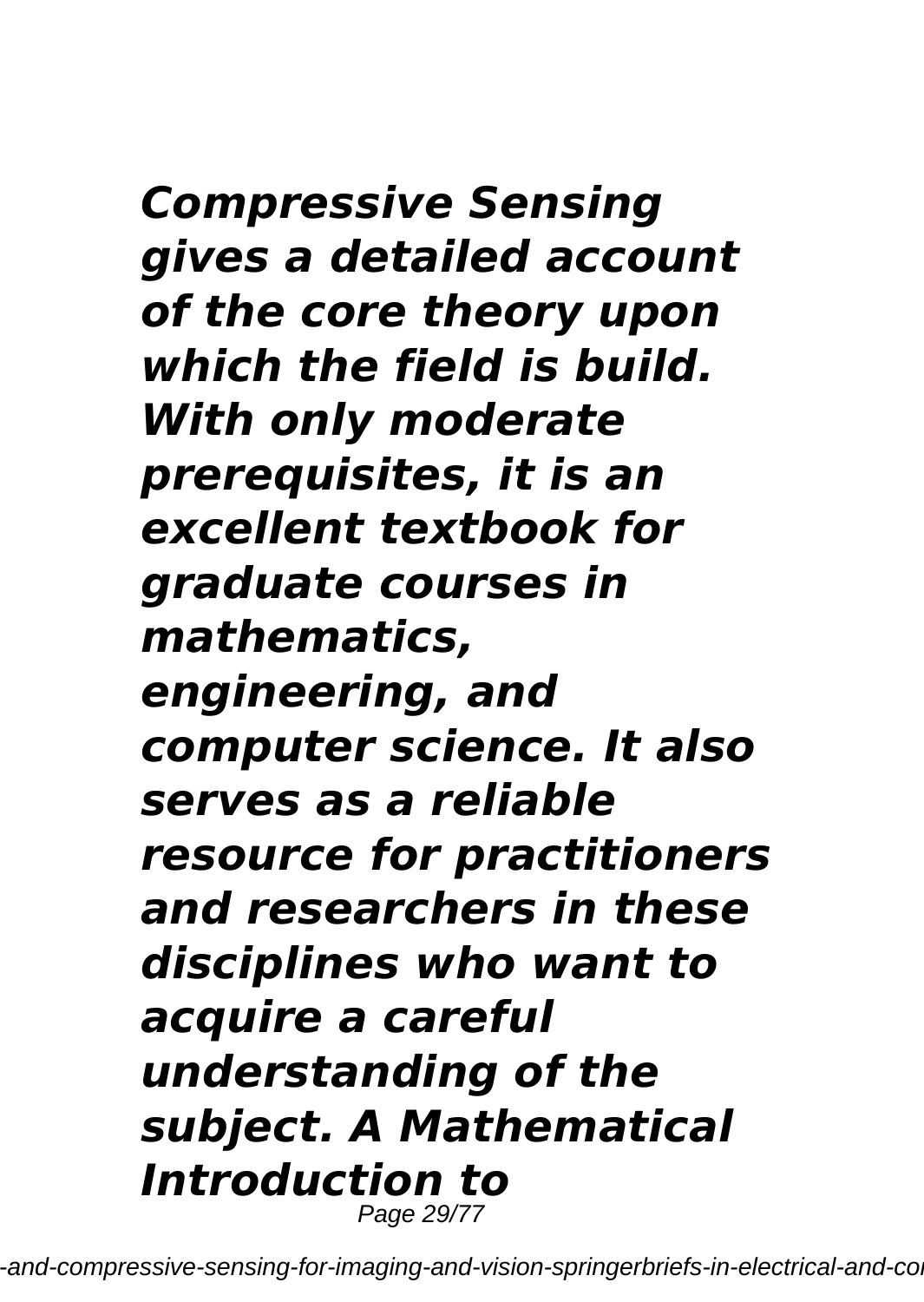*Compressive Sensing uses a mathematical perspective to present the core of the theory underlying compressive sensing. Theory, Algorithms and Applications An Introduction to Sparse Stochastic Processes Compressed Sensing & Sparse Filtering Compressed Sensing in Li-Fi and Wi-Fi Networks An Introduction to Compressed Sensing*

**A detailed presentation of compressed sensing by leading researchers, covering the most significant theoretical and**

Page 30/77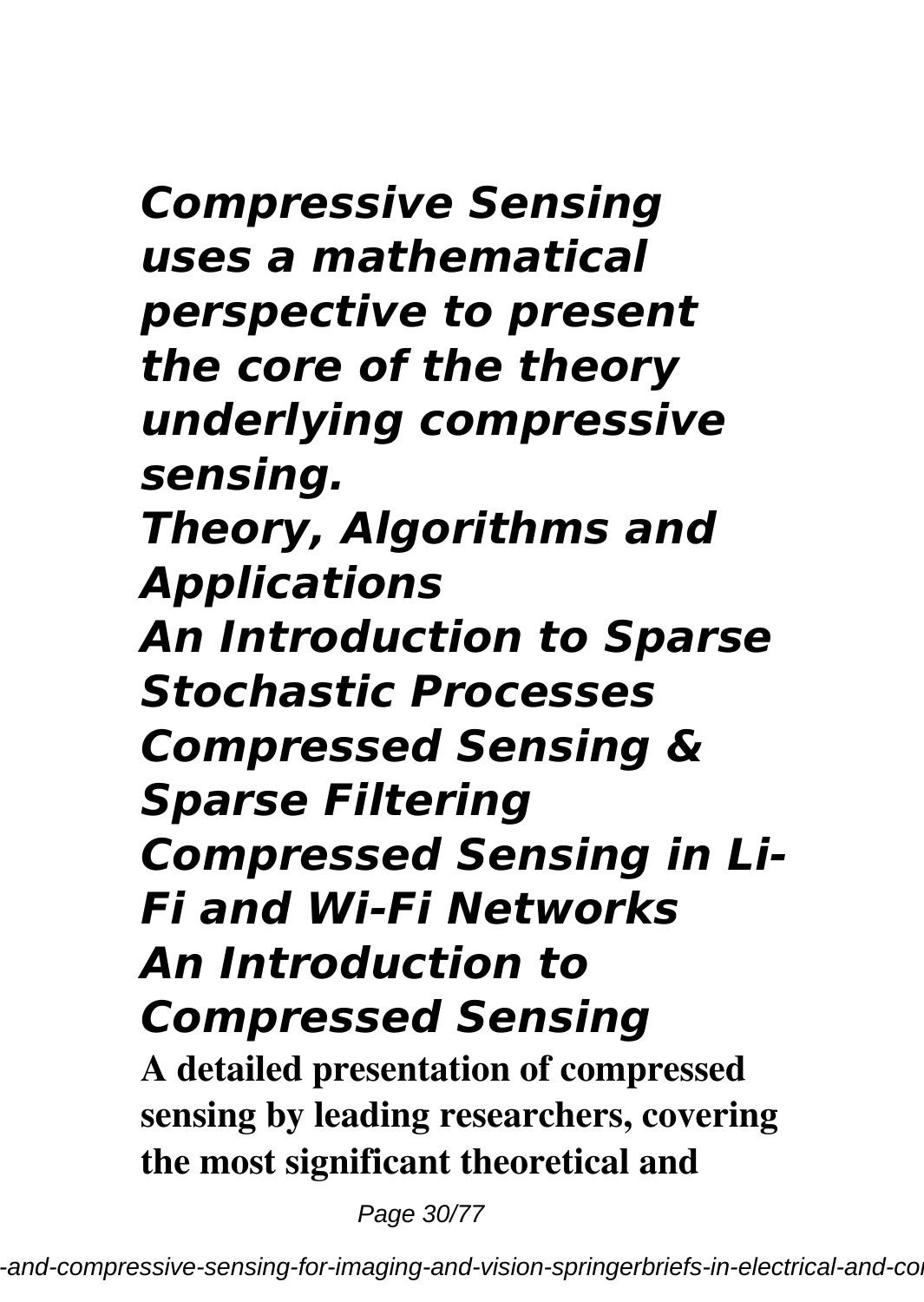**application-oriented advances.**

**The ongoing advances in computational photography have introduced a range of new imaging techniques for capturing multidimensional visual data such as light fields, BRDFs, BTFs, and more. A key challenge inherent to such imaging techniques is the large amount of high dimensional visual data that is produced, often requiring GBs, or even TBs, of storage. Moreover, the utilization of these datasets in real time applications poses many difficulties due to the large memory footprint. Furthermore, the acquisition of largescale visual data is very challenging and expensive in most cases. This thesis makes several contributions with regards to acquisition, compression, and real time rendering of high dimensional visual data in computer graphics and imaging applications. Contributions of** Page 31/77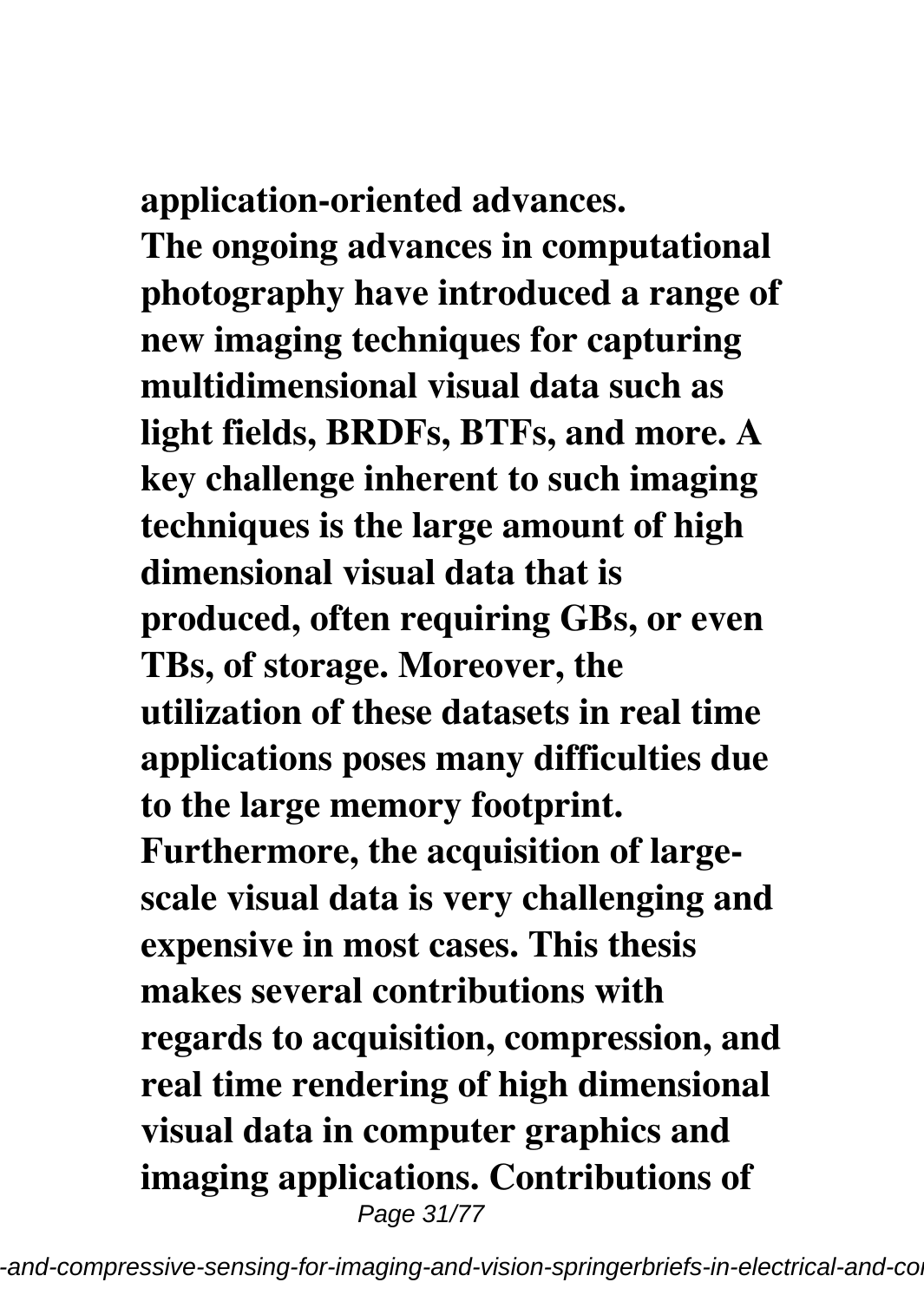**this thesis reside on the strong foundation of sparse representations. Numerous applications are presented that utilize sparse representations for compression and compressed sensing of visual data. Specifically, we present a single sensor light field camera design, a compressive rendering method, a real time precomputed photorealistic rendering technique, light field (video) compression and real time rendering, compressive BRDF capture, and more. Another key contribution of this thesis is a general framework for compression and compressed sensing of visual data, regardless of the dimensionality. As a result, any type of discrete visual data with arbitrary dimensionality can be captured, compressed, and rendered in real time. This thesis makes two theoretical contributions. In particular, uniqueness conditions for recovering a** Page 32/77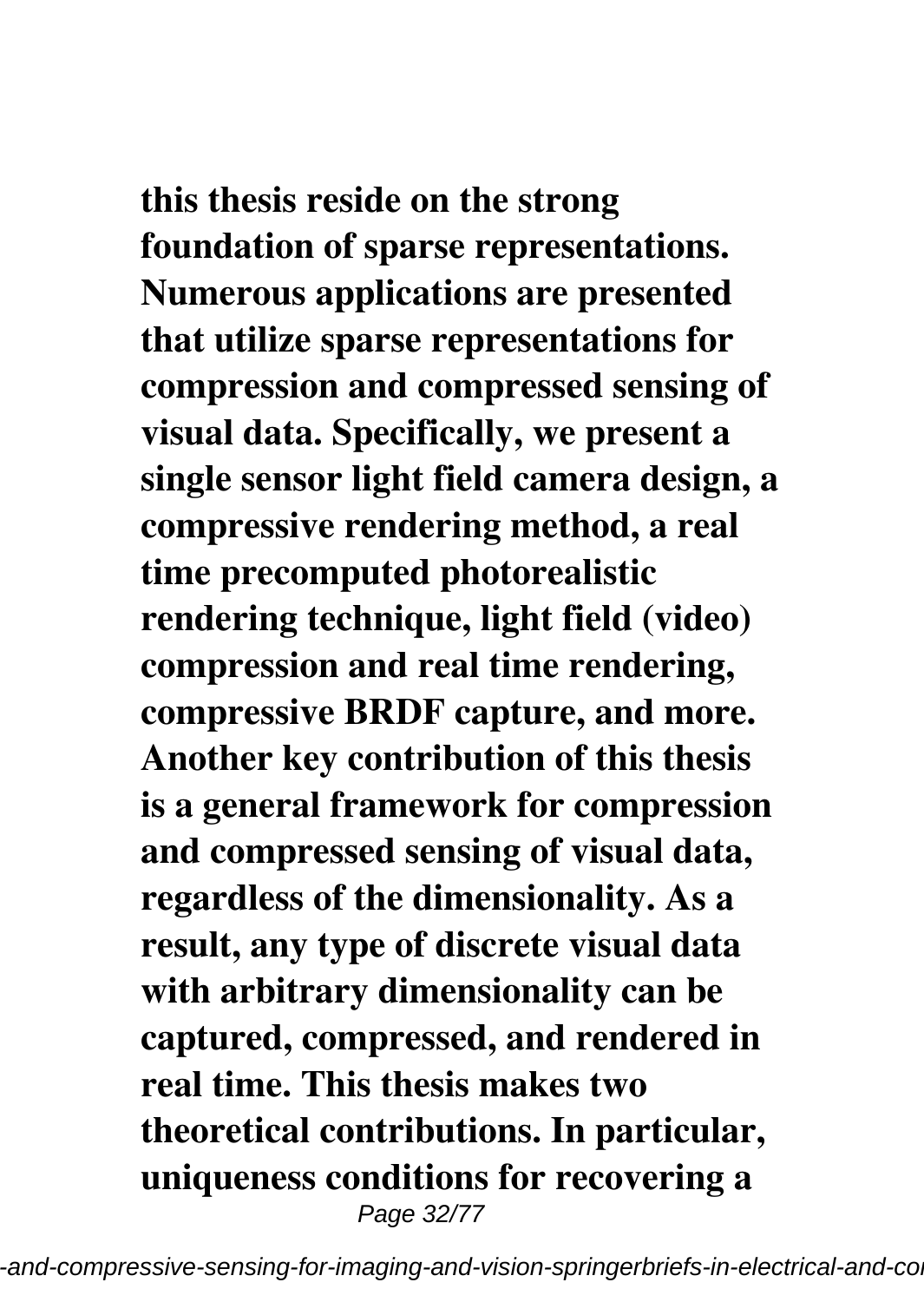**sparse signal under an ensemble of multidimensional dictionaries is presented. The theoretical results discussed here are useful for designing efficient capturing devices for multidimensional visual data. Moreover, we derive the probability of successful recovery of a noisy sparse signal using OMP, one of the most widely used algorithms for solving compressed sensing problems. The method of sparsity has been attracting a lot of attention in the fields related not only to signal processing, machine learning, and statistics, but also systems and control. The method is known as compressed sensing, compressive sampling, sparse representation, or sparse modeling. More recently, the sparsity method has been applied to systems and control to design resource-aware control systems.** Page 33/77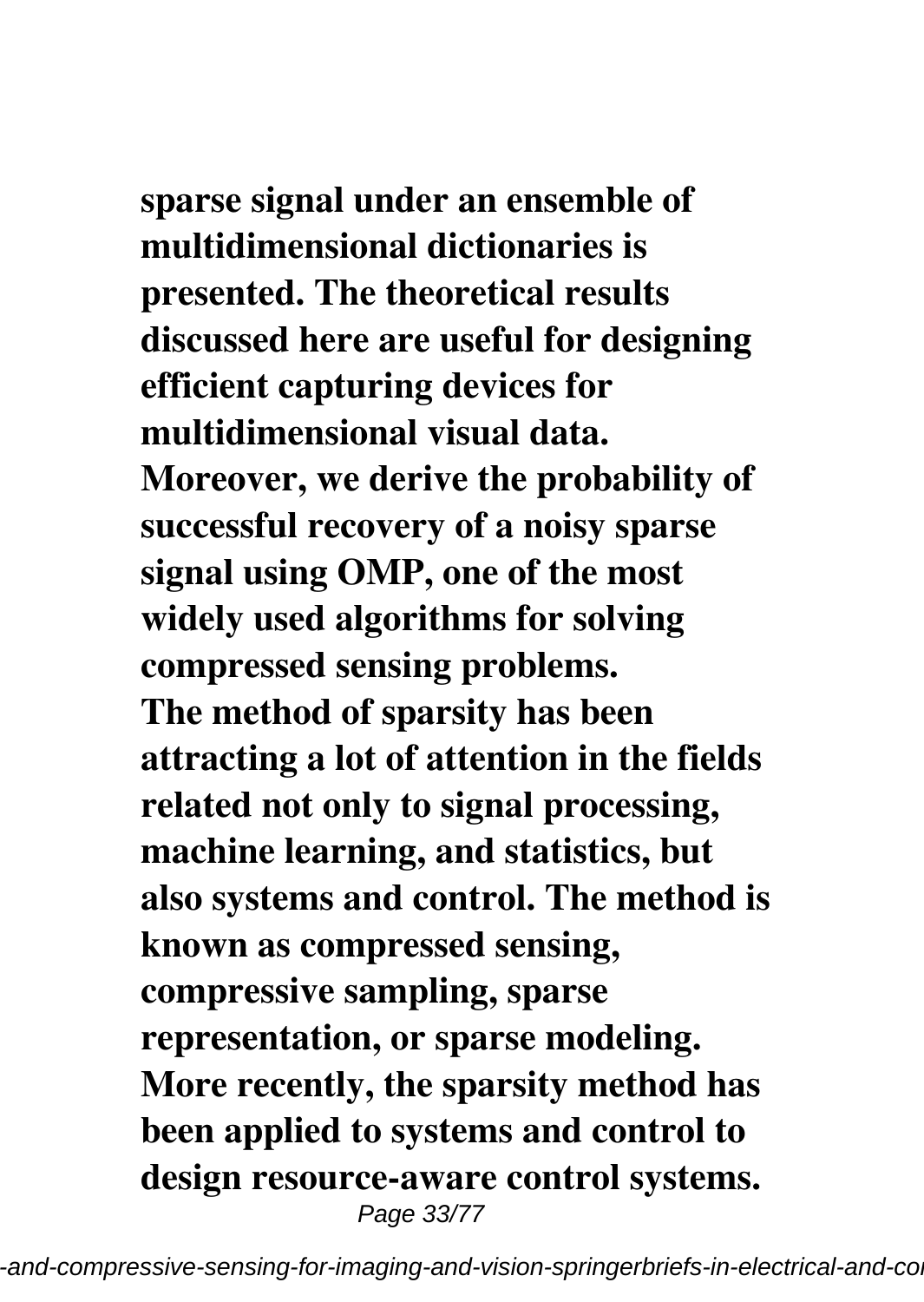**This book gives a comprehensive guide to sparsity methods for systems and control, from standard sparsity methods in finite-dimensional vector spaces (Part I) to optimal control methods in infinitedimensional function spaces (Part II). The primary objective of this book is to show how to use sparsity methods for several engineering problems. For this, the author provides MATLAB programs by which the reader can try sparsity methods for themselves. Readers will obtain a deep understanding of sparsity methods by running these MATLAB programs. Sparsity Methods for Systems and Control is suitable for graduate level university courses, though it should also be comprehendible to undergraduate students who have a basic knowledge of linear algebra and elementary calculus. Also, especially part II of the book** Page 34/77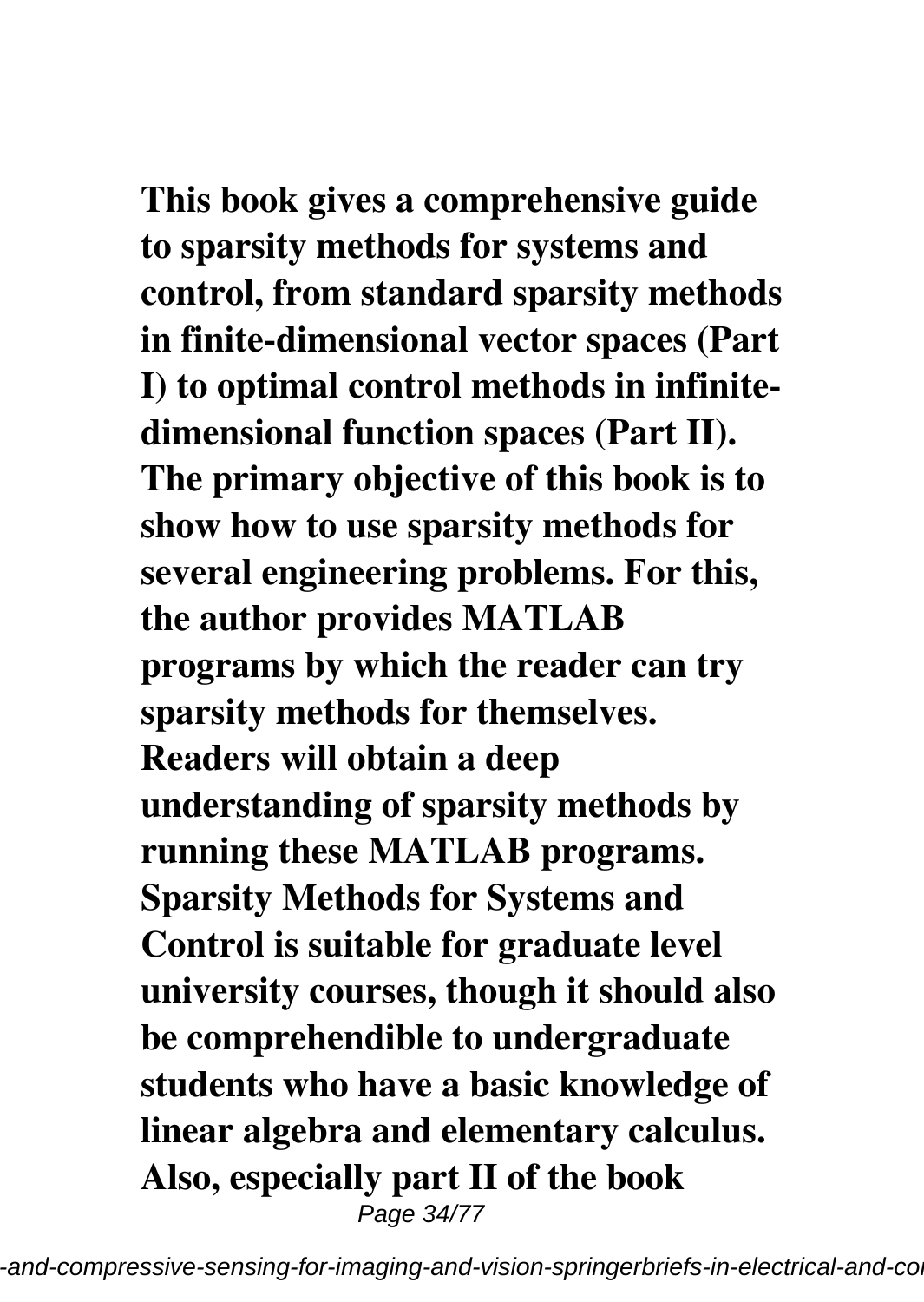#### **should appeal to professional researchers and engineers who are interested in applying sparsity methods to systems and control.**

**Future remote sensing systems will make extensive use of Compressive Sensing (CS) as it becomes more integrated into the system design with increased high resolution sensor developments and the rising earth observation data generated each year. Written by leading experts in the field Compressive Sensing of Earth Observations provides a comprehensive and balanced coverage of the theory and applications of CS in all aspects of earth observations. This work covers a myriad of practical aspects such as the use of CS in detection of human vital signs in a cluttered environment and the corresponding modeling of rib-cage breathing. Readers are also presented** Page 35/77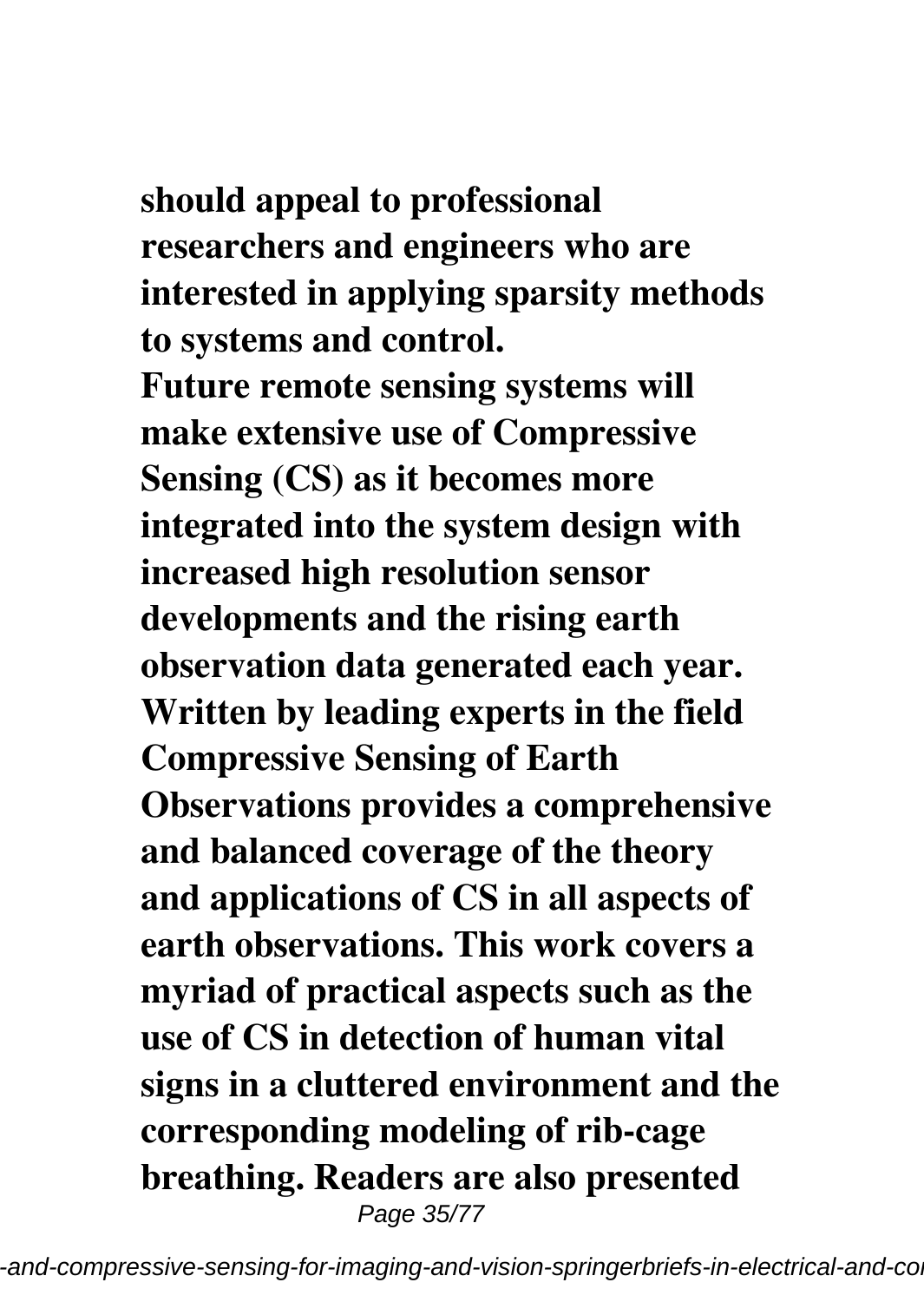**with three different applications of CS to the ISAR imaging problem, which includes image reconstruction from compressed data, resolution enhancement, and image reconstruction from incomplete data. Sparse Representations and Compressive Sensing for Imaging and Vision From Theory to Applications in Signal and Image Processing Compressive Sensing and Recovery of Structured Sparse Signals Sparse representation of visual data for compression and compressed sensing Wavelets and Related Geometric Multiscale Analysis** Although the field of sparse representations is relatively new, research activities in academic and industrial research labs are

Page 36/77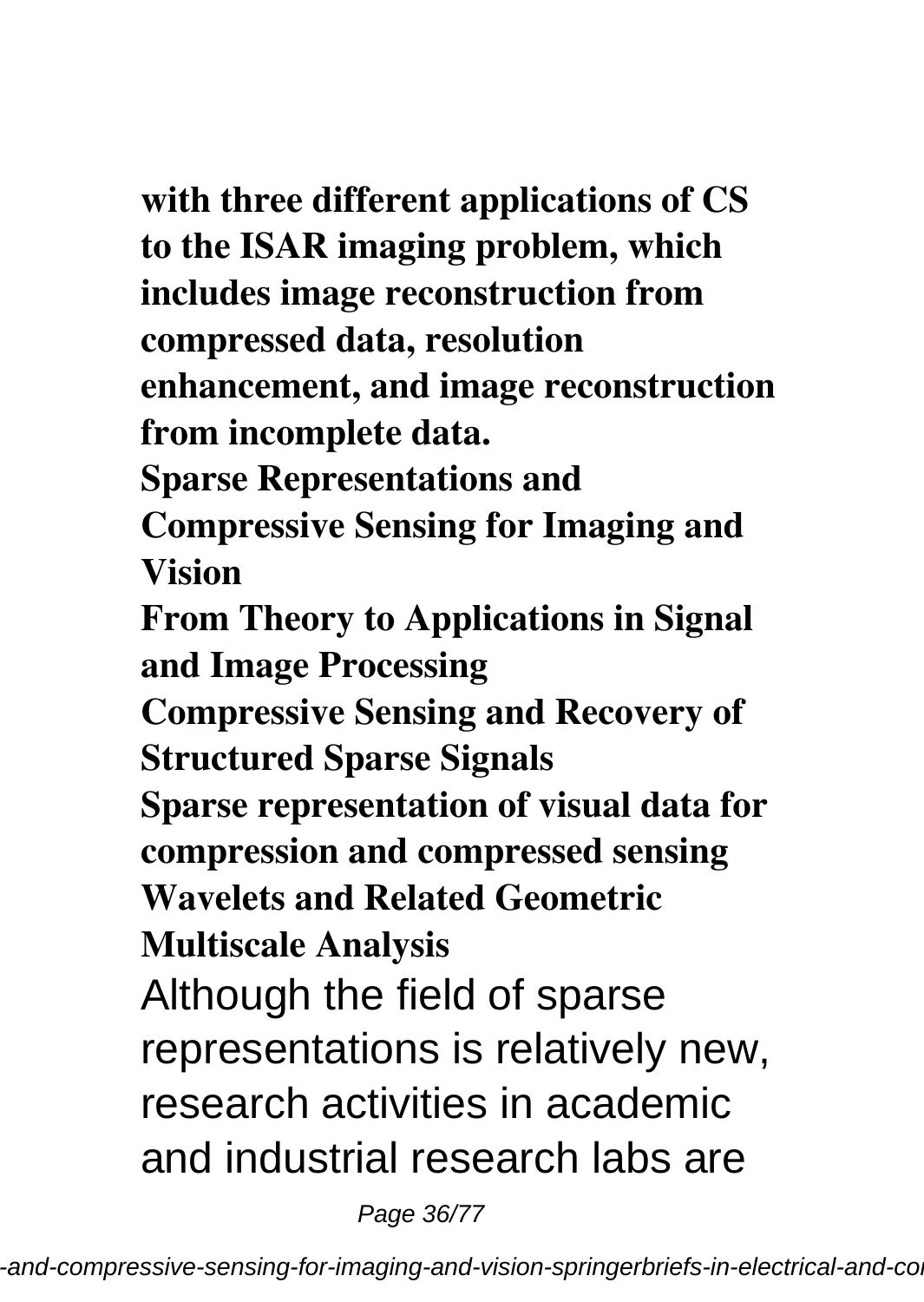already producing encouraging results. The sparse signal or parameter model motivated several researchers and practitioners to explore high complexity/wide bandwidth applications such as Digital TV, MRI processing, and certain defense applications. The potential signal processing advancements in this area may influence radar technologies. This book presents the basic mathematical concepts along with a number of useful MATLAB® examples to emphasize the practical implementations both inside and outside the radar field. Table of Page 37/77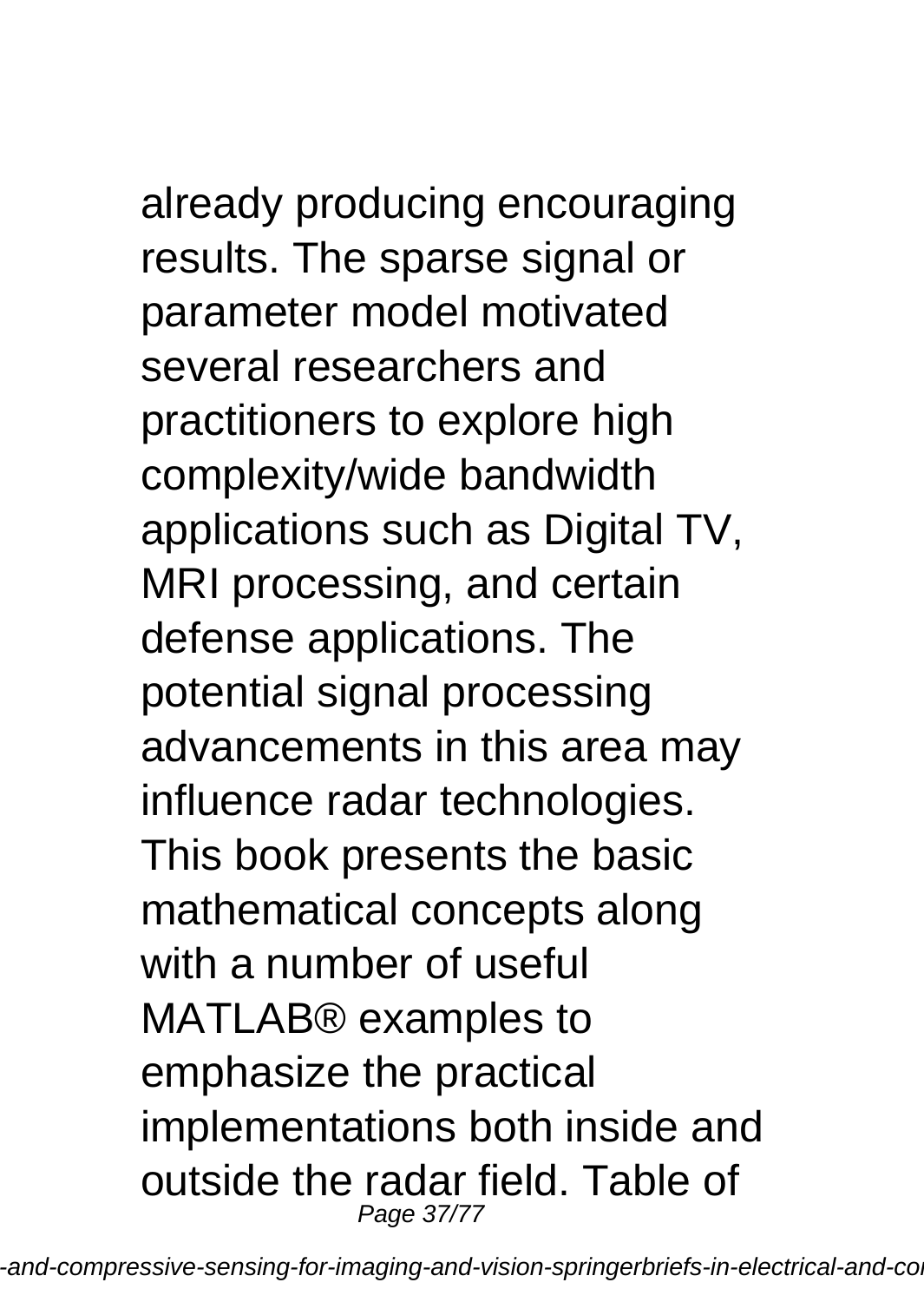Contents: Radar Systems: A Signal Processing Perspective / Introduction to Sparse Representations / Dimensionality Reduction / Radar Signal Processing Fundamentals / Sparse Representations in Radar

This book reviews the state of the art in algorithmic approaches addressing the practical challenges that arise with hyperspectral image analysis tasks, with a focus on emerging trends in machine learning and image processing/understanding. It presents advances in deep learning, multiple instance learning, sparse representation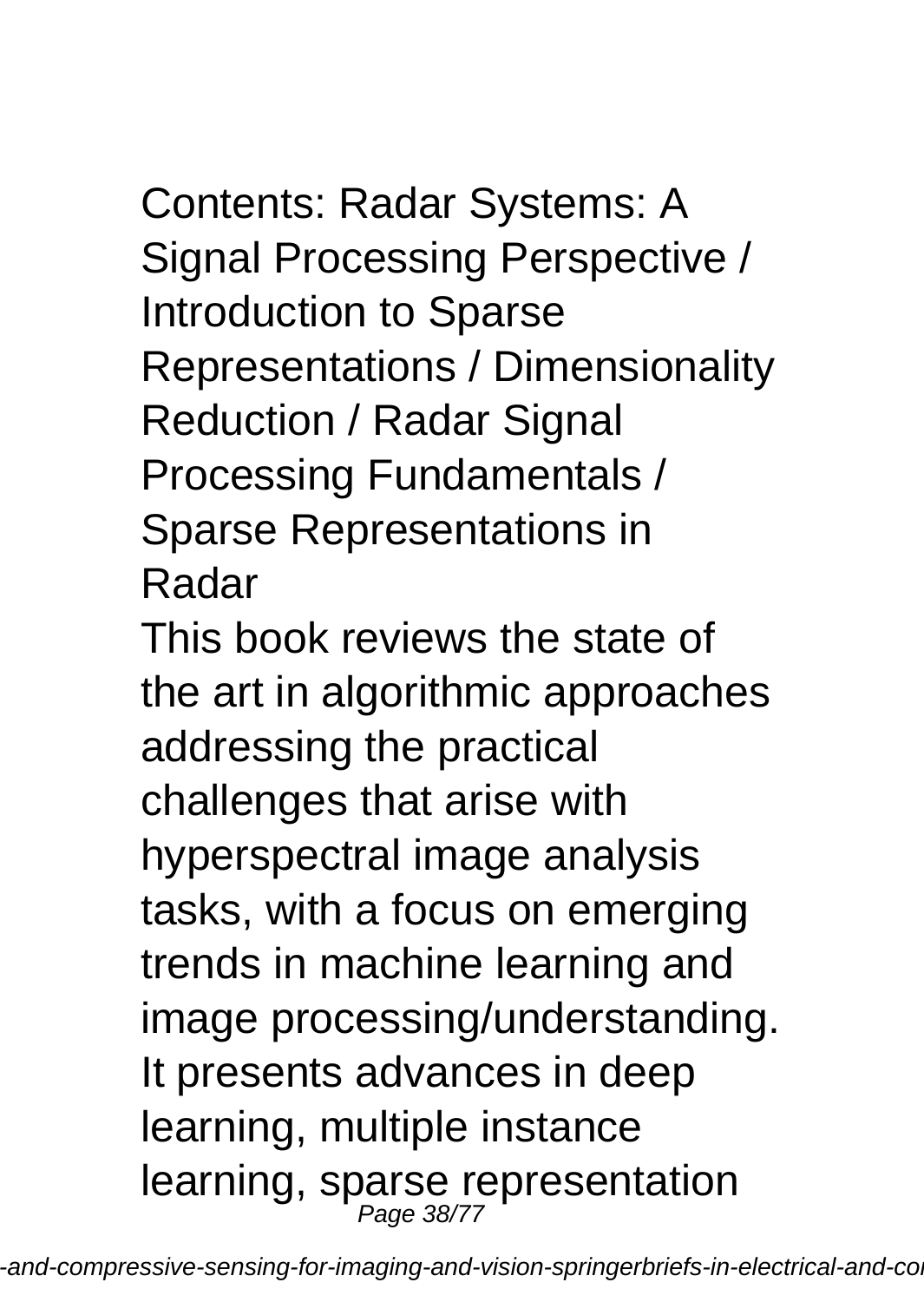based learning, low-dimensional manifold models, anomalous change detection, target recognition, sensor fusion and super-resolution for robust multispectral and hyperspectral image understanding. It presents research from leading international experts who have made foundational contributions in these areas. The book covers a diverse array of applications of multispectral/hyperspectral imagery in the context of these algorithms, including remote sensing, face recognition and biomedicine. This book would be particularly beneficial to graduate students and researchers who Page 39/77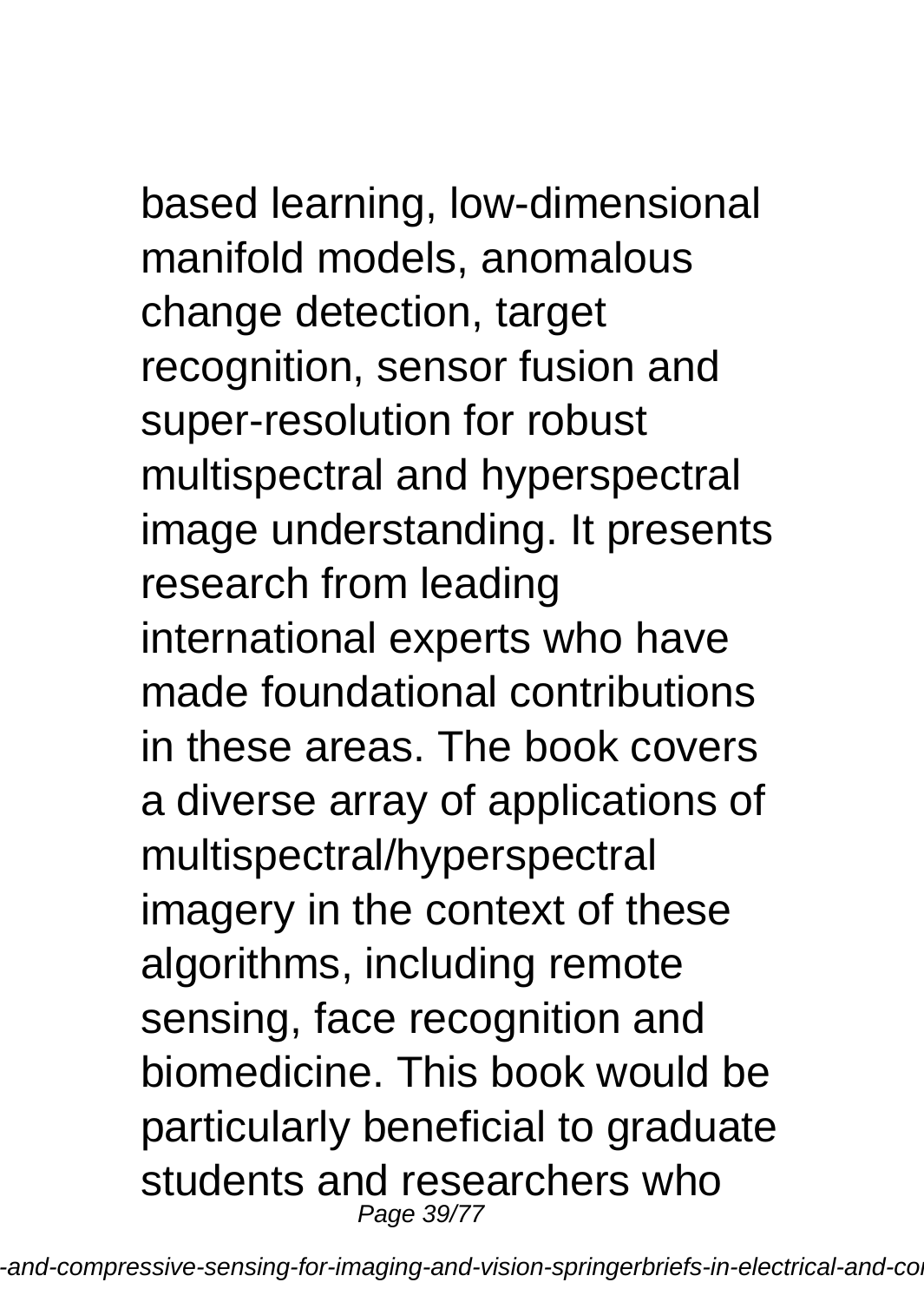are taking advanced courses in (or are working in) the areas of image analysis, machine learning and remote sensing with multi-channel optical imagery. Researchers and professionals in academia and industry working in areas such as electrical engineering, civil and environmental engineering, geosciences and biomedical image processing, who work with multi-channel optical data will find this book useful. Compressed sensing or compressive sensing is a new concept in signal processing where one measures a small number of non-adaptive linear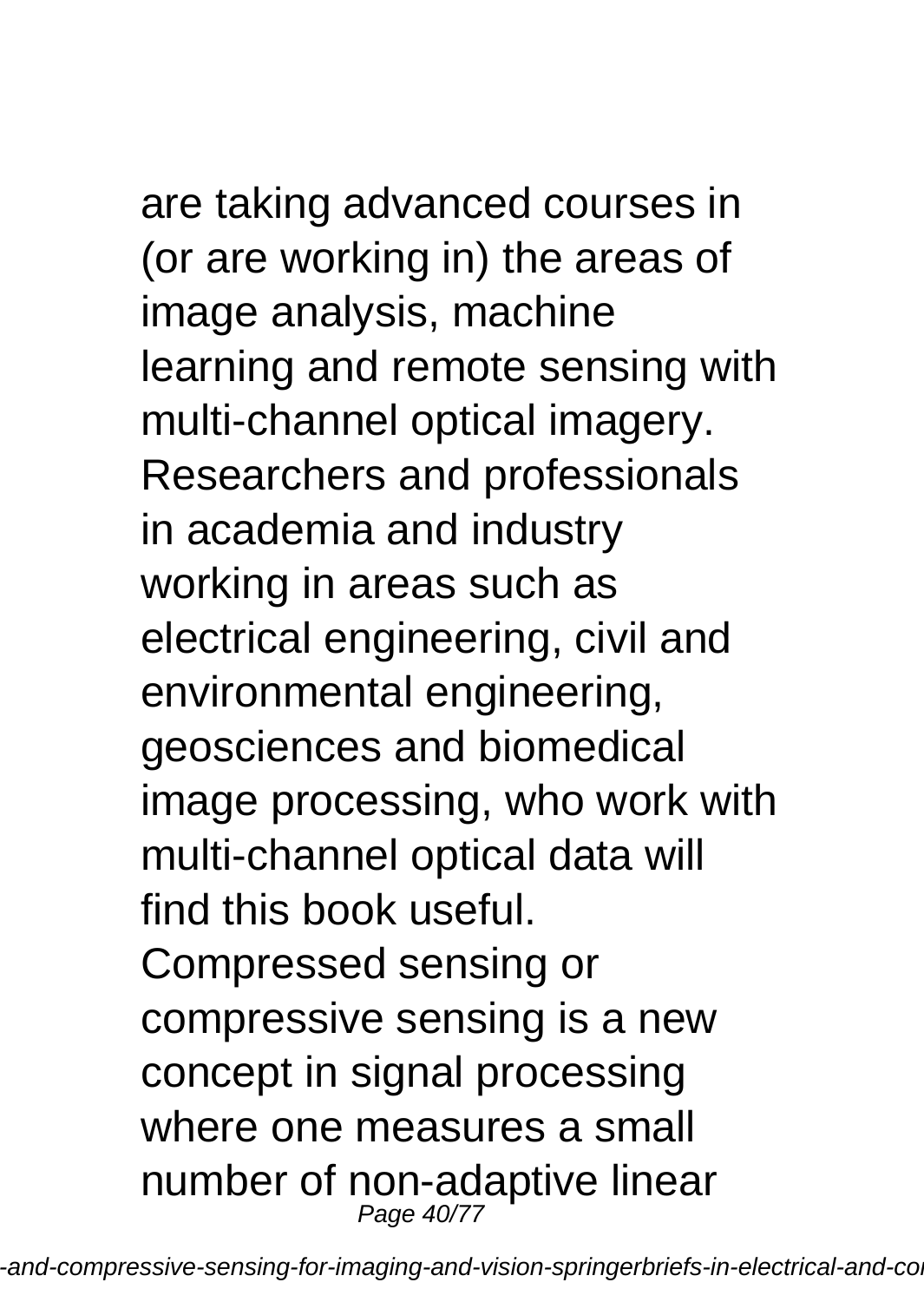## combinations of the signal. These measurements are

usually much smaller than the number of samples that define the signal. From these small numbers of measurements, the signal is then reconstructed by non-linear procedure.

Compressed sensing has recently emerged as a powerful tool for efficiently processing data in non-traditional ways. In this book, we highlight some of the key mathematical insights underlying sparse representation and compressed sensing and illustrate the role of these theories in classical vision, imaging and biometrics Page 41/77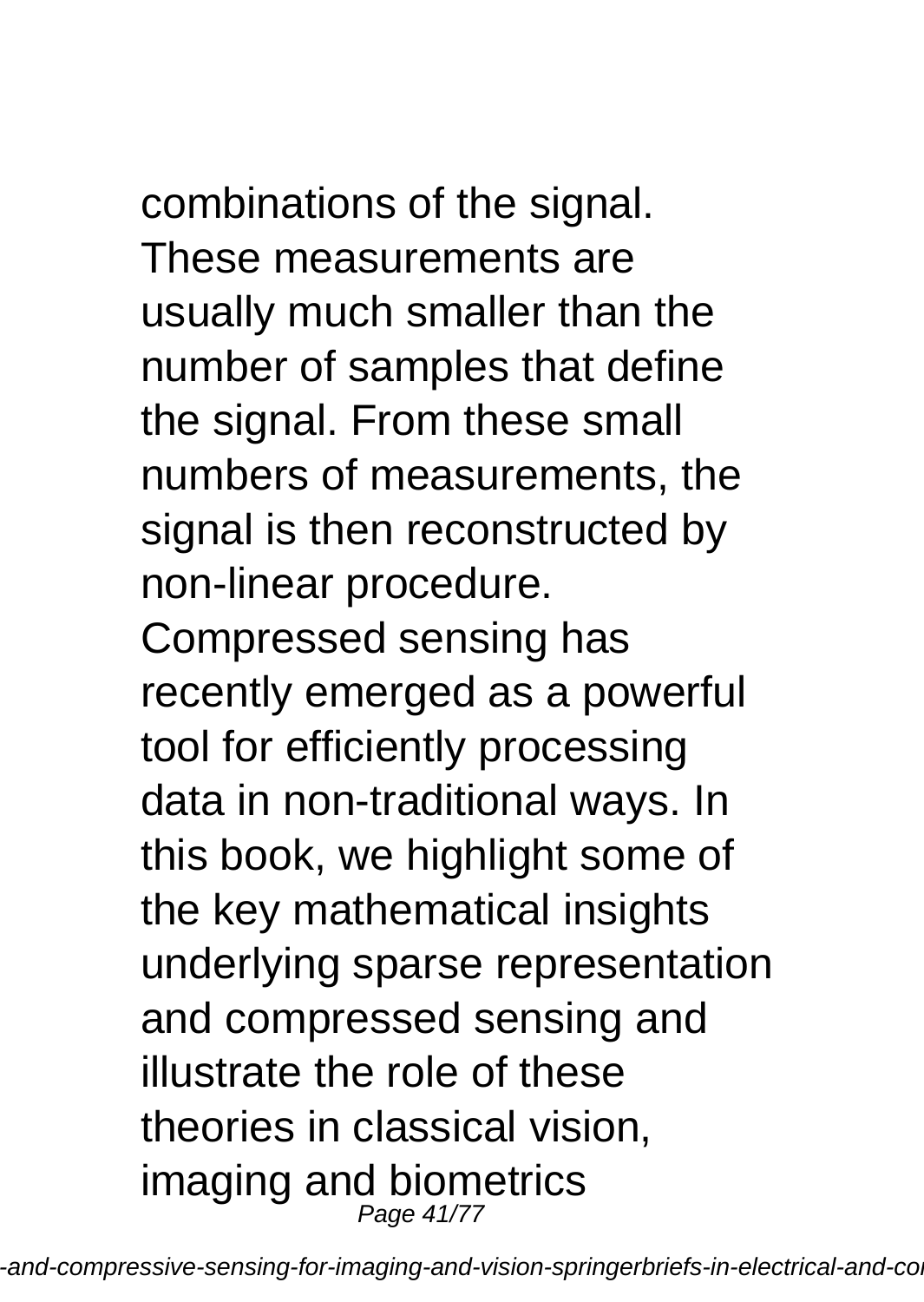problems. Brain and Nature-Inspired Learning, Computation and Recognition presents a systematic analysis of neural networks, natural computing, machine learning and compression, algorithms and applications inspired by the brain and biological mechanisms found in nature. Sections cover new developments and main applications, algorithms and simulations. Developments in brain and nature-inspired learning have promoted interest in image processing, clustering problems, change detection, control theory and other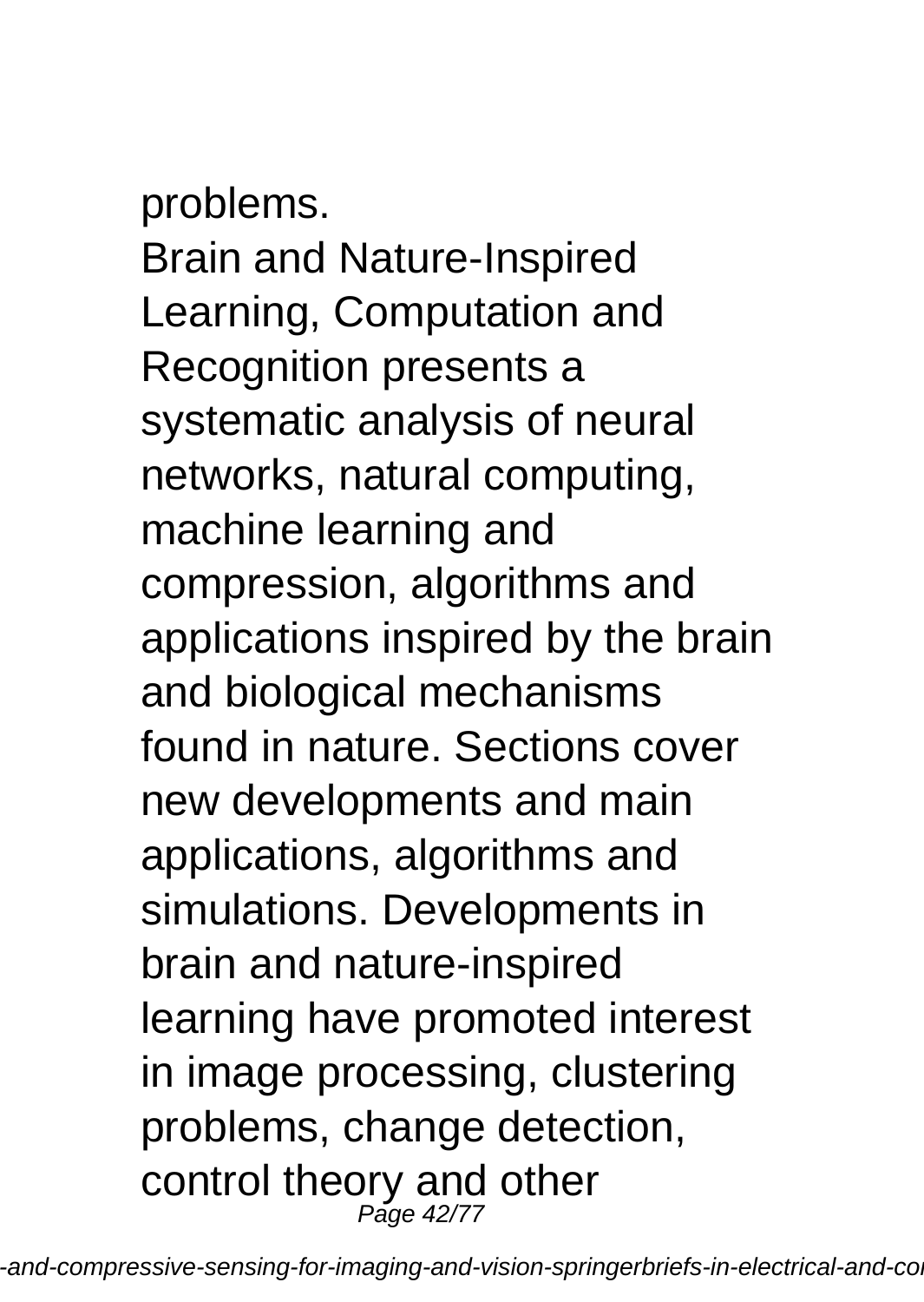disciplines. The book discusses the main problems and applications pertaining to bioinspired computation and recognition, introducing algorithm implementation, model simulation, and practical application of parameter setting. Readers will find solutions to problems in computation and recognition, particularly neural networks, natural computing, machine learning and compressed sensing. This volume offers a comprehensive and well-structured introduction to brain and nature-inspired learning, computation, and recognition. Presents an Page 43/77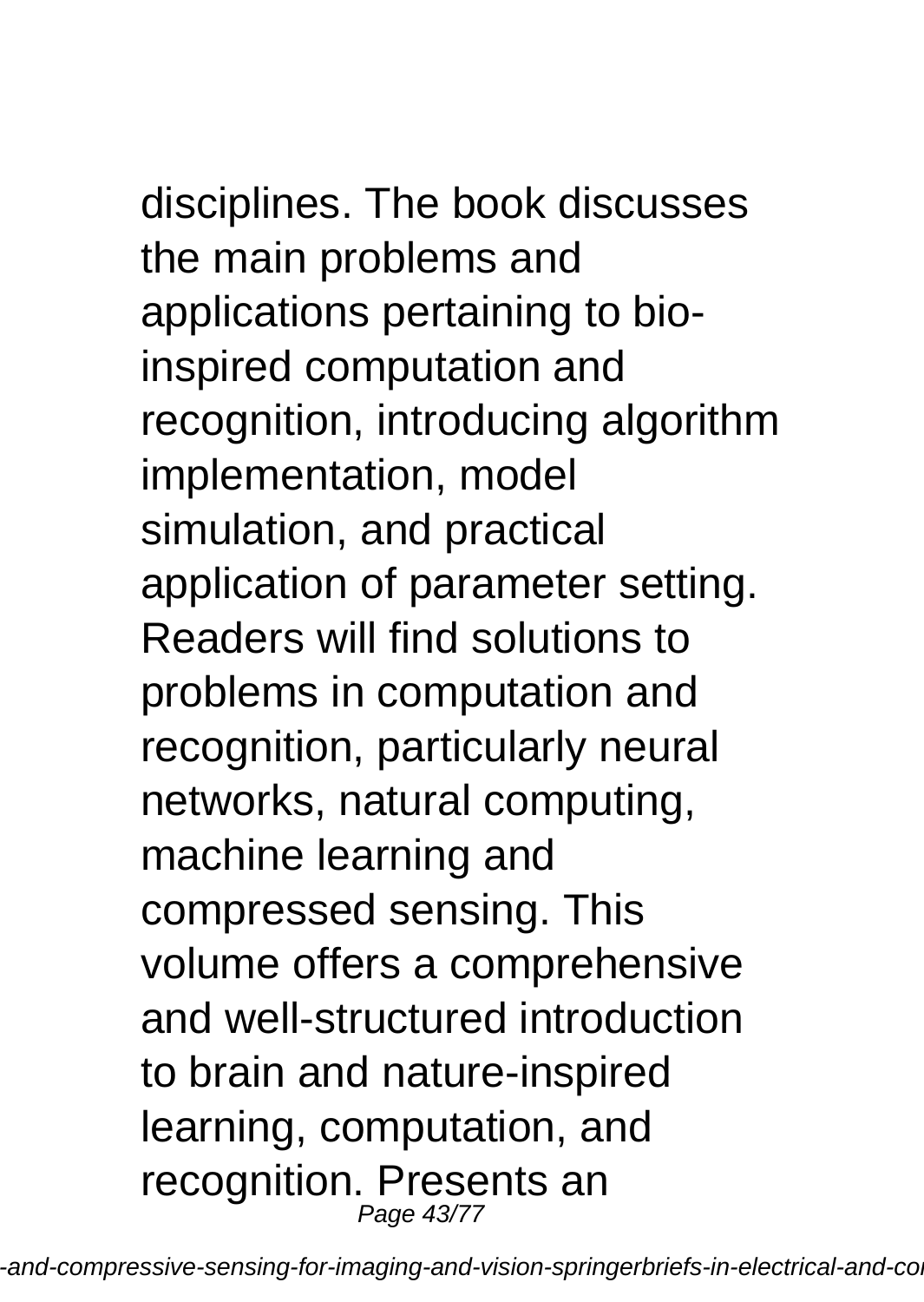invaluable systematic introduction to brain and natureinspired learning, computation and recognition Describes the biological mechanisms, mathematical analyses and scientific principles behind brain and nature-inspired learning, calculation and recognition Systematically analyzes neural networks, natural computing, machine learning and compression, algorithms and applications inspired by the brain and biological mechanisms found in nature Discusses the theory and application of algorithms and neural networks, natural computing, machine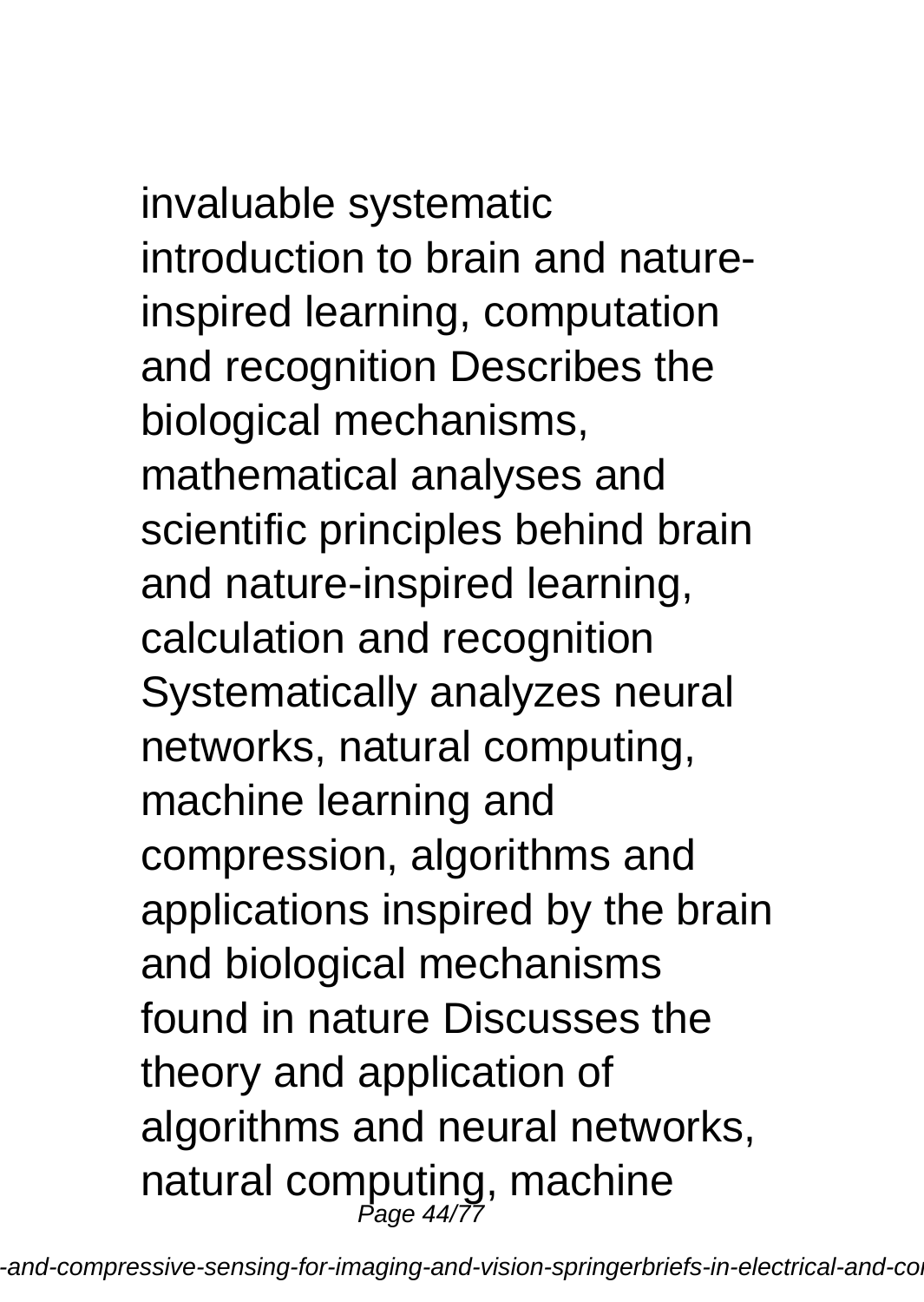learning and compression perception Applications of Sparse Representation & Compressive Sensing Compressive Sensing for Computer Vision and Image **Processing** Image Understanding using Sparse Representations Compressed Sensing in Radar Signal Processing Theoretical Foundations and Numerical Methods for Sparse Recovery *Miguel Heredia Conde aims at finding novel ways to fit the valuable mathematical results of the Compressive Sensing (CS)* Page 45/77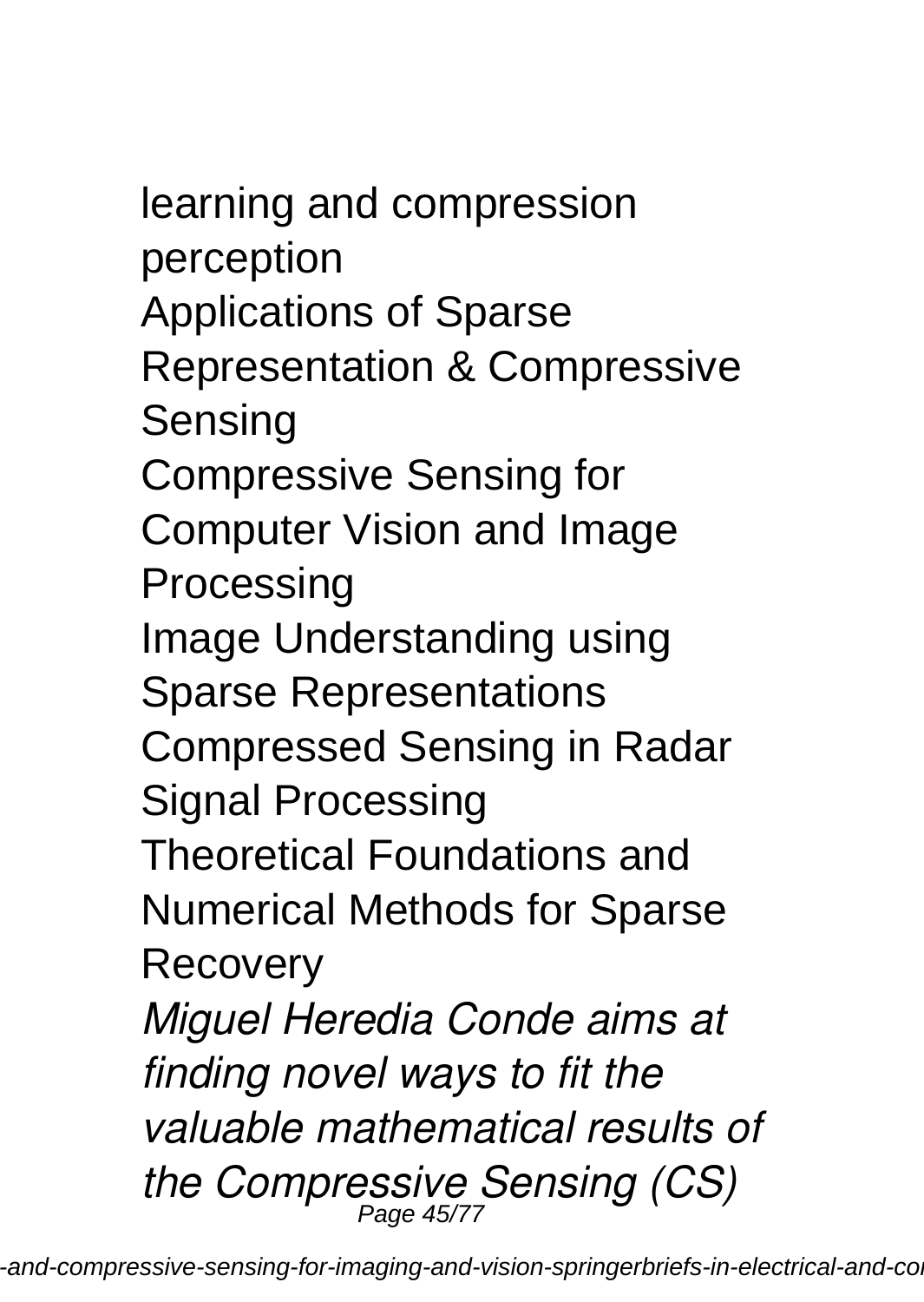*theory to the specific case of the Photonic Mixer Device (PMD).To this end, methods are presented that take profit of the sparsity of the signals gathered by PMD sensors. In his research, the author reveals that CS enables outstanding tradeoffs between sensing effort and depth error reduction or resolution enhancement. Although the field of sparse representations is relatively new, research activities in academic and industrial research labs are already producing encouraging results. The sparse signal or*

*parameter model motivated*

*several researchers and* Page 46/77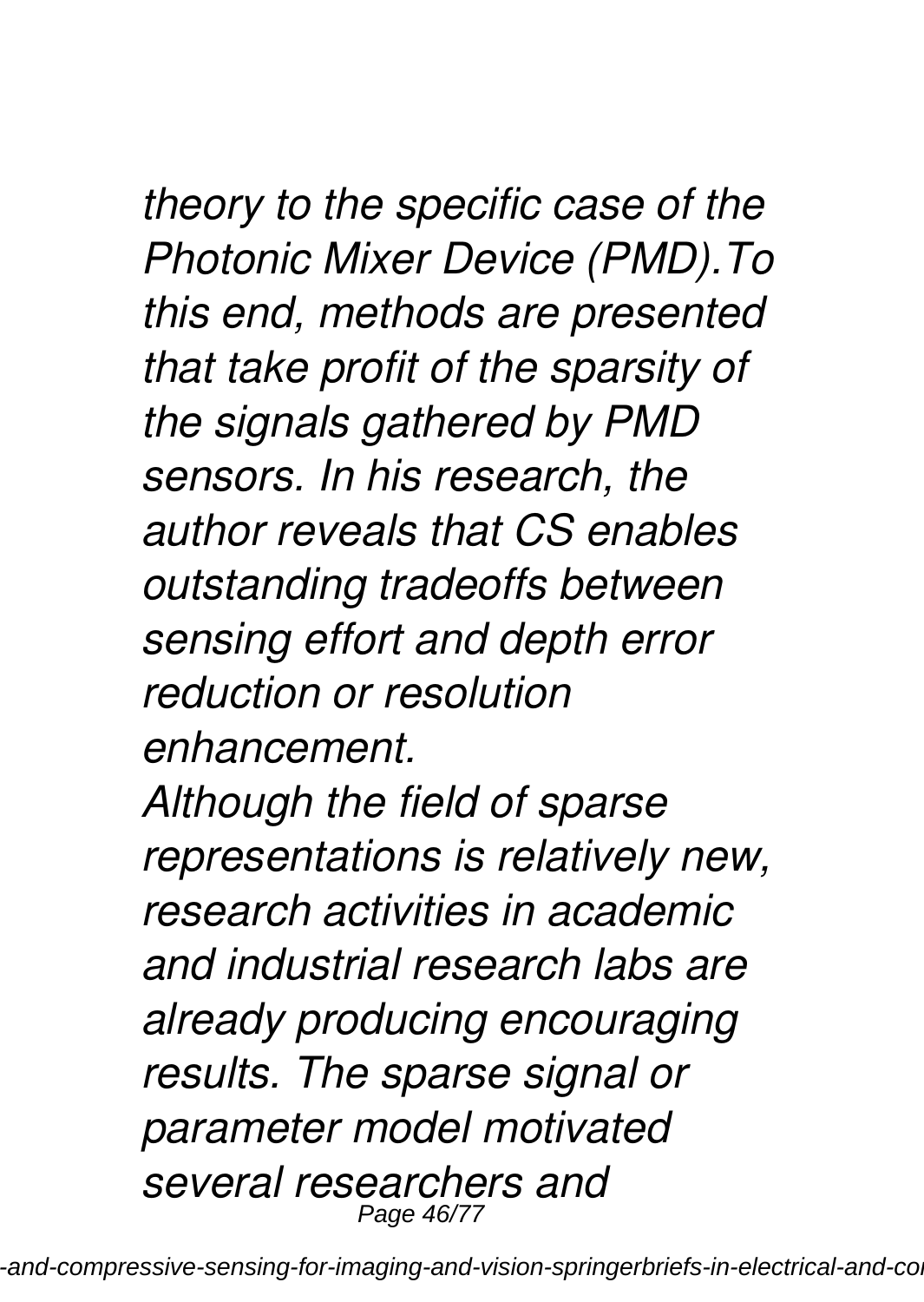*practitioners to explore high complexity/wide bandwidth applications such as Digital TV, MRI processing, and certain defense applications. The potential signal processing advancements in this area may influence radar technologies. This book presents the basic mathematical concepts along with a number of useful MATLAB(r) examples to emphasize the practical implementations both inside and outside the radar field. A detailed guide to sparsity, providing a description of their transform-domain statistics and applying the models to practical* Page 47/77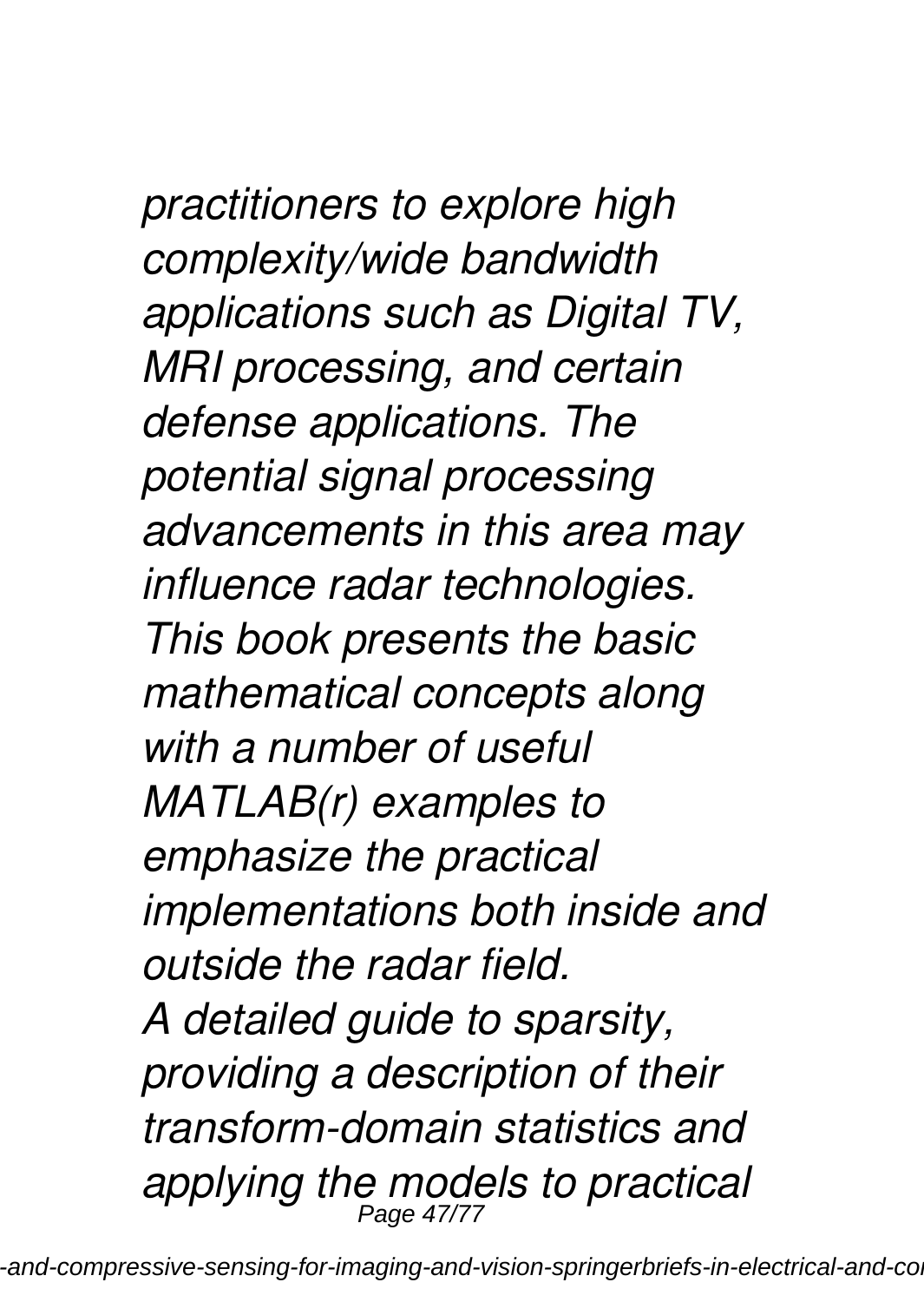### *algorithms.*

*Compressed Sensing in Li-Fi and Wi-Fi Networks features coverage of the first applications in optical telecommunications and wireless. After extensive development of basic theory, many techniques are presented, such as non-asymptotic analysis of random matrices, adaptive detection, greedy algorithms, and the use of graphical models. The book can be used as a comprehensive manual for teaching and research in courses covering advanced signal processing, efficient data processing algorithms, and telecommunications. After a* Page 48/77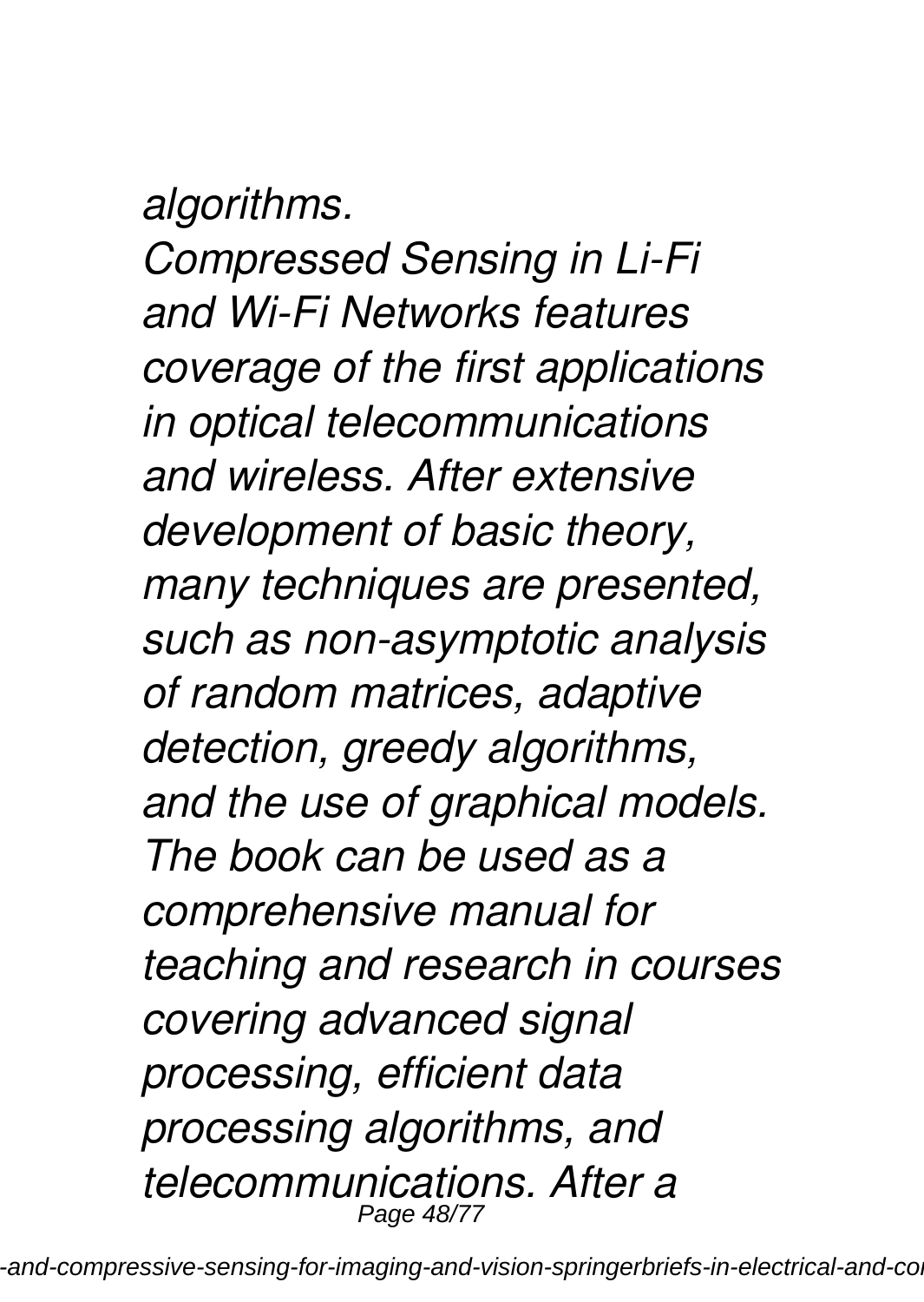*thorough review of the basic theory of compressed sensing, many mathematical techniques are presented, including advanced signal modeling, Nyquist sub-sampling of analog signals, the non-asymptotic analysis of random matrices, adaptive detection, greedy algorithms, and the use of graphical models. Offers extensive development of basic theory behind telecommunications and wireless networks Contains broad coverage of treat compressed sensing, including electromagnetism signals Provides insights into the two* Page 49/77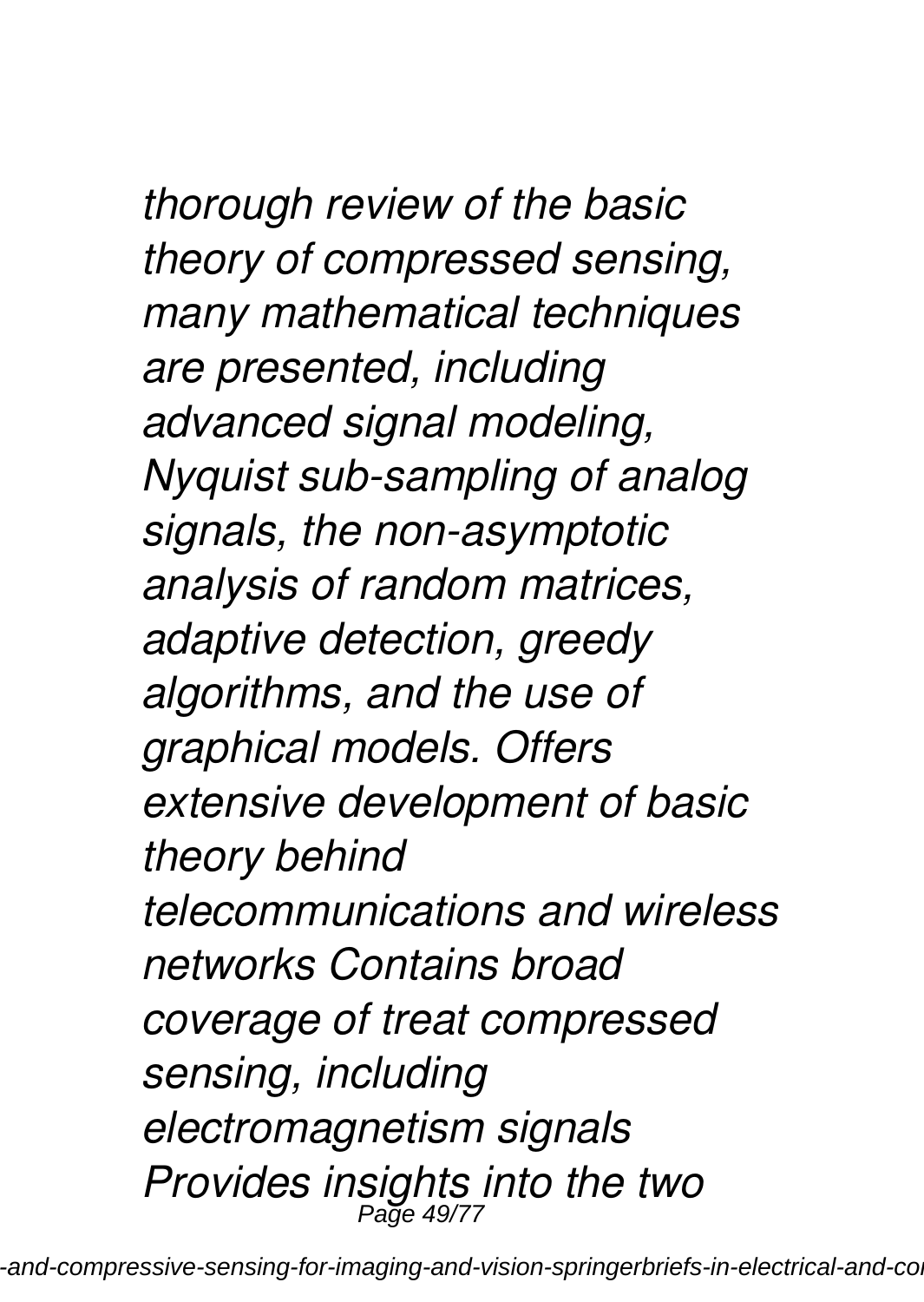*key areas of telecommunications, WIFI and LIFI Includes information on advanced signal modeling, Nyquist sub-sampling of analog signals, the non-asymptotic analysis of random matrices, adaptive detection, greedy algorithms, and more From Circuit Designs and Acquisition Processes to Specific Reconstruction Algorithms Machine Learning, Dynamical Systems, and Control Image Super-resolution Via Sparse Representation Sparsity Methods for Systems and Control Sparse Representations,* Page 50/77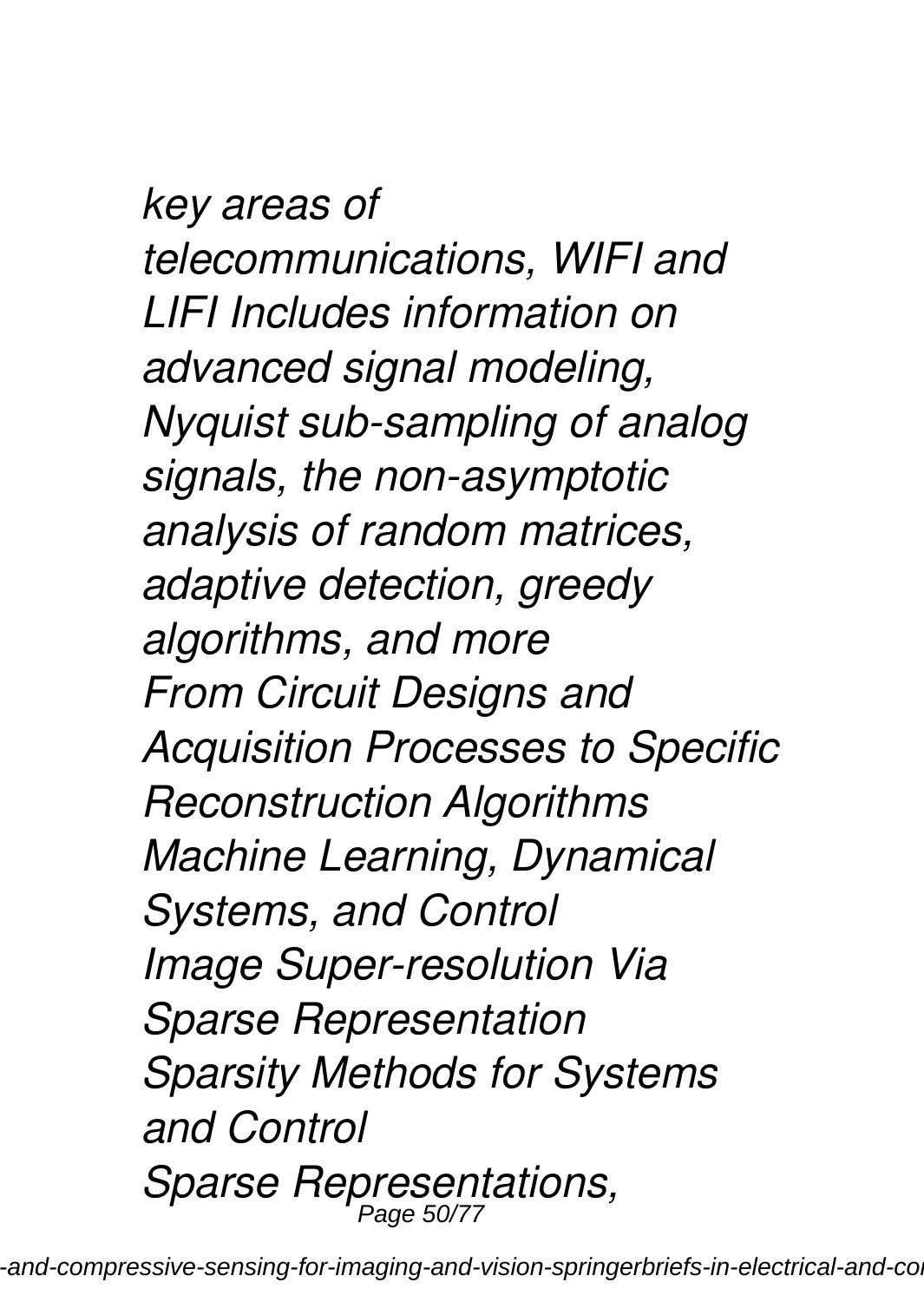*Compressed Sensing, and Multifractal Analysis* This volume is a selection of written notes corresponding to courses taught at the CIMPA School: "New Trends in Applied Harmonic Analysis: Sparse Representations, Compressed Sensing and Multifractal Analysis". New interactions between harmonic analysis and signal and image processing have seen striking development in the last 10 years, and several technological deadlocks have been solved through the resolution of deep theoretical problems in harmonic analysis. New Trends in Applied Harmonic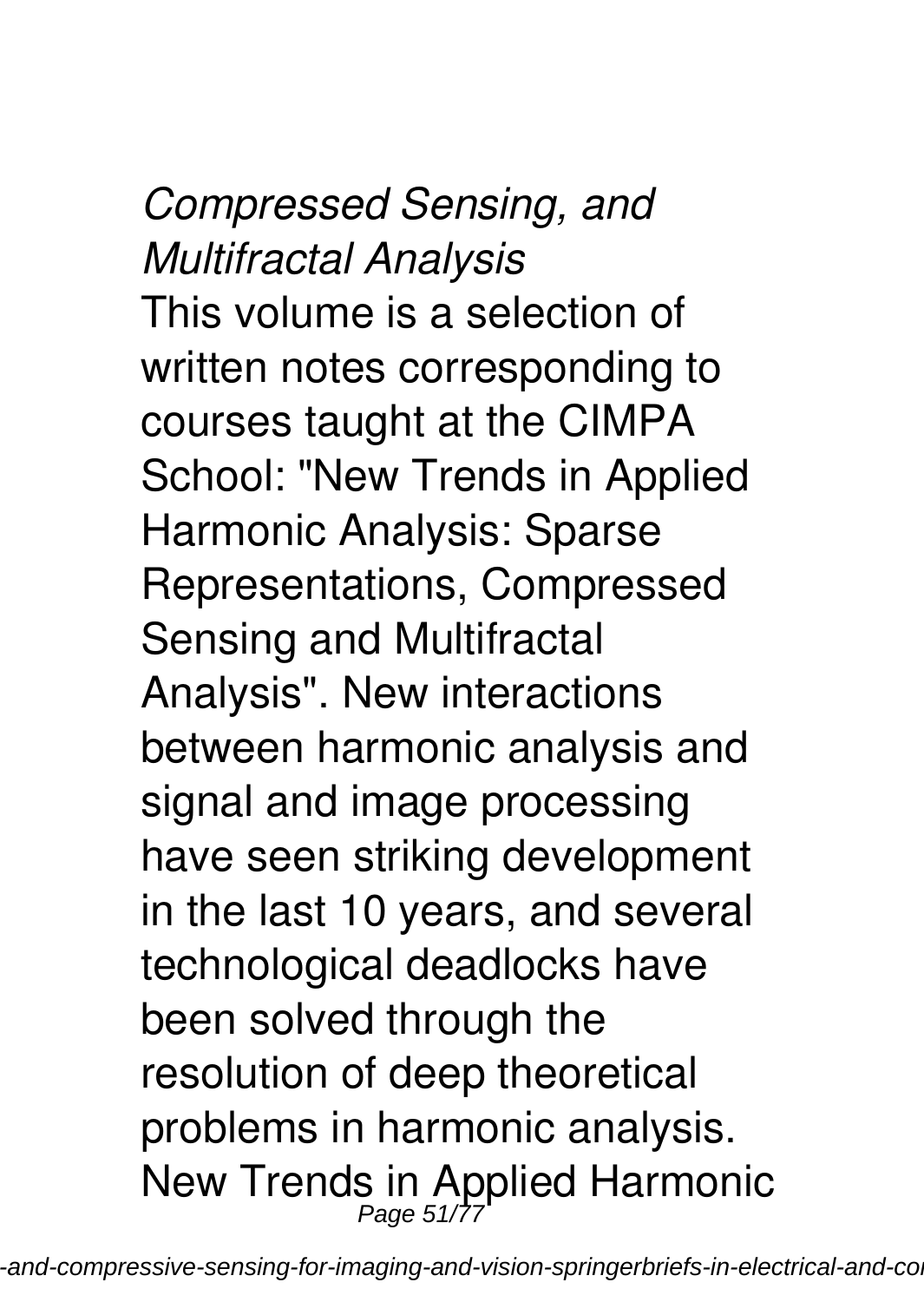Analysis focuses on two particularly active areas that are representative of such advances: multifractal analysis, and sparse representation and compressed sensing. The contributions are written by leaders in these areas, and cover both theoretical aspects and applications. This work should prove useful not only to PhD students and postdocs in mathematics and signal and image processing, but also to researchers working in related topics.

This unique text/reference presents a comprehensive review of the state of the art in sparse representations,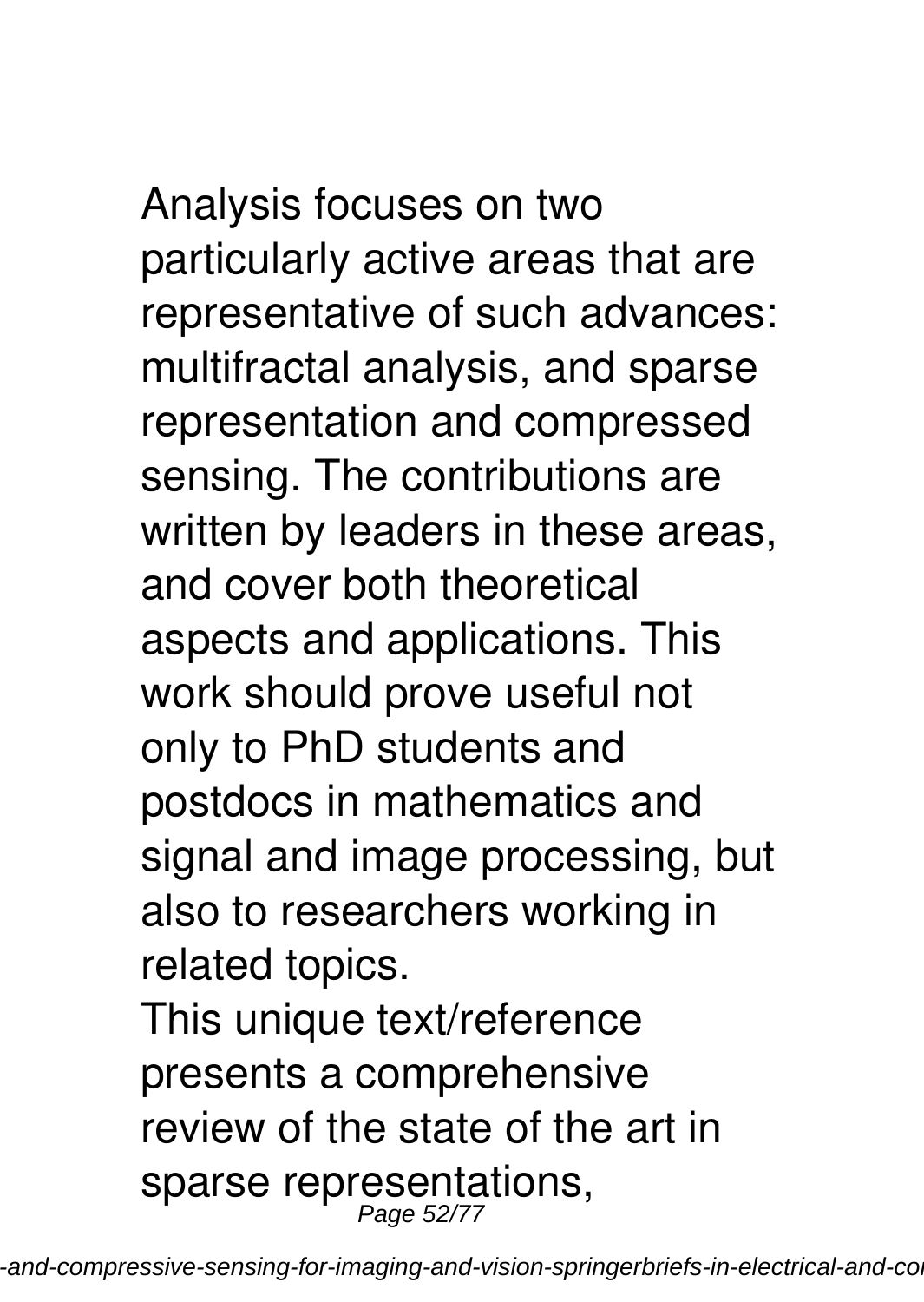modeling and learning. The book examines both the theoretical foundations and details of algorithm implementation, highlighting the practical application of compressed sensing research in visual recognition and computer vision. Topics and features: describes sparse recovery approaches, robust and efficient sparse representation, and large-scale visual recognition; covers feature representation and learning, sparsity induced similarity, and sparse representation and learning-based classifiers; discusses low-rank matrix approximation, graphical models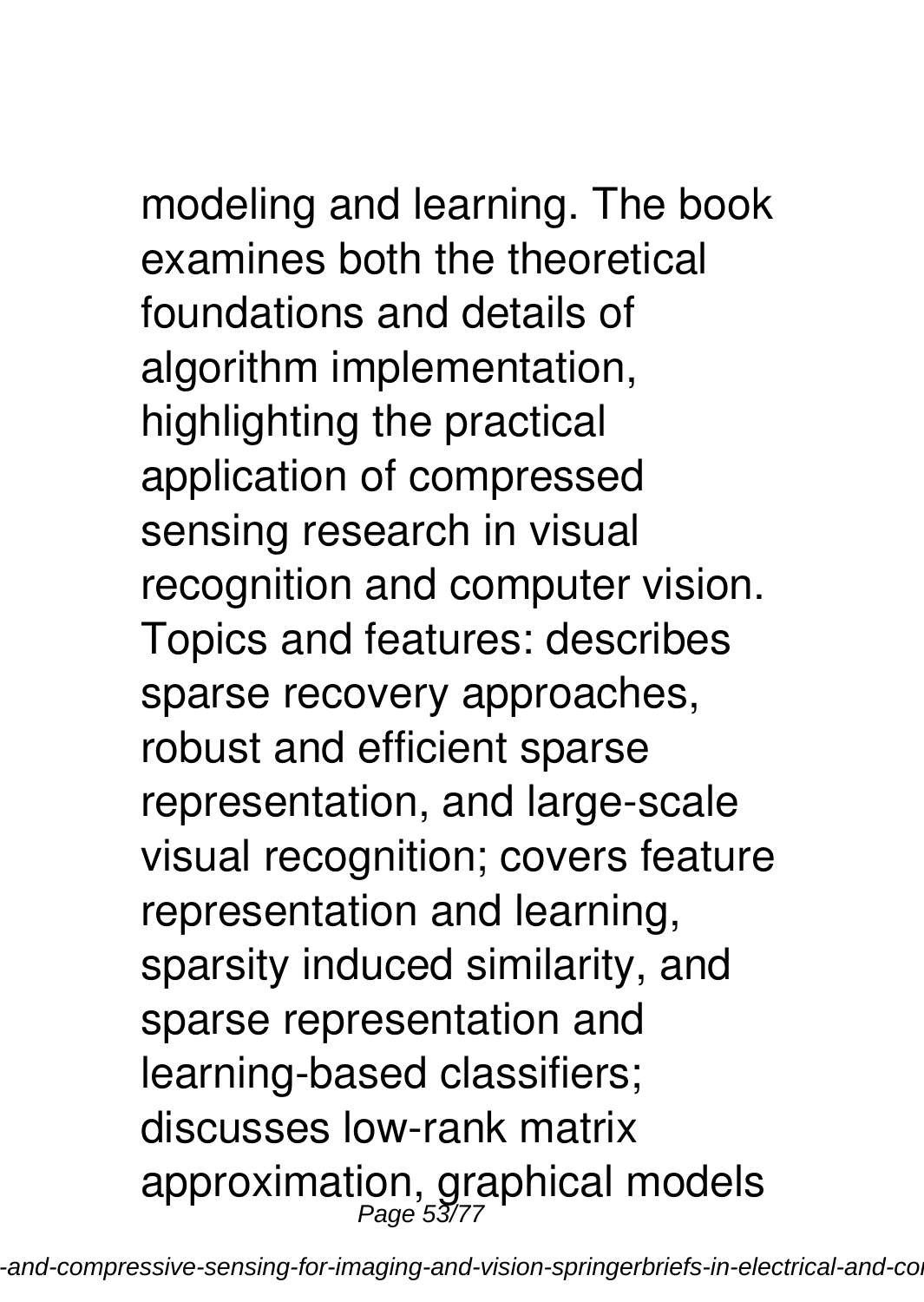in compressed sensing, collaborative representationbased classification, and highdimensional nonlinear learning; includes appendices outlining additional computer programming resources, and explaining the essential mathematics required to understand the book. With the introduction of compressed sensing and sparse representation, many image processing and computer vision problems have been looked at in a new way. Recent trends indicate that many challenging computer vision and image processing problems are being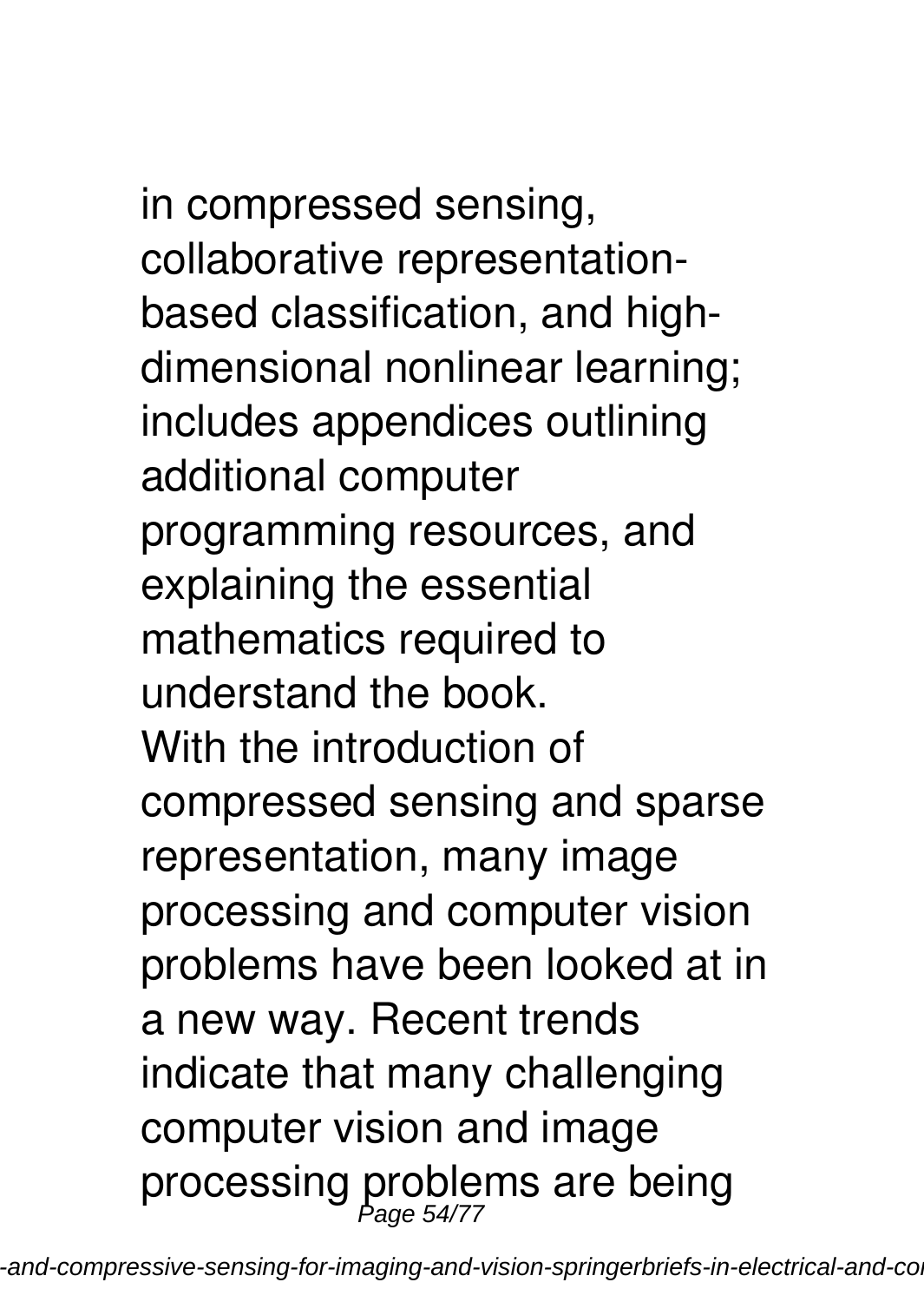solved using compressive sensing and sparse representation algorithms. This thesis assays some applications of compressive sensing and sparse representation with regards to image enhancement, restoration and classication. The first application deals with image Super-Resolution through compressive sensing based sparse representation. A novel framework is developed for understanding and analyzing some of the implications of compressive sensing in reconstruction and recovery of an image through raw-sampled and trained dictionaries.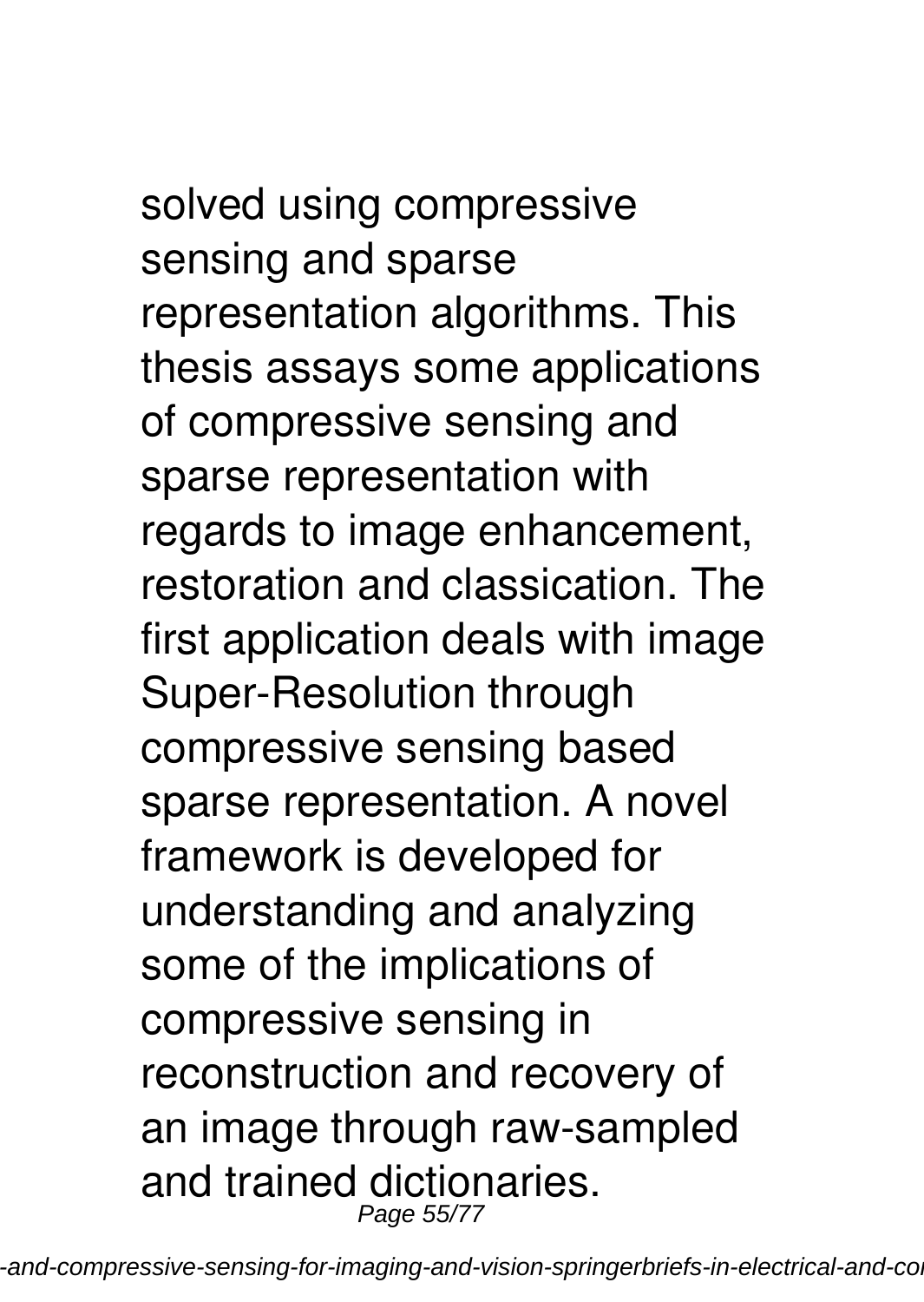Properties of the projection operator and the dictionary are examined and the corresponding results presented. In the second application a novel technique for representing image classes uniquely in a high-dimensional space for image classification is presented. In this method, design and implementation strategy of the image classification system through unique affine sparse codes is presented, which leads to state of the art results. This further leads to analysis of some of the properties attributed to these unique sparse codes. In addition to obtaining these codes, a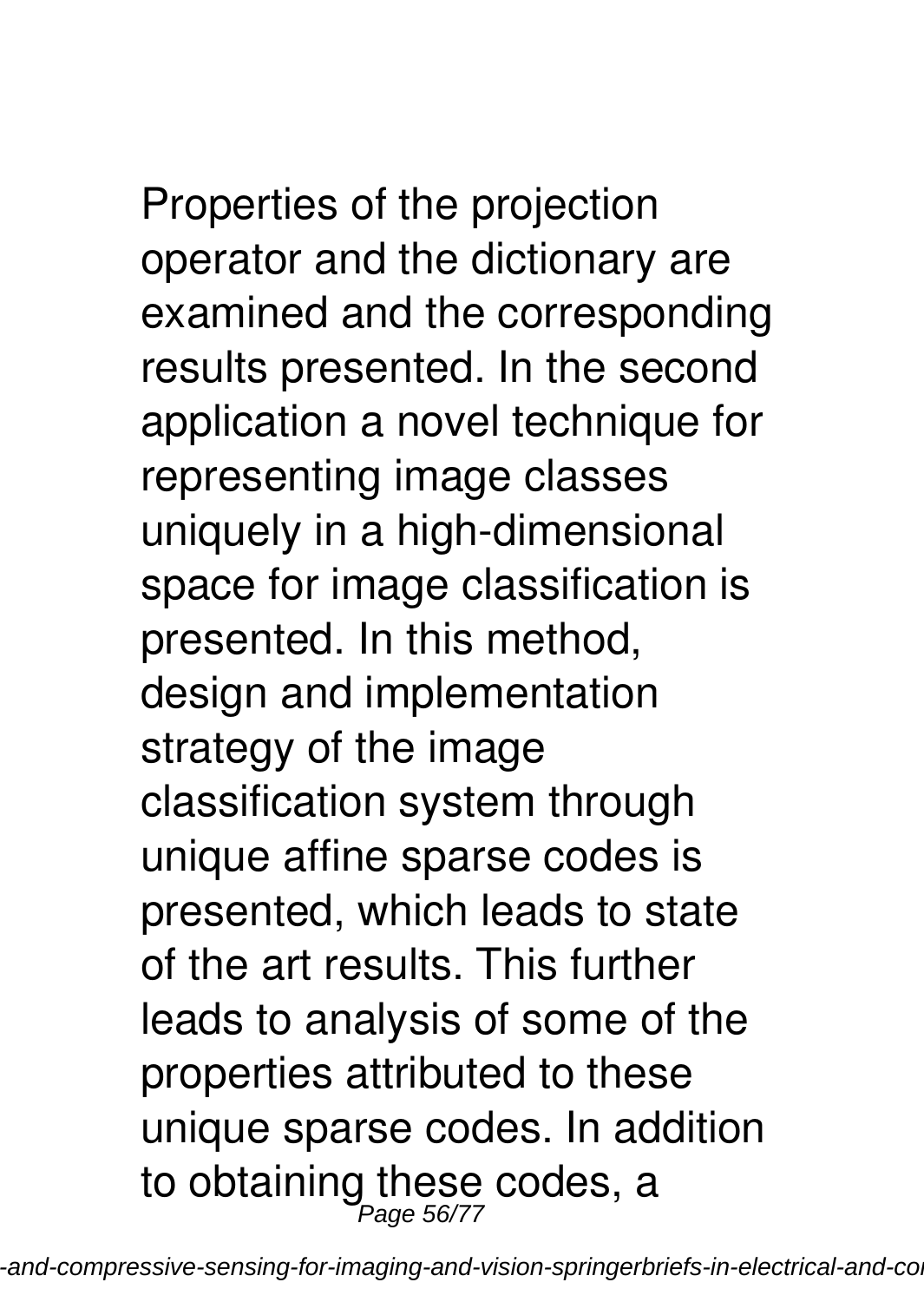strong classier is designed and implemented to boost the results obtained. Evaluation with publicly available datasets shows that the proposed method outperforms other state of the art results in image classication. The final part of the thesis deals with image denoising with a novel approach towards obtaining high quality denoised image patches using only a single image. A new technique is proposed to obtain highly correlated image patches through sparse representation, which are then subjected to matrix completion to obtain high quality image patches. Experiments suggest that there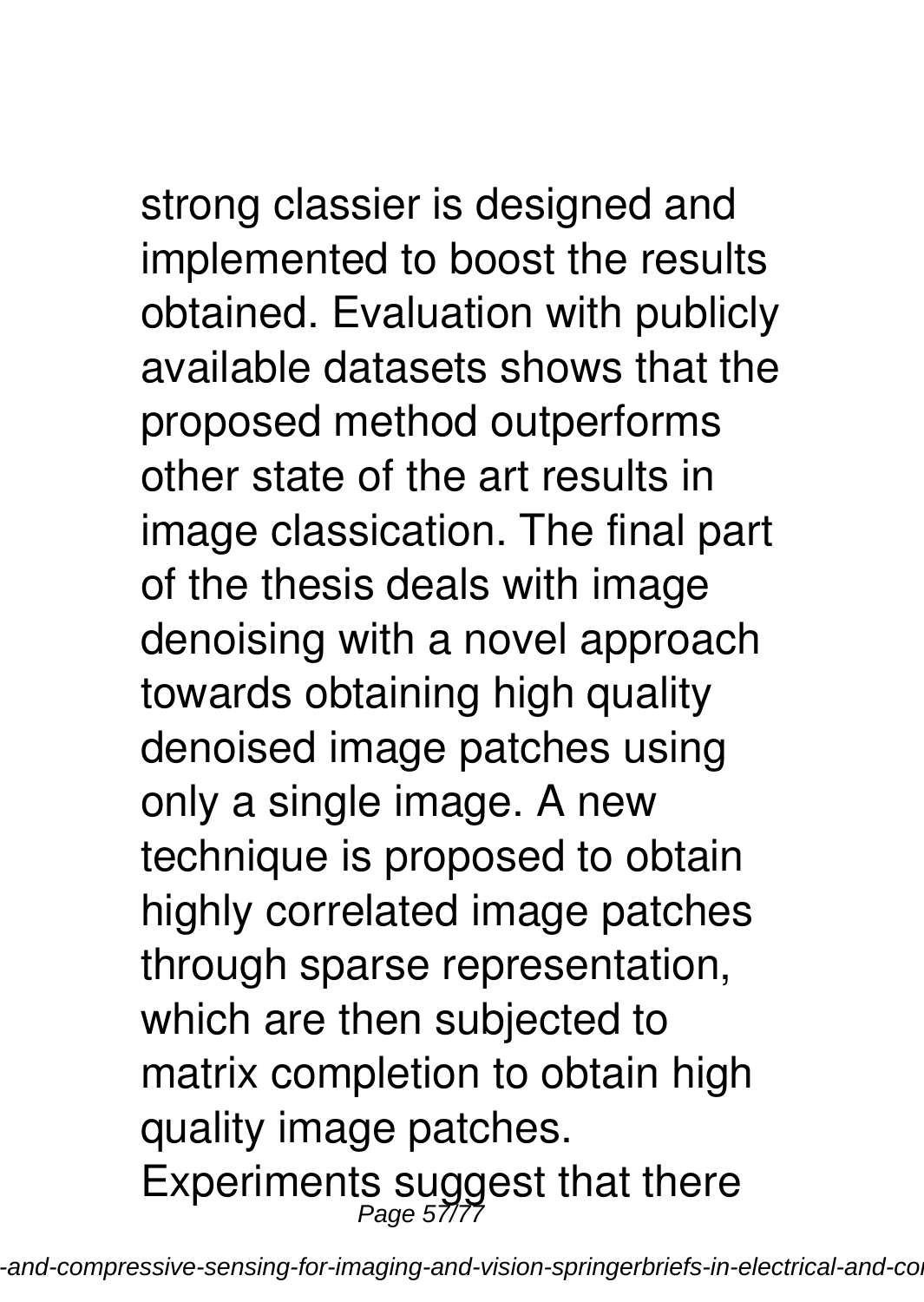# may exist a structure within a

noisy image which can be exploited for denoising through a low-rank constraint.

This book is intended to serve as an invaluable reference for anyone concerned with the application of wavelets to signal processing. It has evolved from material used to teach "wavelet signal processing" courses in electrical engineering departments at Massachusetts Institute of Technology and Tel Aviv University, as well as applied mathematics departments at the Courant Institute of New York University and École Polytechnique in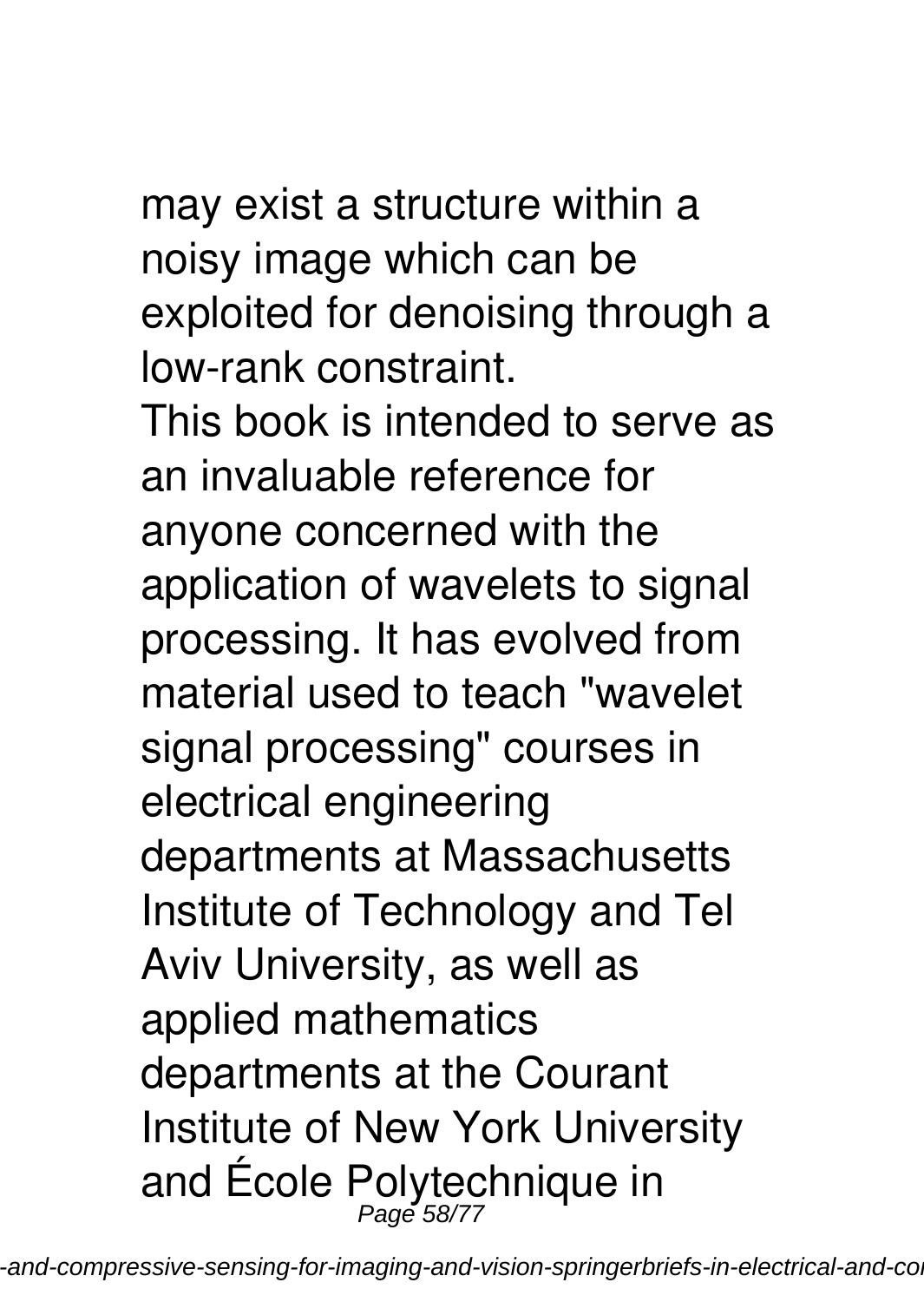Paris. Provides a broad perspective on the principles and applications of transient signal processing with wavelets Emphasizes intuitive understanding, while providing the mathematical foundations and description of fast algorithms Numerous examples of real applications to noise removal, deconvolution, audio and image compression, singularity and edge detection, multifractal analysis, and time-varying frequency measurements Algorithms and numerical examples are implemented in Wavelab, which is a Matlab toolbox freely available over the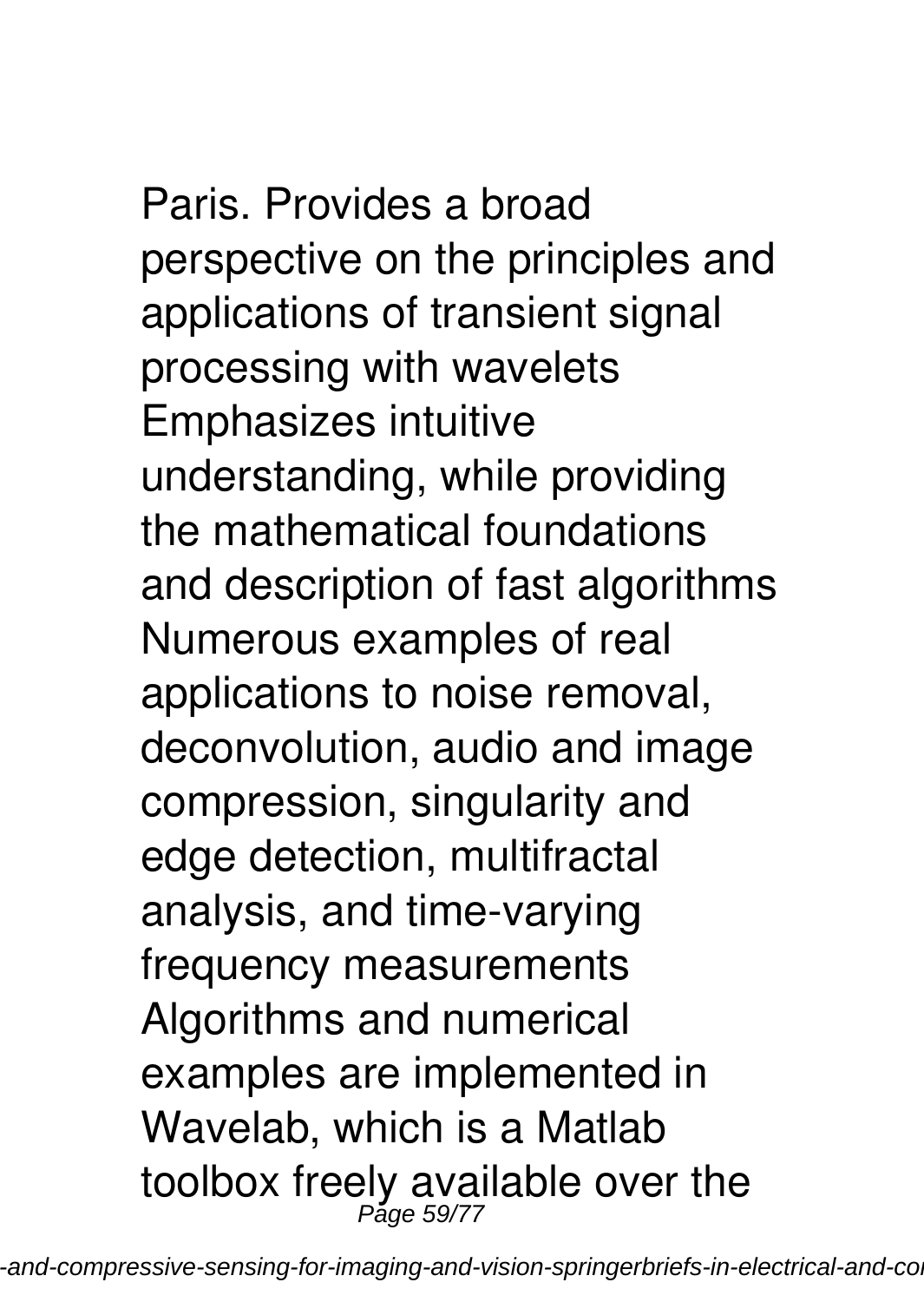Internet Content is accessible on several level of complexity, depending on the individual reader's needs New to the Second Edition Optical flow calculation and video compression algorithms Image models with bounded variation functions Bayes and Minimax theories for signal estimation 200 pages rewritten and most illustrations redrawn More problems and topics for a graduate course in wavelet signal processing, in engineering and applied mathematics Compressed Sensing Sparse Image and Signal Processing<sub>Page 60/77</sub>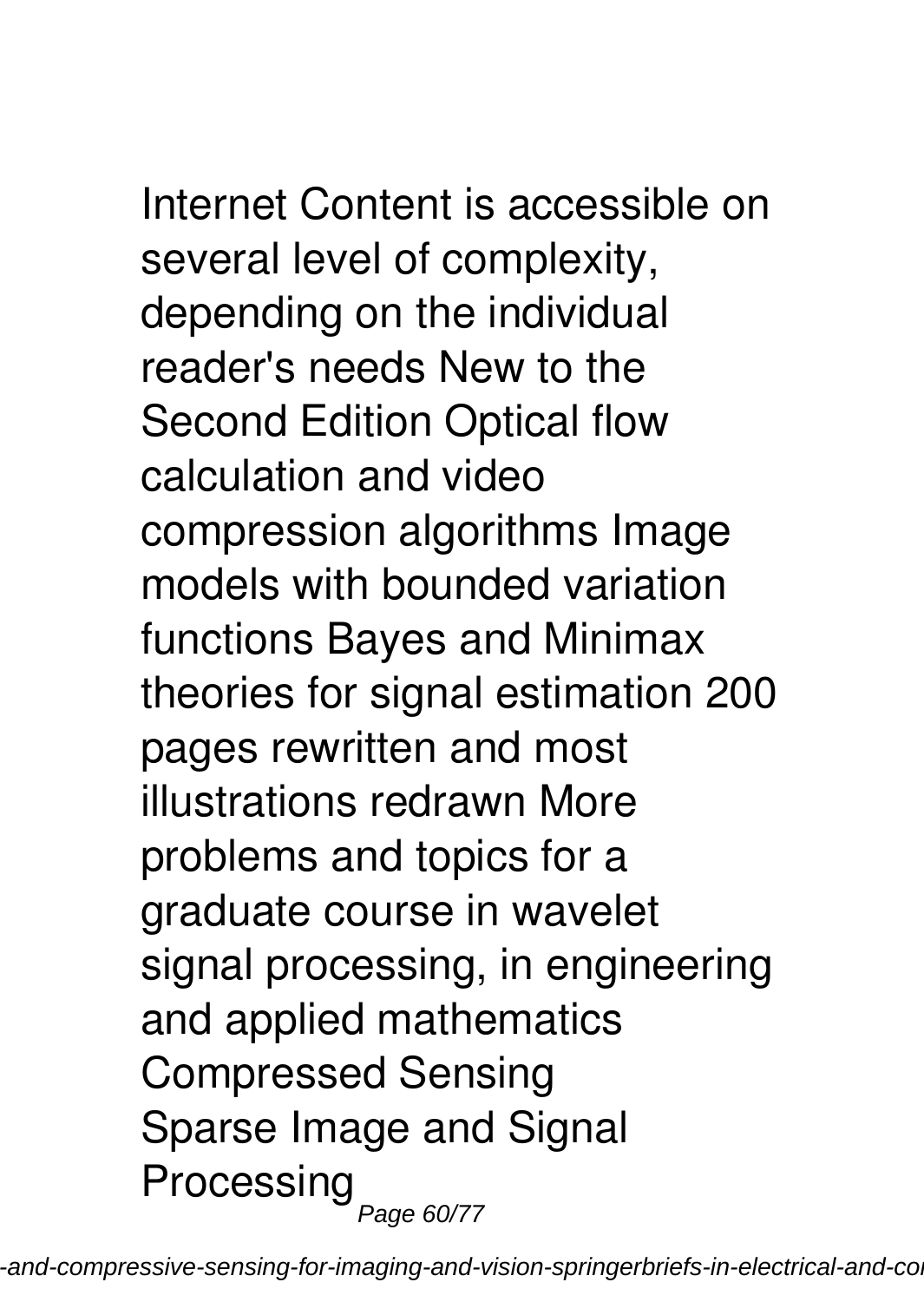### Theory and Applications Data-Driven Science and **Engineering** The Sparse Way

The present collection of four lecture notes is the very first contribution of this type in the field of sparse recovery. Compressed sensing is one of the important facets of the broader concept presented in the book, which by now has made connections with other branches such as mathematical imaging, inverse problems, numerical analysis and simulation. This unique Page 61/77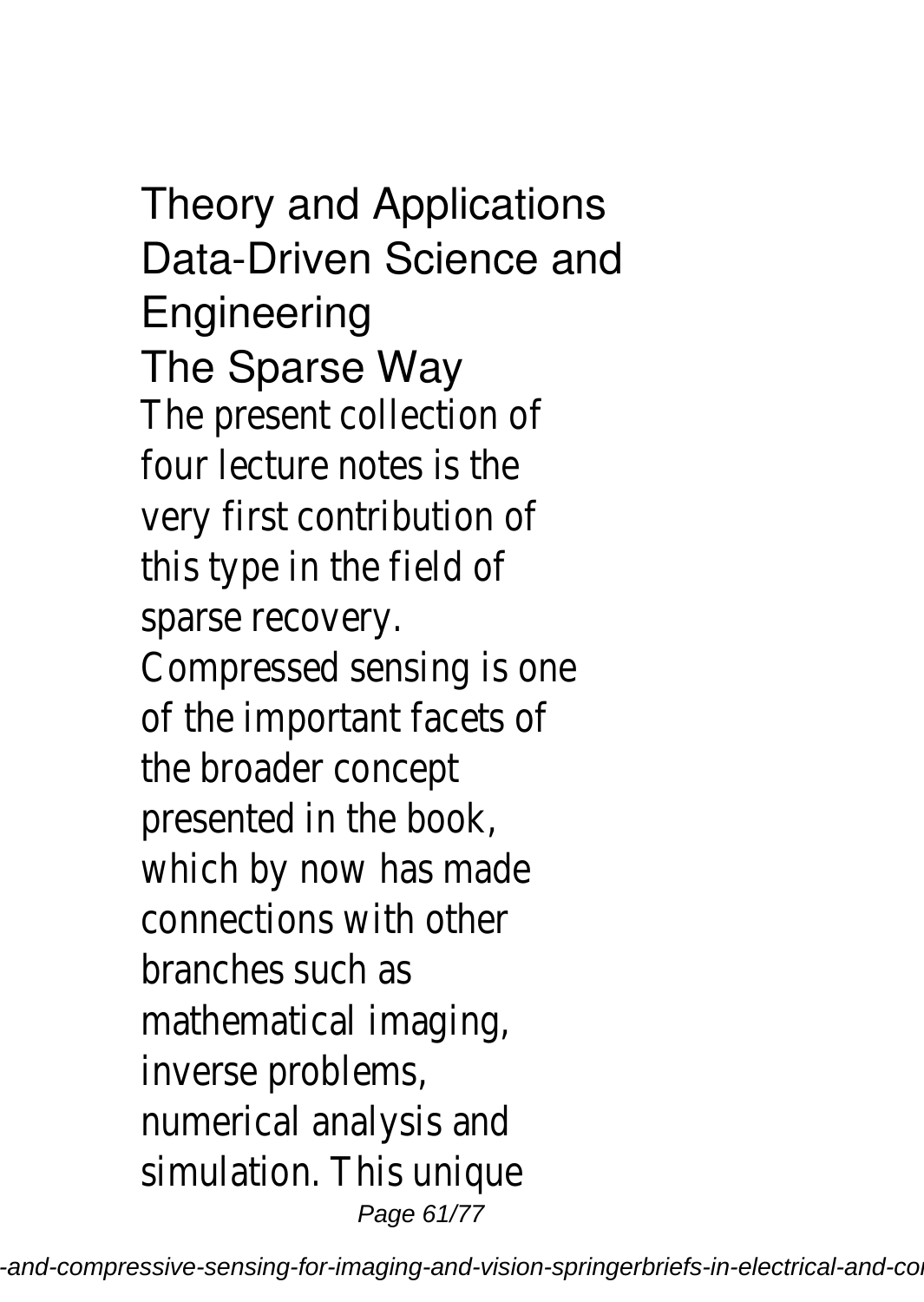### collection will be of value for a broad community and may serve as a textbook for graduate courses.

Compressed sensing (CS) allows signals and images to be reliably inferred from undersampled measurements. Exploiting CS allows the creation of new types of highperformance sensors including infrared cameras and magnetic resonance imaging systems. Advances in computer vision and deep learning have enabled new applications of automated systems. In this

Page 62/77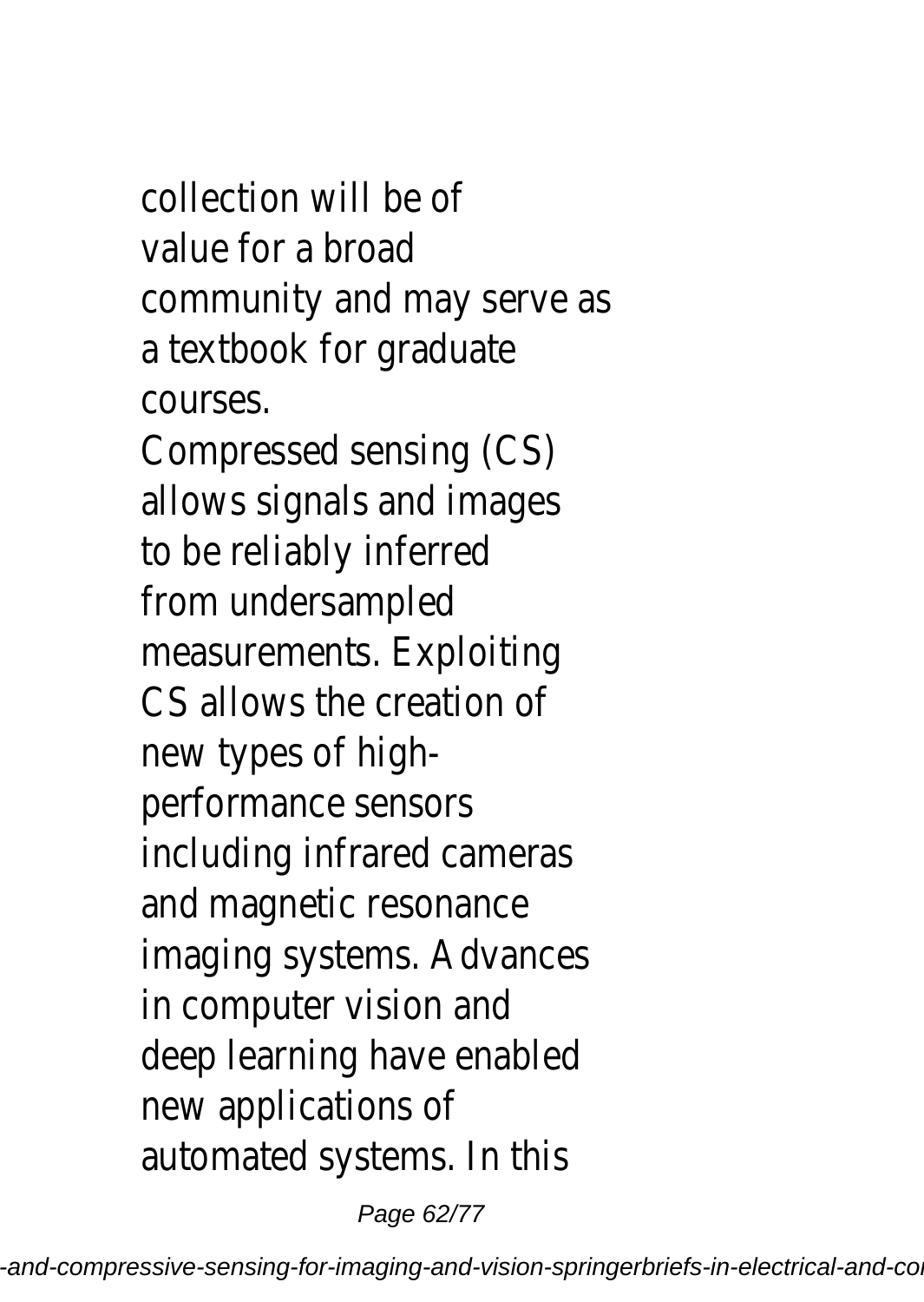book, we introduce reconstruction-free compressive vision, where image processing and computer vision algorithms are embedded directly in the compressive domain, without the need for first reconstructing the measurements into images or video. Reconstruction of CS images is computationally expensive and adds to system complexity. Therefore, reconstruction-free compressive vision is an appealing alternative particularly for poweraware systems and

Page 63/77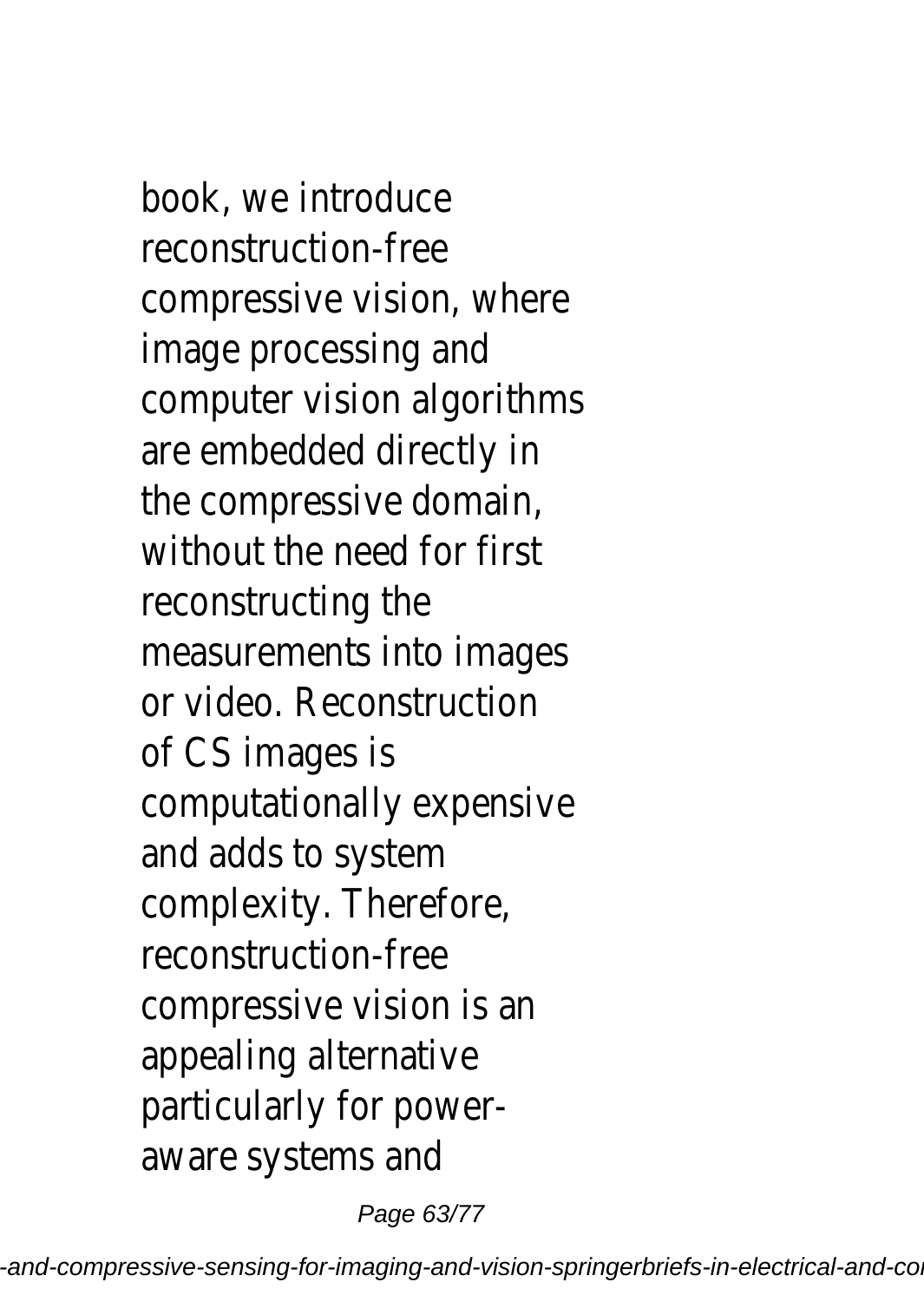bandwidth-limited applications that do not have on-board postprocessing computational capabilities. Engineers must balance maintaining algorithm performance while minimizing both the number of measurements needed and the computational requirements of the algorithms. Our study explores the intersection of compressed sensing and computer vision, with the focus on applications in surveillance and autonomous navigation. Other applications are

Page 64/77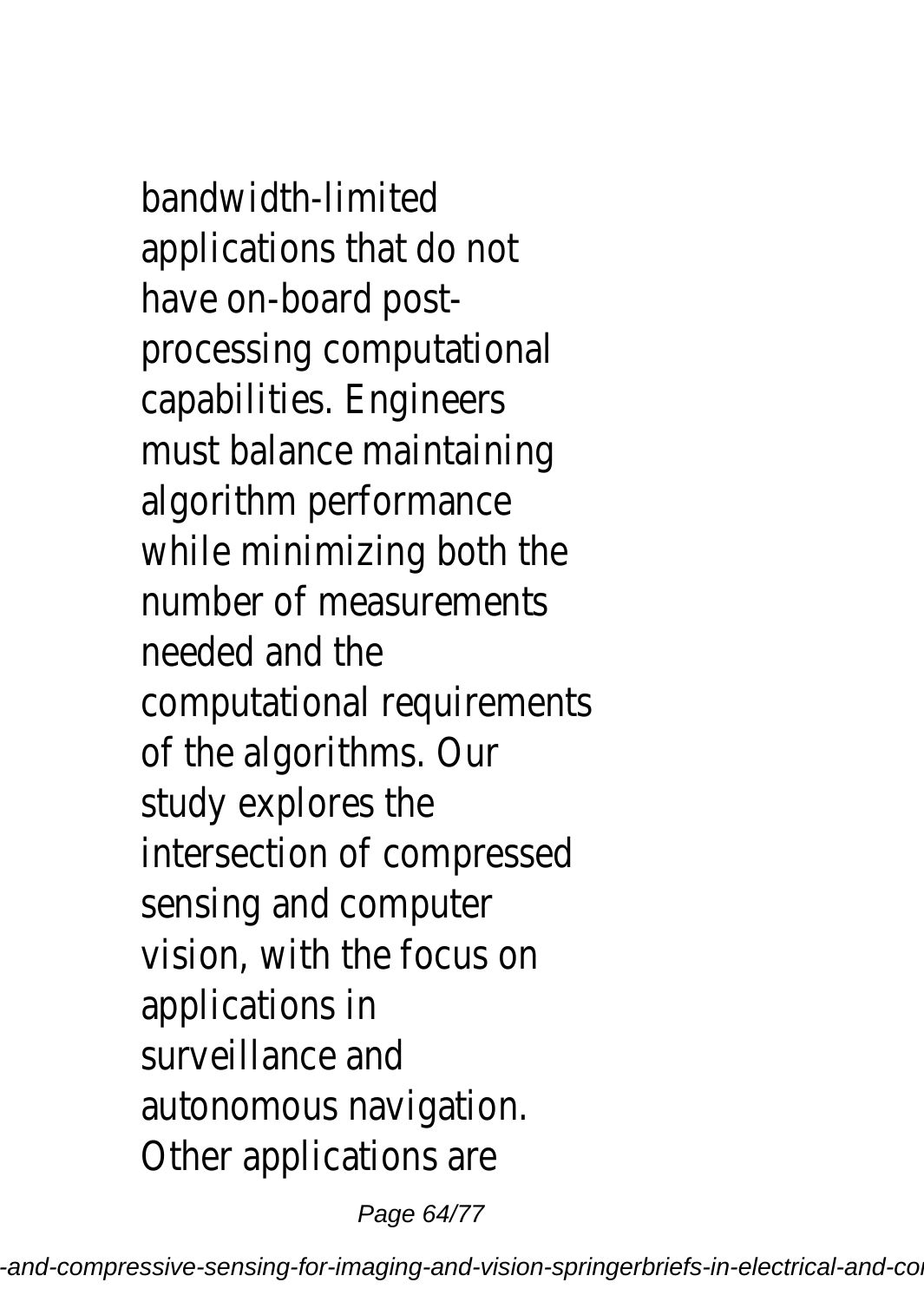also discussed at the end and a comprehensive list of references including survey papers are given for further reading. Mallat's book is the undisputed reference in this field - it is the only one that covers the essential material in such breadth and depth. - Laurent Demanet, Stanford University The new edition of this classic book gives all the major concepts, techniques and applications of sparse representation, reflecting the key role the subject plays in today's signal

Page 65/77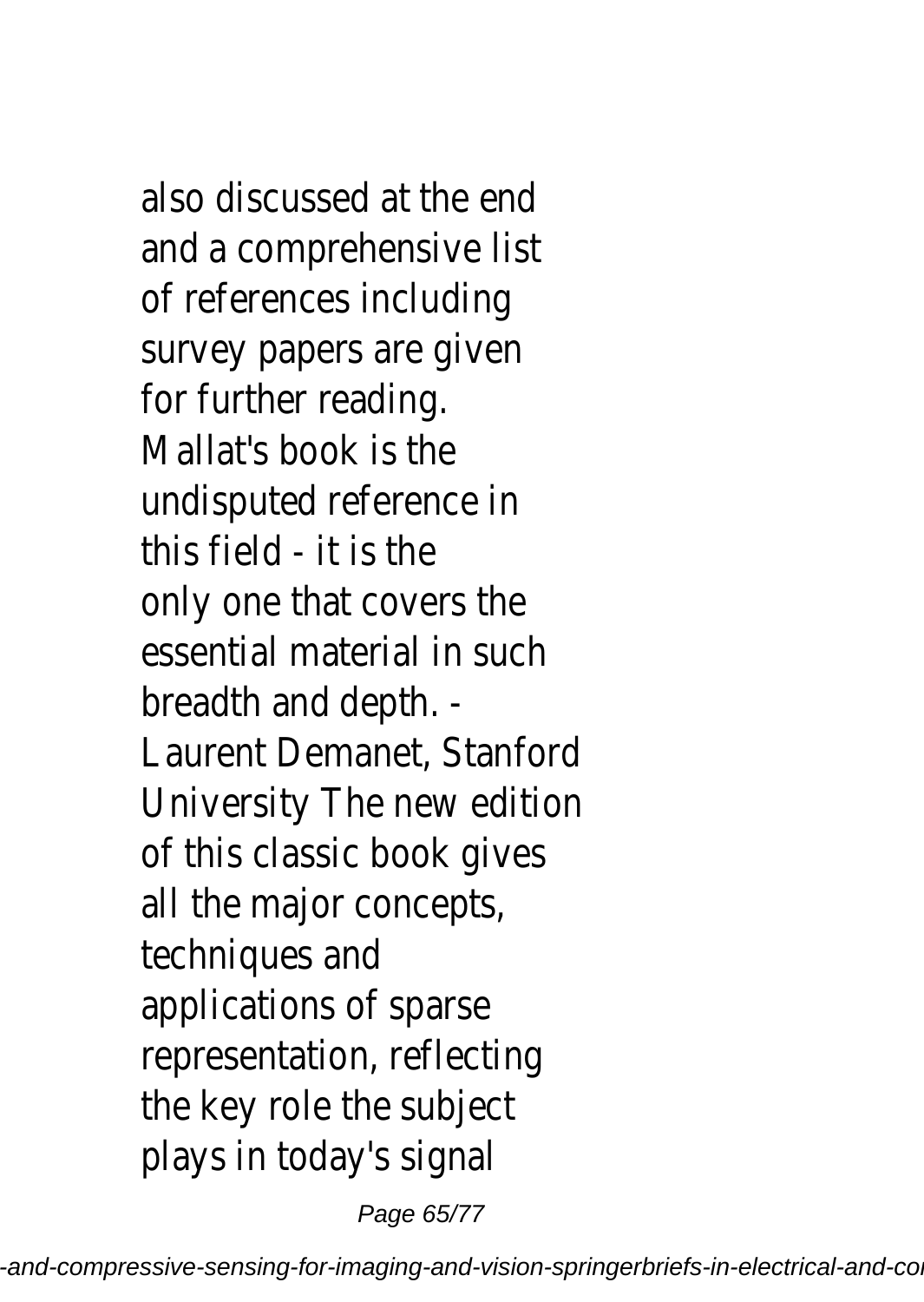processing. The book clearly presents the standard representations with Fourier, wavelet and time-frequency transforms, and the construction of orthogonal bases with fast algorithms. The central concept of sparsity is explained and applied to signal compression, noise reduction, and inverse problems, while coverage is given to sparse representations in redundant dictionaries, super-resolution and compressive sensing applications. Features: \* Balances presentation of

Page 66/77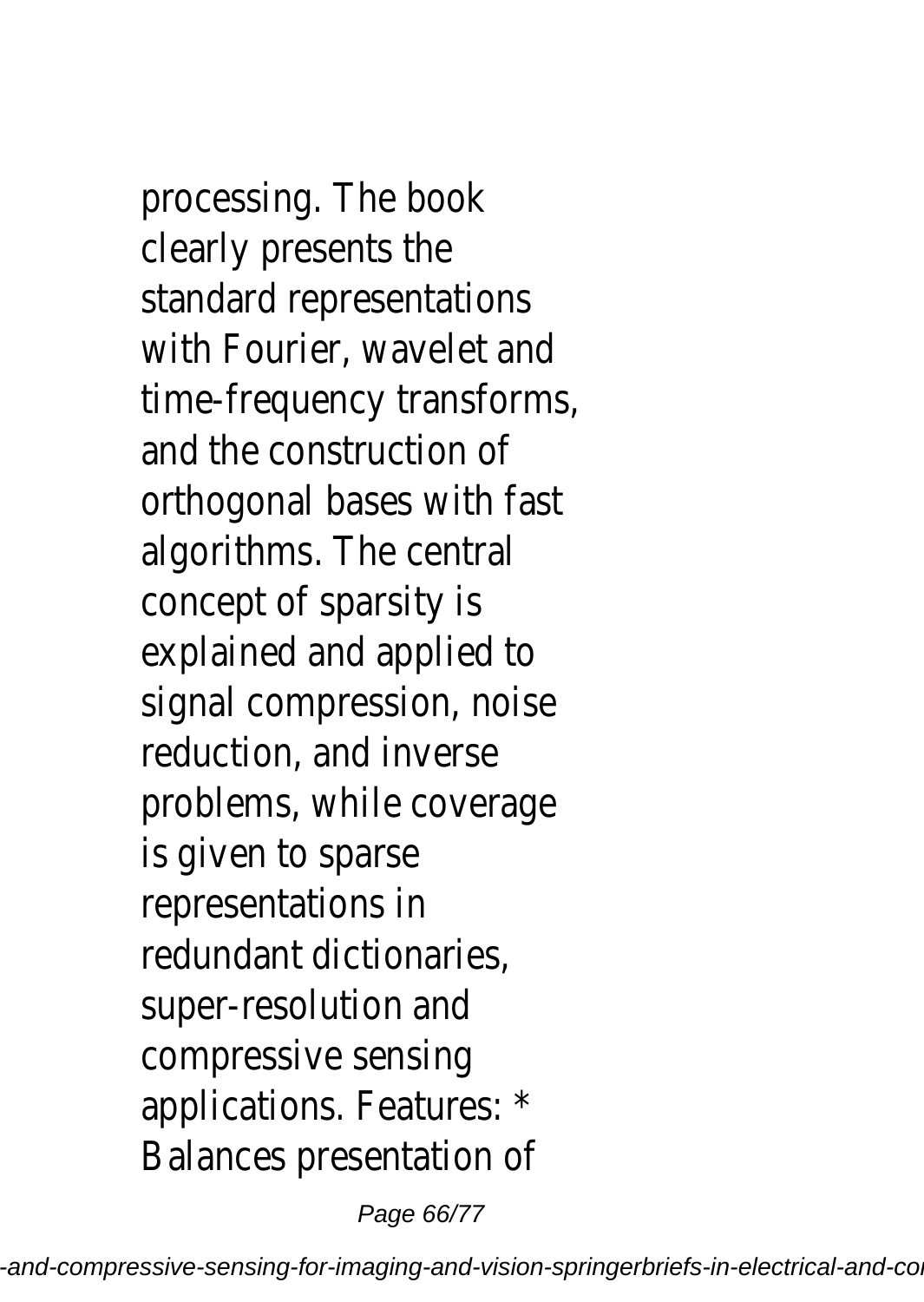the mathematics with applications to signal processing \* Algorithms and numerical examples are implemented in WaveLab, a MATLAB toolbox New in this edition \* Sparse signal representations in dictionaries \* Compressive sensing, super-resolution and source separation \* Geometric image processing with curvelets and bandlets \* Wavelets for computer graphics with lifting on surfaces \* Timefrequency audio processing and denoising \* Image compression with JPEG-2000 \* New and updated

Page 67/77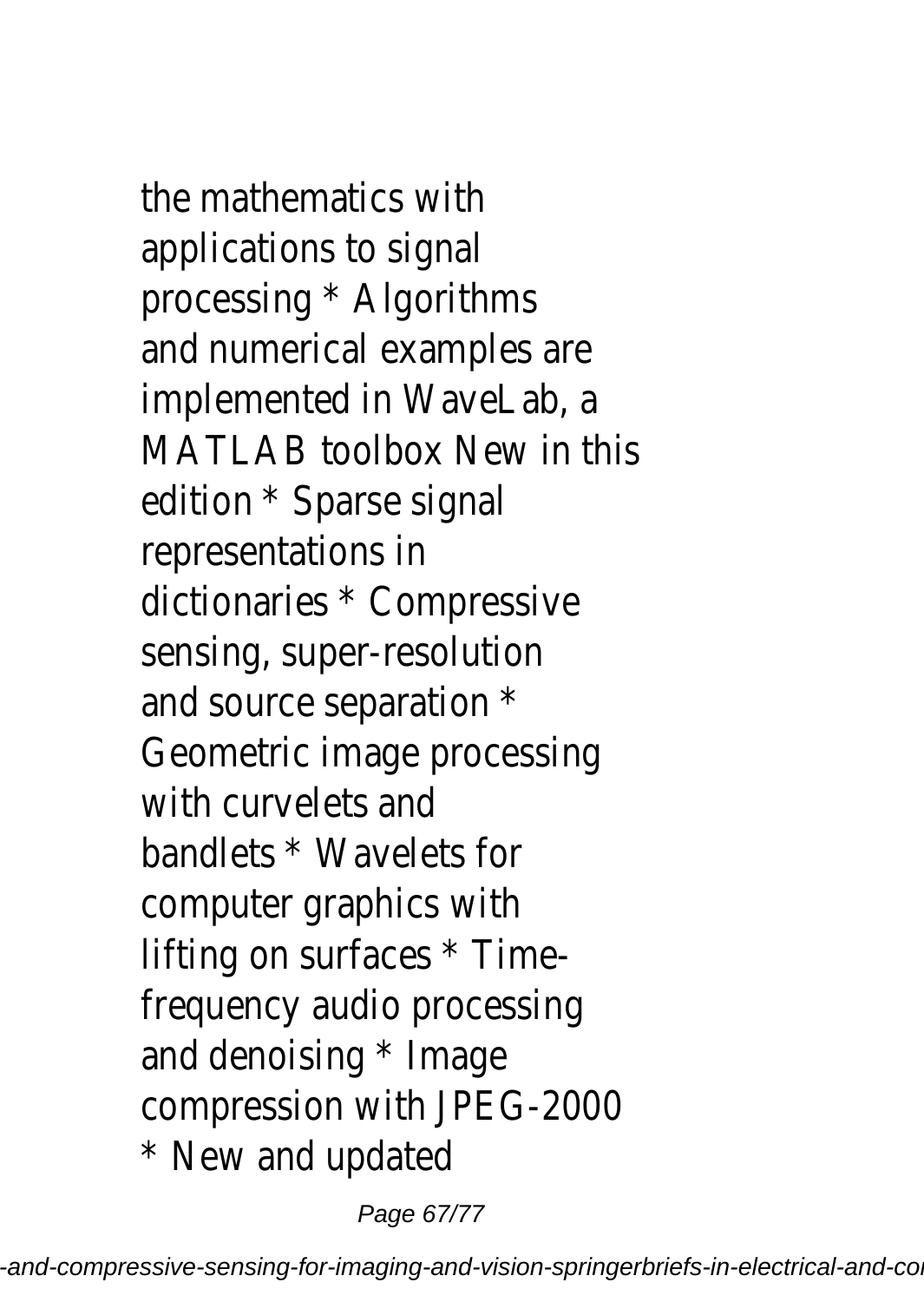## exercises A Wavelet Tour

of Signal Processing: The Sparse Way, Third Edition, is an invaluable resource for researchers and R&D engineers wishing to apply the theory in fields such as image processing, video processing and compression, bio-sensing, medical imaging, machine vision and communications engineering. Stephane Mallat is Professor in Applied Mathematics at École Polytechnique, Paris, France. From 1986 to 1996 he was a Professor at the Courant Institute of Mathematical Sciences

Page 68/77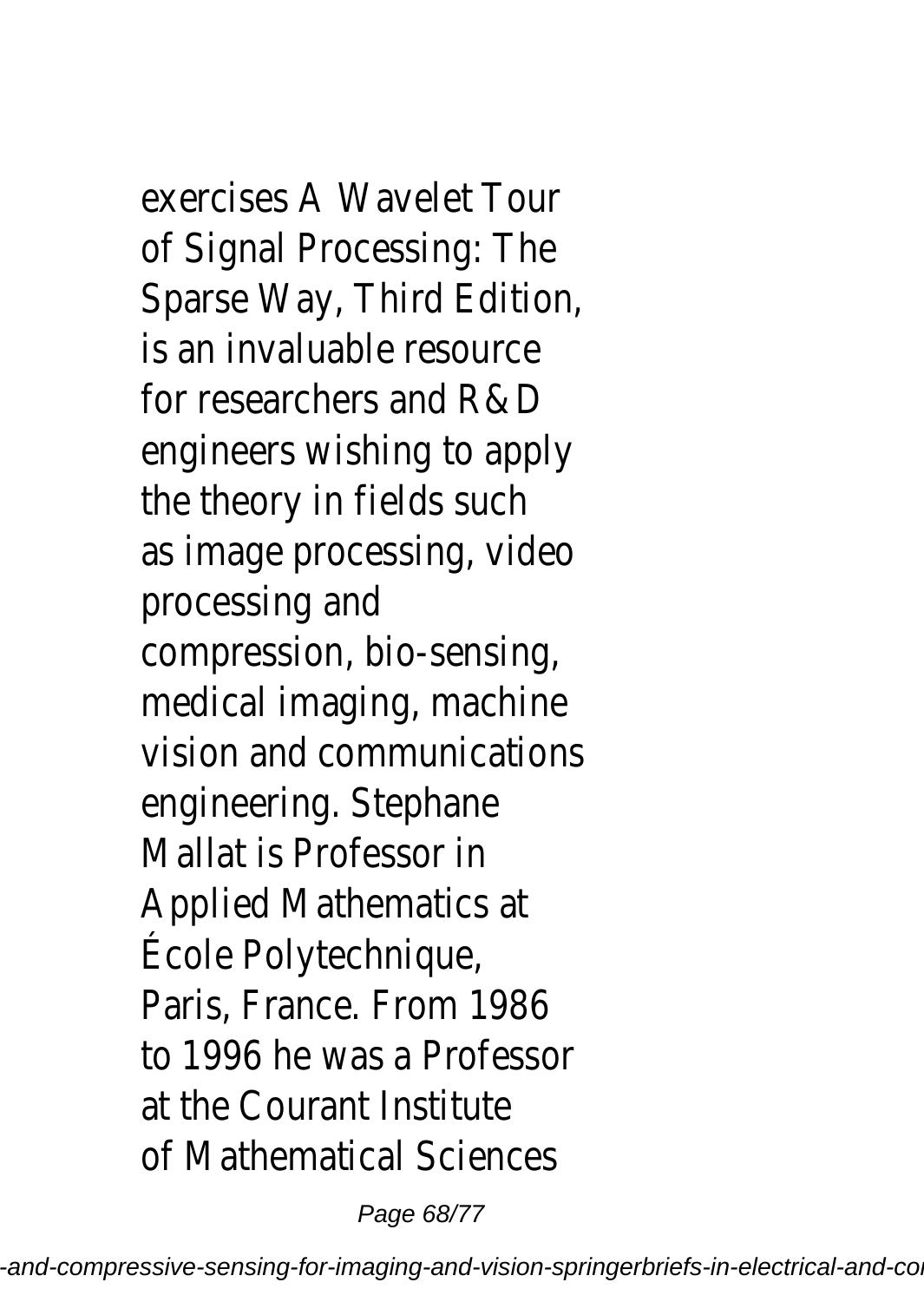at New York University, and between 2001 and 2007, he co-founded and became CEO of an image processing semiconductor company. Includes all the latest developments since the book was published in 1999, including its application to JPEG 2000 and MPEG-4 Algorithms and numerical examples are implemented in Wavelab, a MATLAB toolbox Balances presentation of the mathematics with applications to signal processing The Handbook of Mathematical Methods in

Page 69/77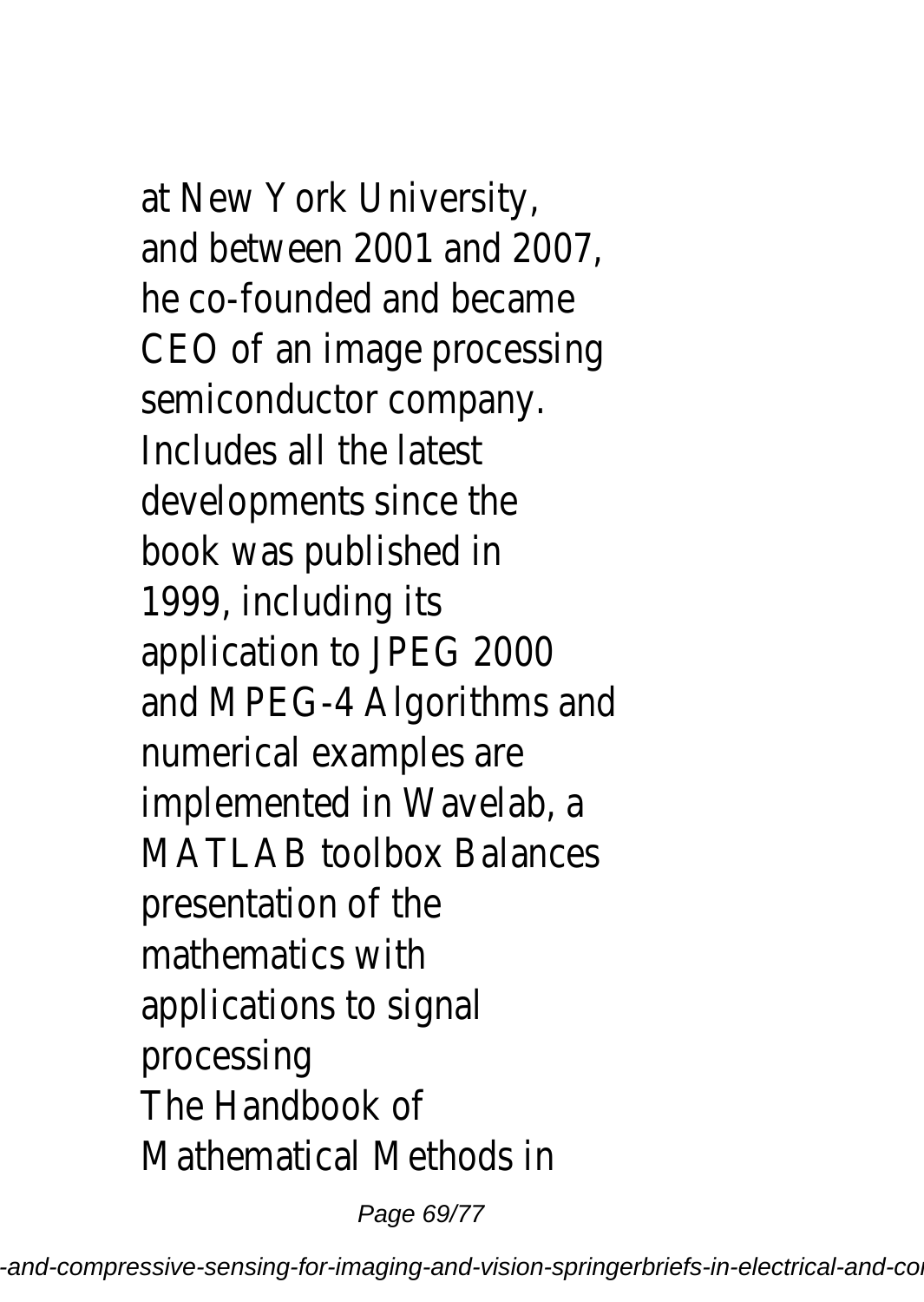Imaging provides a comprehensive treatment of the mathematical techniques used in imaging science. The material is grouped into two central themes, namely, Inverse Problems (Algorithmic Reconstruction) and Signal and Image Processing. Each section within the themes covers applications (modeling), mathematics, numerical methods (using a case example) and open questions. Written by experts in the area, the presentation is mathematically rigorous. The entries are cross-

Page 70/77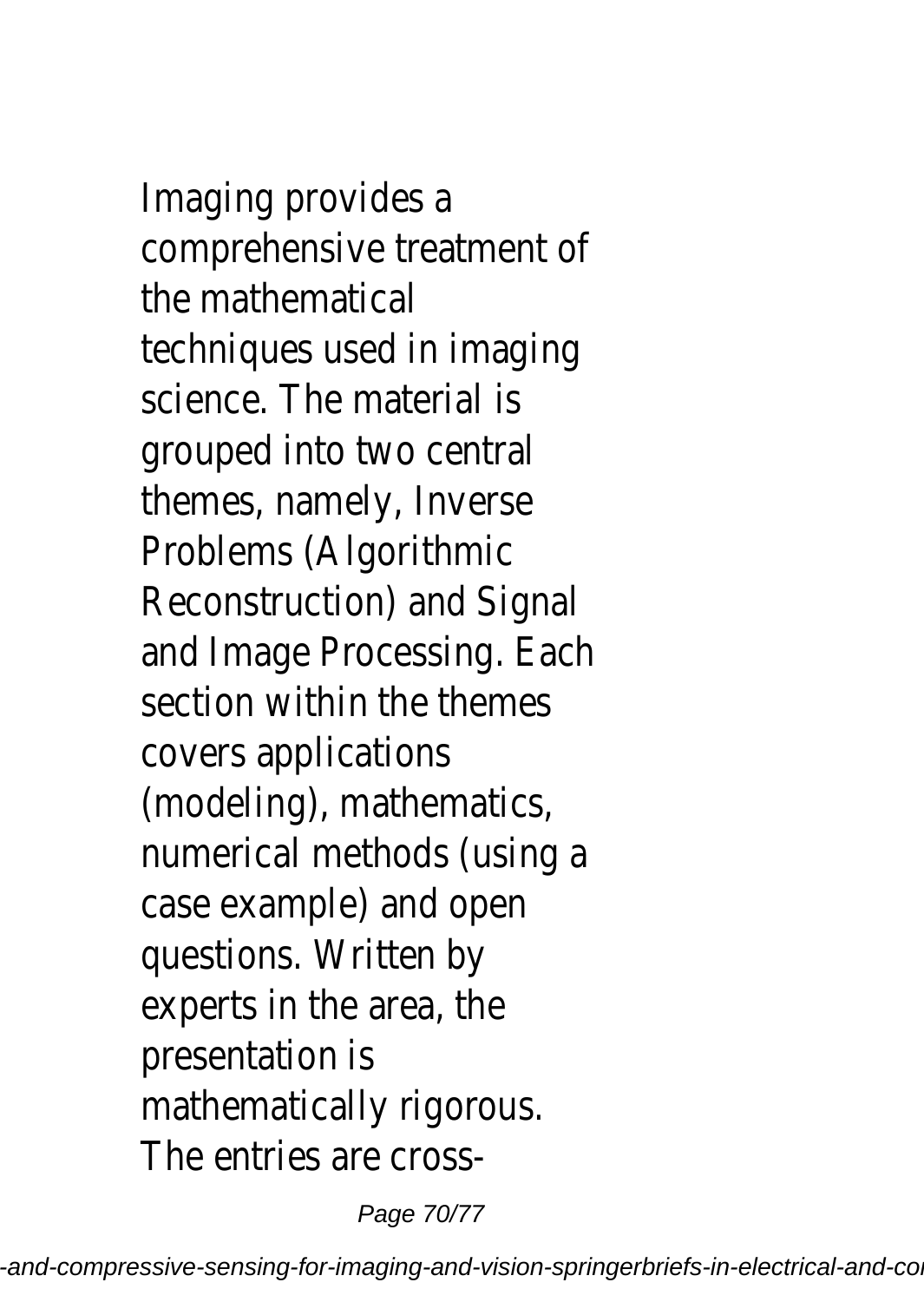referenced for easy navigation through connected topics. Available in both print and electronic forms, the handbook is enhanced by more than 150 illustrations and an extended bibliography. It will benefit students, scientists and researchers in applied mathematics. Engineers and computer scientists working in imaging will also find this handbook useful. Sparse Representations & Compressed Sensing with Application to the Problem of Direction-of-arrival

Page 71/77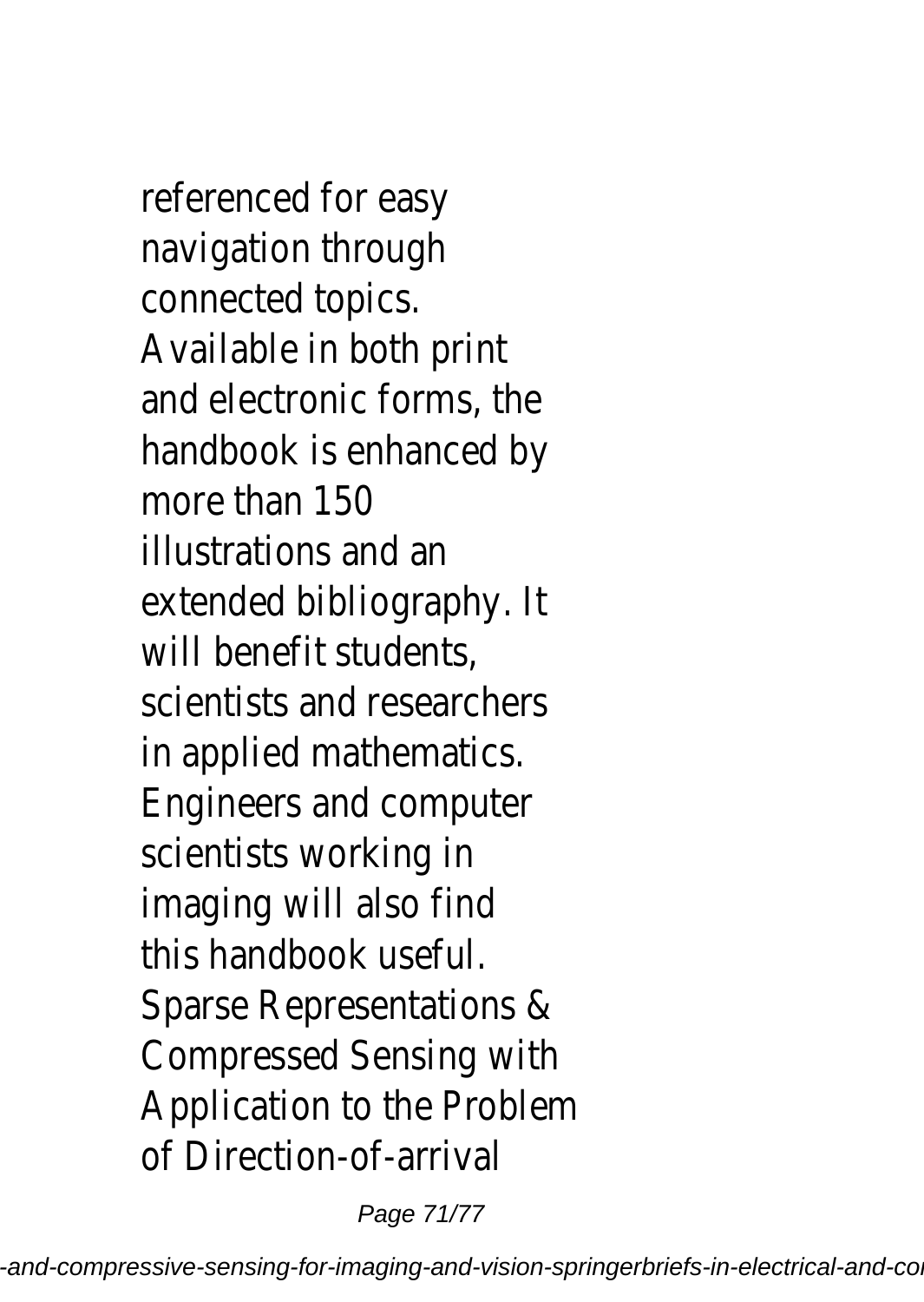Estimation A Mathematical Introduction to Compressive Sensing Reconstruction-Free Compressive Vision for Surveillance Applications Sparse Signal Processing and Compressed Sensing Recovery Handbook of Big Data Analytics *This book presents the state of the art in sparse and multiscale image and signal processing, covering linear multiscale transforms, such as wavelet, ridgelet, or curvelet transforms, and non-linear multiscale transforms based on the*

Page 72/77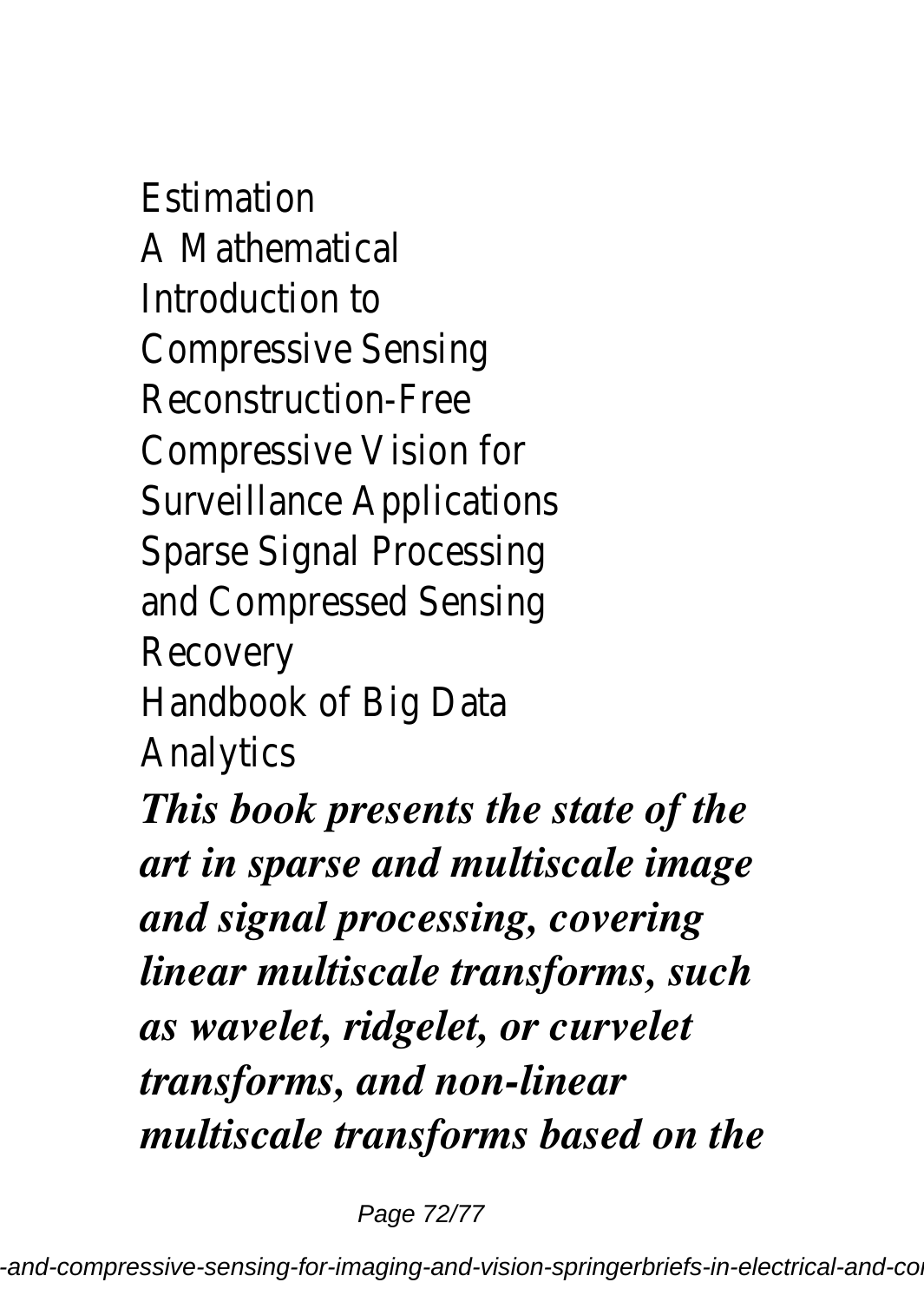*median and mathematical morphology operators. Recent concepts of sparsity and morphological diversity are described and exploited for various problems such as denoising, inverse problem regularization, sparse signal decomposition, blind source separation, and compressed sensing. This book weds theory and practice in examining applications in areas such as astronomy, biology, physics, digital media, and forensics. A final chapter explores a paradigm shift in signal processing, showing that previous limits to information sampling and extraction can be overcome in very significant ways. Matlab and IDL* Page 73/77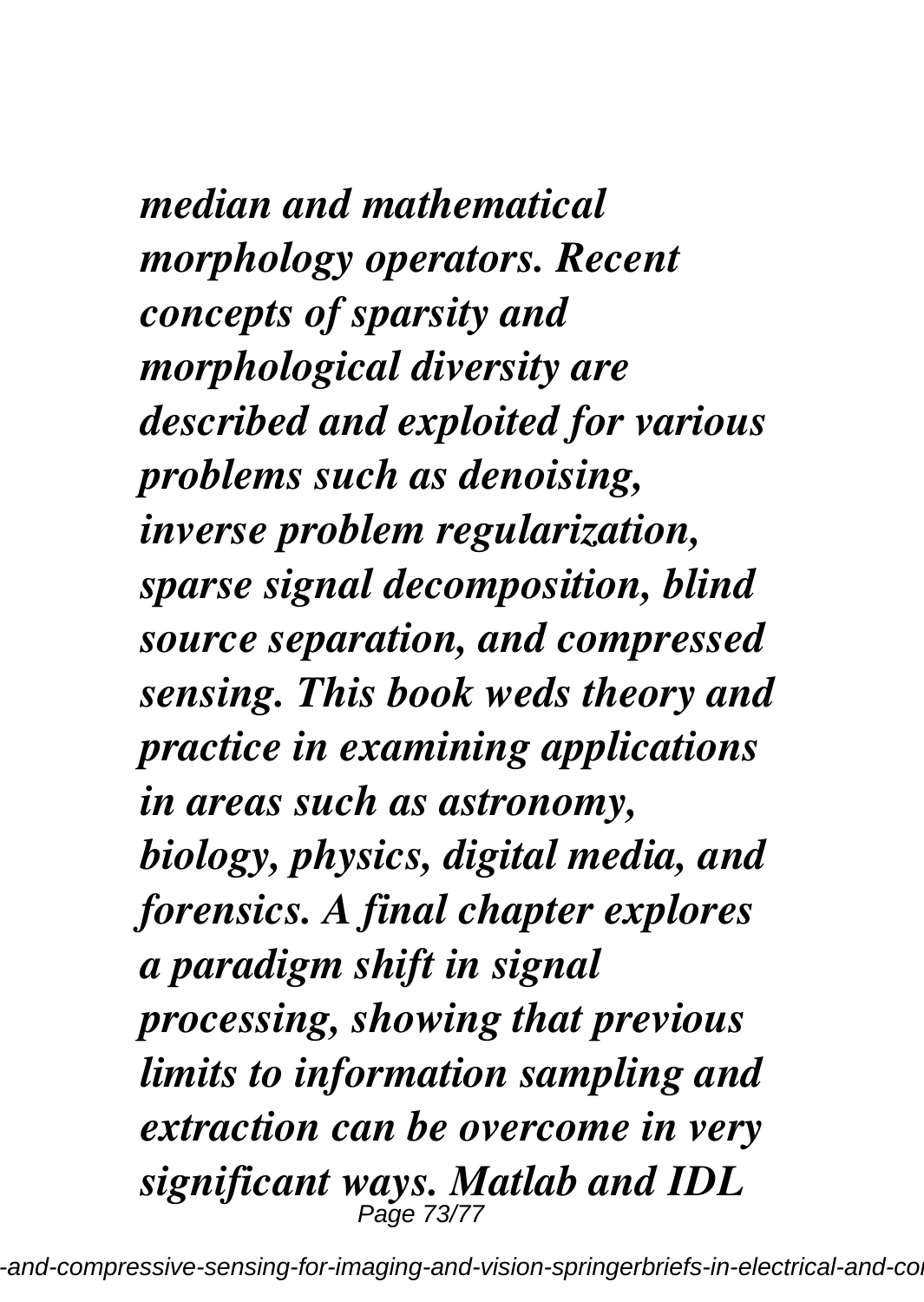*code accompany these methods and applications to reproduce the experiments and illustrate the reasoning and methodology of the research are available for download at the associated web site. Data-driven discovery is revolutionizing the modeling, prediction, and control of complex systems. This textbook brings together machine learning, engineering mathematics, and mathematical physics to integrate modeling and control of dynamical systems with modern methods in data science. It highlights many of the recent advances in scientific computing that enable data-driven methods to be applied to a diverse* Page 74/77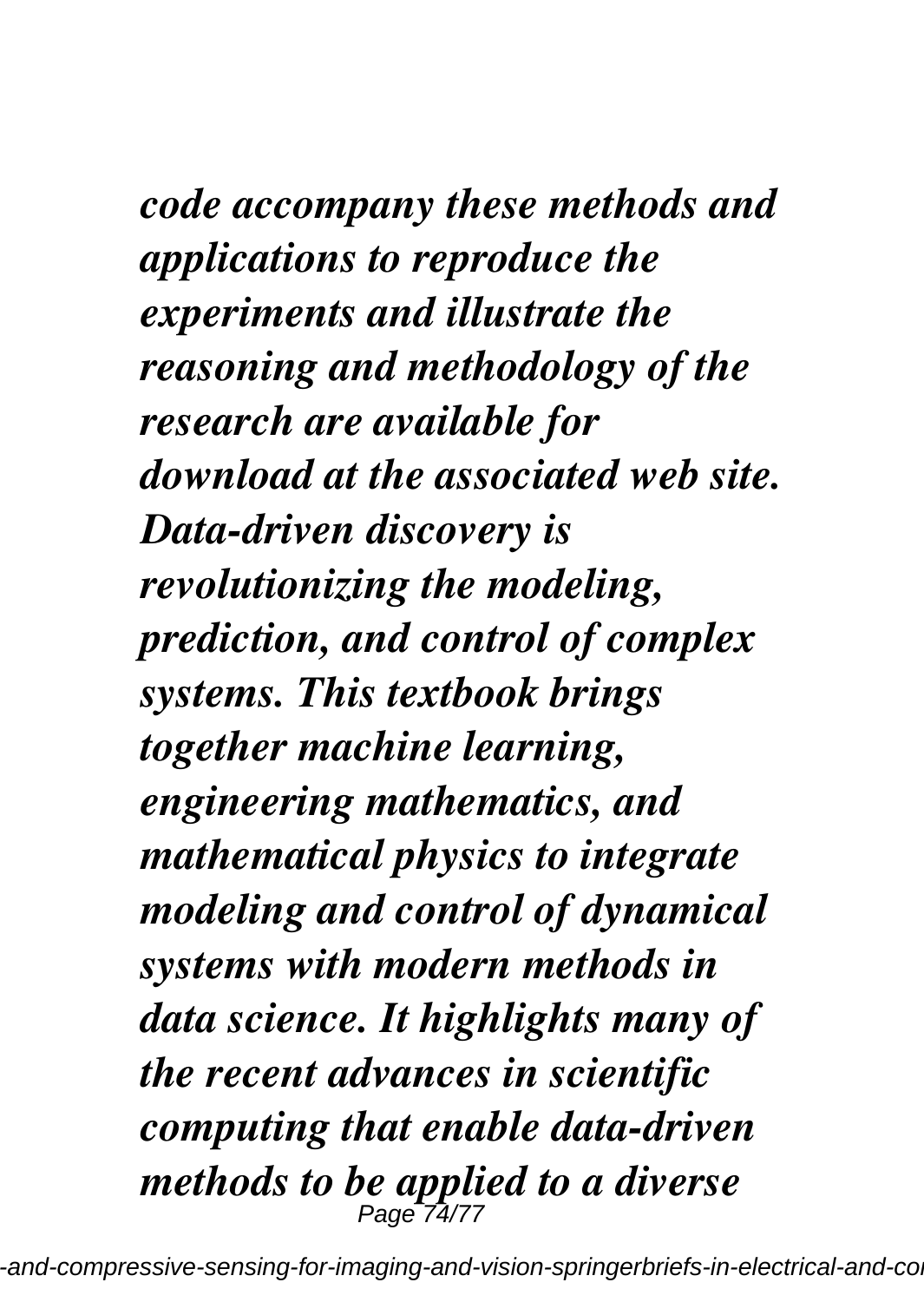*range of complex systems, such as turbulence, the brain, climate, epidemiology, finance, robotics, and autonomy. Aimed at advanced undergraduate and beginning graduate students in the engineering and physical sciences, the text presents a range of topics and methods from introductory to state of the art.*

*The presented work revolves around sparsity. It contributes to dictionary training for sparse representation with a new algorithm and analysis. It showcases the usability of trained dictionary in image processing problems. It demonstrates a new framework for image recovery* Page 75/77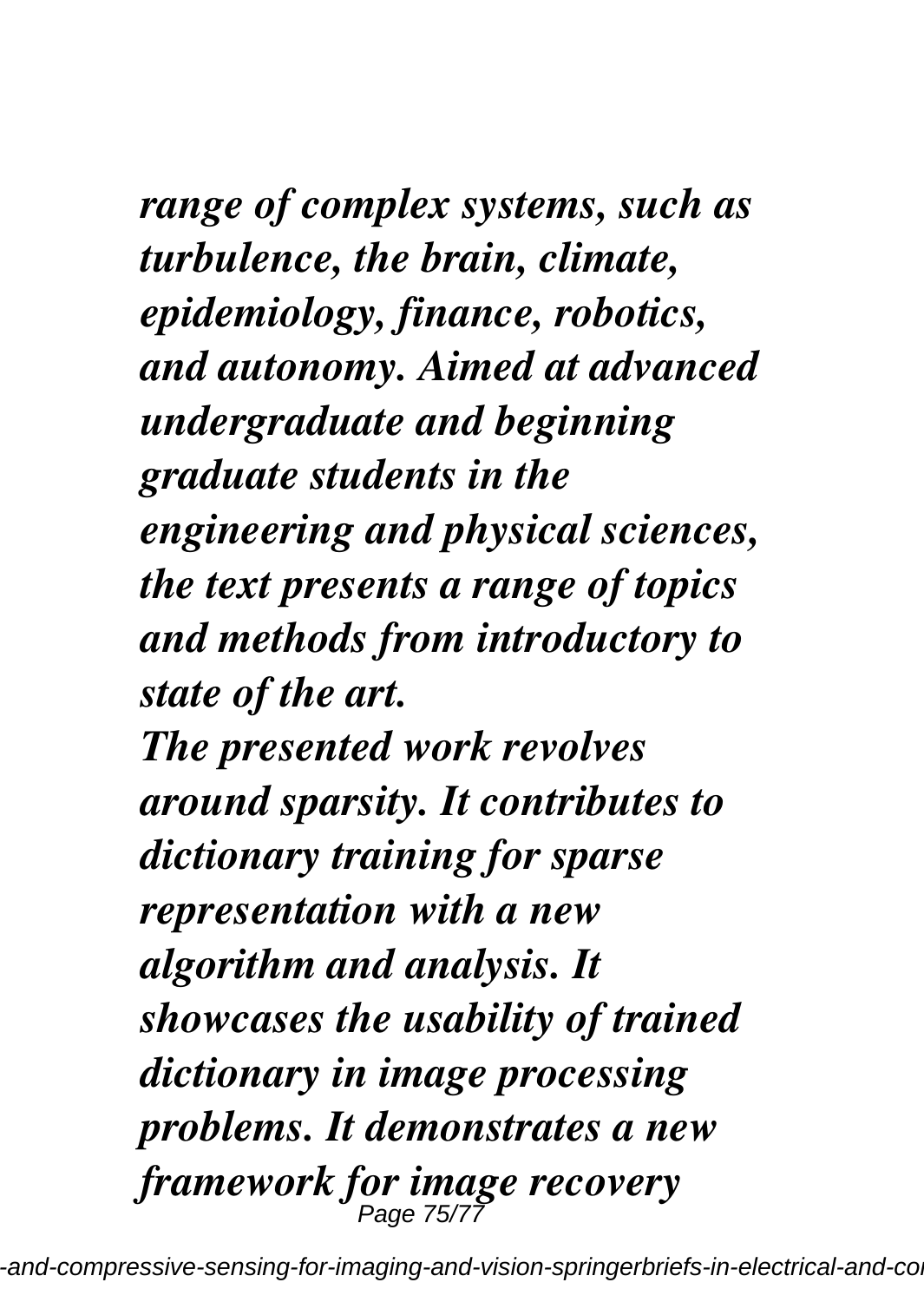*(inpainting and denoising) using sparse representation. In the end, it proposes an extension of the wellknown sparse signal recovery algorithm, Orthogonal Matching Pursuit (OMP) for compressed sensing. It also provides a complete analysis of the proposed extension, and its theoretical guarantees. Through-the-Wall Radar Imaging Compressive Sensing for the Photonic Mixer Device Exploring Information Retrieval Using Image Sparse Representations Fundamentals, Methods and Results Sparse Representation, Modeling and Learning in Visual* Page 76/77